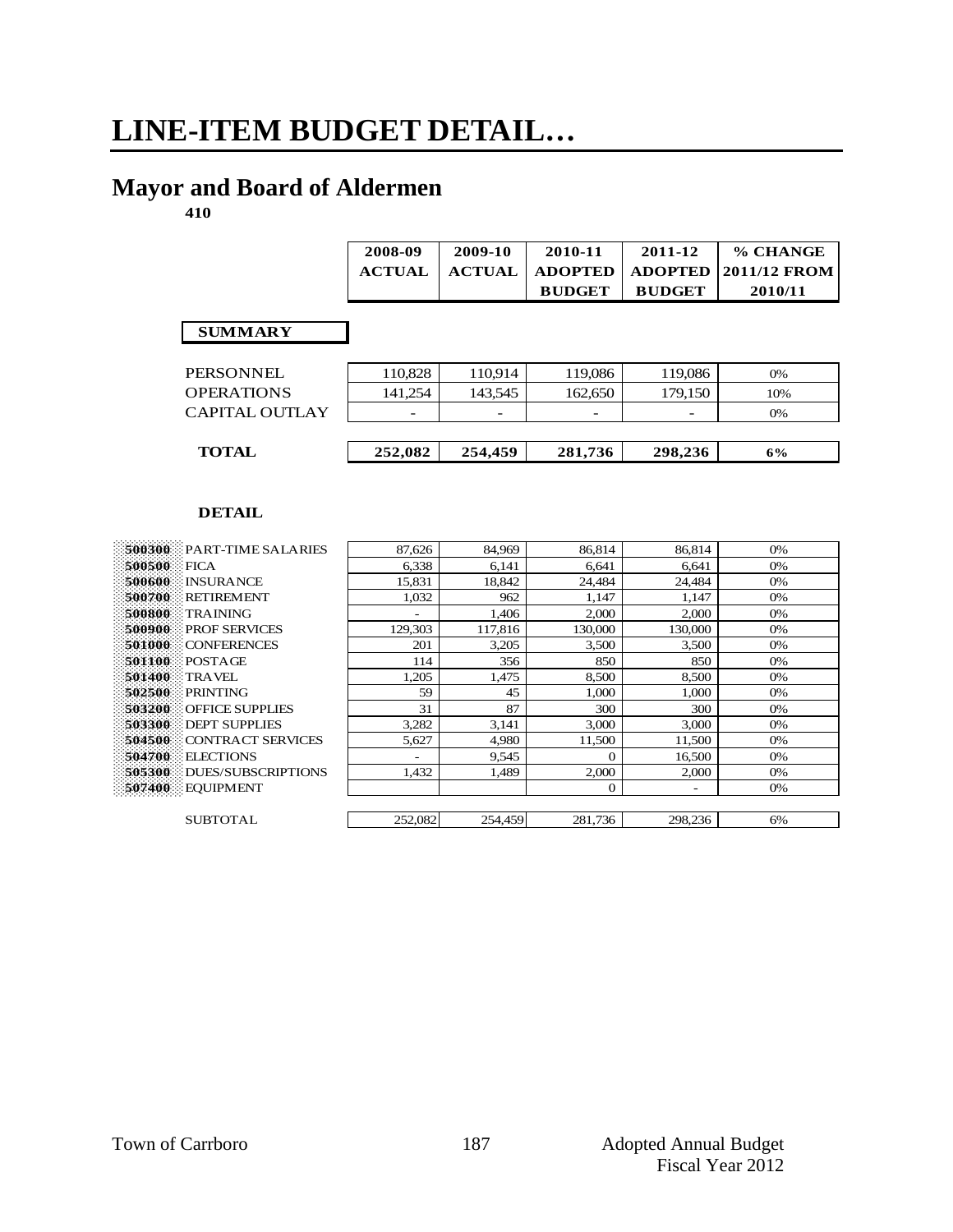### **Advisory Boards**

**415**

|                       | 2008-09<br><b>ACTUAL</b> | 2009-10<br><b>ACTUAL</b> | 2010-11<br><b>ADOPTED</b><br><b>BUDGET</b> | 2011-12<br><b>ADOPTED</b><br><b>BUDGET</b> | % CHANGE<br><b>2011/12 FROM</b><br>2010/11 |
|-----------------------|--------------------------|--------------------------|--------------------------------------------|--------------------------------------------|--------------------------------------------|
| <b>SUMMARY</b>        |                          |                          |                                            |                                            |                                            |
| PERSONNEL             |                          | -                        |                                            |                                            | 0%                                         |
| <b>OPERATIONS</b>     | 7,791                    | 8,892                    | 12,750                                     | 11,800                                     | $-7\%$                                     |
| <b>CAPITAL OUTLAY</b> |                          | -                        |                                            |                                            | 0%                                         |
|                       |                          |                          |                                            |                                            |                                            |
| <b>TOTAL</b>          | 7,791                    | 8,892                    | 12,750                                     | 11,800                                     | $-7\%$                                     |

| ADVISORY BOARD:            |       |       |        |        |        |
|----------------------------|-------|-------|--------|--------|--------|
| 500800 TRAINING            | -     | -     | 500    | 500    | 0%     |
| $505701$ APPEARANCE COMM   | 5     | 325   | 400    | 400    | 0%     |
| 505702 PLANNING BOARD      | 141   | 117   | 700    | 500    | $-29%$ |
| 505703 BD OF ADJUSTMENT    | 42    | 60    | 350    | 300    | $-14%$ |
| 505704 PARKS & RECREATION  | 2,319 | 2,229 | 2,400  | 2,400  | 0%     |
| <b>TRANSPORTATION</b>      |       |       |        |        |        |
| 505705 ADVISORY BOARD      | 206   | 225   | 700    | 500    | $-29%$ |
| 505707 HUMAN SERVICES      | 263   | 300   | 300    | 300    | 0%     |
| N. TRANSITION AREA         |       |       |        |        |        |
| 505708 ADVISORY COMM       | 14    | 25    | 400    | 300    | $-25%$ |
| 505710 RECOGNITION BANQUET | 3,461 | 2,857 | 3.500  | 3.500  | 0%     |
| ECONOMIC                   |       |       |        |        |        |
| <b>SUSTAINABILITY</b>      |       |       |        |        |        |
| 505711 COMMISSION          | 24    |       | 500    | 500    | 0%     |
| 505712 GREENWAY COMM       | 298   | 1,110 | 1.000  | 800    | $-20%$ |
| 505718 ARTS COMMITTEE      | 927   | 1,579 | 1,000  | 1.000  | 0%     |
| <b>ENVIRONMENTAL</b>       |       |       |        |        |        |
| 505719 ADVISORY BOARD      | 92    | 64    | 1.000  | 800    | $-20%$ |
|                            |       |       |        |        |        |
| <b>SUBTOTAL</b>            | 7,791 | 8,892 | 12,750 | 11,800 | $-7%$  |
|                            |       |       |        |        |        |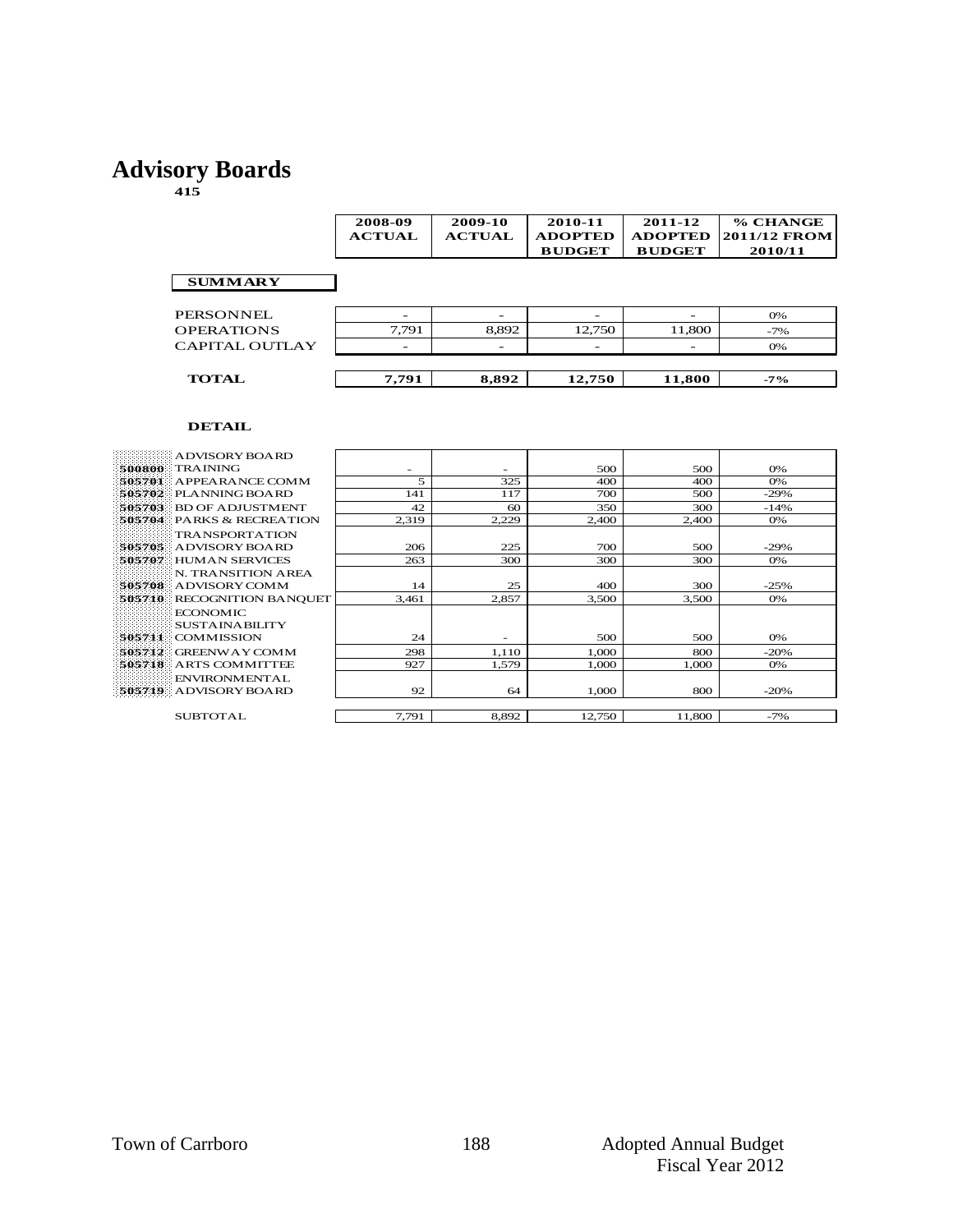### **Governance Support**

|                                                         | 2008-09                  | 2009-10                  | 2010-11                  | 2011-12                  | % CHANGE            |
|---------------------------------------------------------|--------------------------|--------------------------|--------------------------|--------------------------|---------------------|
|                                                         | <b>ACTUAL</b>            | <b>ACTUAL</b>            | <b>ADOPTED</b>           | <b>ADOPTED</b>           | <b>2011/12 FROM</b> |
|                                                         |                          |                          | <b>BUDGET</b>            | <b>BUDGET</b>            | 2010/11             |
|                                                         |                          |                          |                          |                          |                     |
| <b>SUMMARY</b>                                          |                          |                          |                          |                          |                     |
|                                                         |                          |                          |                          |                          |                     |
|                                                         |                          |                          |                          |                          |                     |
| <b>PERSONNEL</b>                                        | $\overline{\phantom{a}}$ | $\overline{\phantom{a}}$ | $\overline{\phantom{a}}$ | ÷                        | 0%                  |
| <b>OPERATIONS</b>                                       | 250,696                  | 259,472                  | 266,003                  | 268,541                  | 1%                  |
| CAPITAL OUTLAY                                          |                          | $\overline{a}$           |                          |                          | 0%                  |
|                                                         |                          |                          |                          |                          |                     |
|                                                         |                          |                          |                          |                          |                     |
| <b>TOTAL</b>                                            | 250,696                  | 259,472                  | 266,003                  | 268,541                  | $1\%$               |
|                                                         |                          |                          |                          |                          |                     |
| <b>DETAIL</b>                                           |                          |                          |                          |                          |                     |
|                                                         | 1.400                    | $\overline{\phantom{a}}$ | $\overline{\phantom{a}}$ |                          | 0%                  |
| 501602 M&R PARKS - GREEN AWAKENING                      |                          |                          |                          | $\overline{\phantom{a}}$ |                     |
| 502600 ADVERTISING                                      | 6.536                    | $\sim$                   | ٠                        |                          | 0%                  |
| 504501 TRIANGLE LCOG                                    | 7.258                    | 7.105                    | 7,597                    | 7.757                    | 2%                  |
| 504502 NC LEAGUE OF MUNIC.                              | 11.886                   | 12.180                   | 13.180                   | 13.971                   | 6%                  |
| 504503 ECON. DEV. COM.                                  | 6.000                    | 6,000                    | 6.000                    | 6.000                    | 0%<br>0%            |
| 504504 SCHOOL OF GOVERNMENT                             | 2.021                    | 2.021                    | 2.021                    | 2.021                    | 0%                  |
| 504505 ARTS CENTER<br>504506 HUMAN SERVICES GRANT       | 15,000                   | 15,000                   | 15,000<br>144.296        | 15,000<br>145.883        | 1%                  |
| 504508 LEAGUE WOMEN VOTERS                              | 130,502                  | 141.002                  | 250                      | 250                      | 0%                  |
| 504510 COMMUNITY DINNER                                 | 500                      | 500                      | 500                      | 500                      | 0%                  |
|                                                         |                          |                          |                          |                          | 0%                  |
| 504512 THE COMMUNITY HOME TRUST<br>504513 ORANGE COUNTY | 34,000<br>29,524         | 34,000<br>29,524         | 34,000<br>29,524         | 34,000<br>29,524         |                     |
| <b>\$04516</b> DOWNTOWN BUS ASSOC                       | $\tau$                   | $\overline{\phantom{a}}$ | 500                      | 500                      | 0%<br>0%            |
| 504517 LIBRARY PROJECT                                  | 4,000                    | 4,000                    | 4.000                    | 4.000                    | 0%                  |
| 504518 MEDIATION                                        |                          | $\sim$                   | 500                      | 500                      | 0%                  |
| 504519 CABLE TV CONSULTATION                            | 5.000                    | 3.750                    | 5,000                    | 5.000                    | 0%                  |
| 504533 METROPOLITAN COALITION                           | 2,435                    | 2,435                    | 2,435                    | 2,435                    | 0%                  |
| <b>504548</b> CD & MEMORABILIA SHOW                     | 2.564                    | 1.955                    | 1.200                    | 1.200                    | 0%                  |
|                                                         |                          |                          |                          |                          |                     |
| <b>SUBTOTAL</b>                                         | 250,696                  | 259,472                  | 266,003                  | 268,541                  | 1%                  |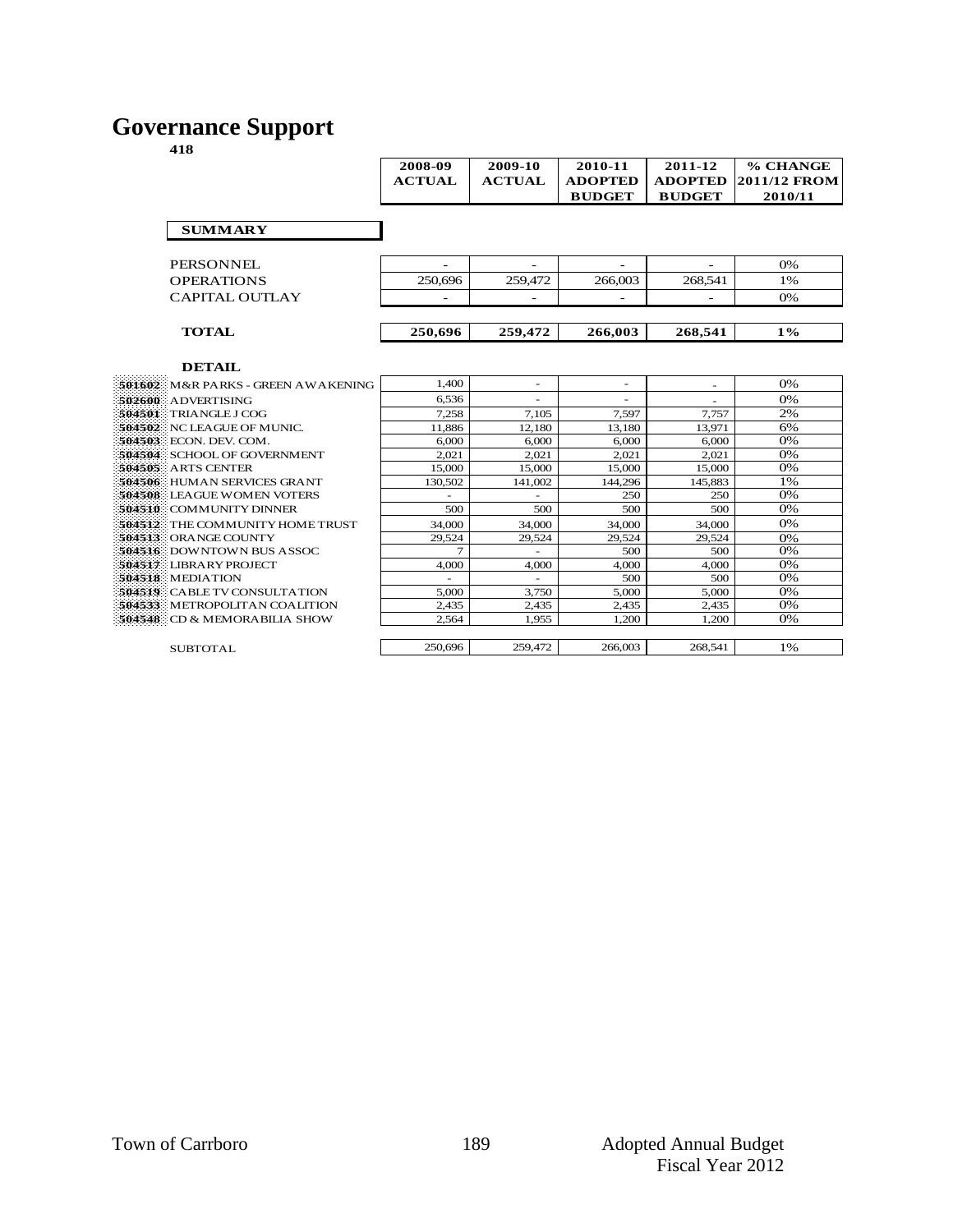### **Town Manager**

**420**

|                                    | 2008-09       | 2009-10       | 2010-11        | 2011-12        | % CHANGE     |
|------------------------------------|---------------|---------------|----------------|----------------|--------------|
|                                    | <b>ACTUAL</b> | <b>ACTUAL</b> | <b>ADOPTED</b> | <b>ADOPTED</b> | 2011/12 FROM |
|                                    |               |               | <b>BUDGET</b>  | <b>BUDGET</b>  | 2010/11      |
|                                    |               |               |                |                |              |
| <b>SUMMARY</b>                     |               |               |                |                |              |
|                                    |               |               |                |                |              |
| <b>PERSONNEL</b>                   | 234,252       | 250,954       | 252,538        | 252,434        | 0%           |
| <b>OPERATIONS</b>                  | 14,332        | 15,285        | 24,450         | 23,553         | $-4%$        |
| <b>CAPITAL OUTLAY</b>              |               |               |                |                | 0%           |
|                                    |               |               |                |                |              |
| <b>TOTAL</b>                       | 248,584       | 266,239       | 276,988        | 275,987        | $-4\%$       |
|                                    |               |               |                |                |              |
| <b>DETAIL</b>                      |               |               |                |                |              |
|                                    |               |               |                |                |              |
| <b>500200 SALARIES</b>             | 191.951       | 205.939       | 203.645        | 203.645        | 0%           |
| <b>500500 FICA</b>                 | 11.609        | 12.938        | 12,884         | 12.884         | 0%           |
| <b>SGO6GO: INSURANCE</b>           | 10.757        | 10.968        | 12.242         | 12.138         | $-1\%$       |
| <b>500601</b> DISABILITY INSURANCE | 200           | 209           | 208            | 208            | 0%           |
| <b>500700</b> RETIREMENT           | 9.386         | 10.086        | 12.931         | 12,931         | 0%           |
| 500701 SUPPL RETIREMENT            | 5,797         | 6.218         | 6.109          | 6.109          | 0%           |
| 500704: ICMA RETIREMENT            | 4.551         | 4.596         | 4.519          | 4.519          | 0%           |
| 500800 TRAINING                    | 131           | 103           | 1.200          | 1,200          | 0%           |
| 501000 CONFERENCES                 | 3,393         | 2,429         | 4,200          | 4,200          | 0%           |
| 501100 POSTAGE                     | 11            | 29            | 300            | 300            | 0%           |

**501400** TRAVEL 999 312 1,900 1,900 0%<br>**501600** M & R EQUIP **501600** M & R EQUIP<br>**501700** MOTOR VEHICLE REPAIR  $\begin{array}{|c|c|c|c|c|c|c|c|}\n\hline\n & 250 & 250 & 250 & 0\% \\
\hline\n & 29 & 113 & 900 & 900 & 0\% \\
\hline\n\end{array}$ 

 RENT 6,626 7,749 7,500 7,500 0%<br>**502500** PRINTING 47 33 250 250 0% PRINTING 47 33 250 250 0%<br> **502500** ADVERTISING 47 33 250 250 0% ADVERTISING - - 100 100 0% FUEL 1,038 684 2,000 1,103 -45% FUEL<br> **1,038** 684 2,000 1,103 -45%<br> **503200** OFFICE SUPPLIES 104 253 450 450 0%<br> **503300** DEPT SUPPLIES 262 999 1,000 1,000 0%

**504500** CONTRACT SERVICES 665 512 1,000 1,000 0%<br>**505300** DUES/SUBS 1,027 2,070 3,400 3,400 0%

**505300** DUES/SUBS 1,027 2,070 3,400 3,400 3,400

#### SUBTOTAL 248,584 266,239 276,988 275,987 0%

**503300** DEPT SUPPLIES

**501700** MOTOR VEHICLE REPAIR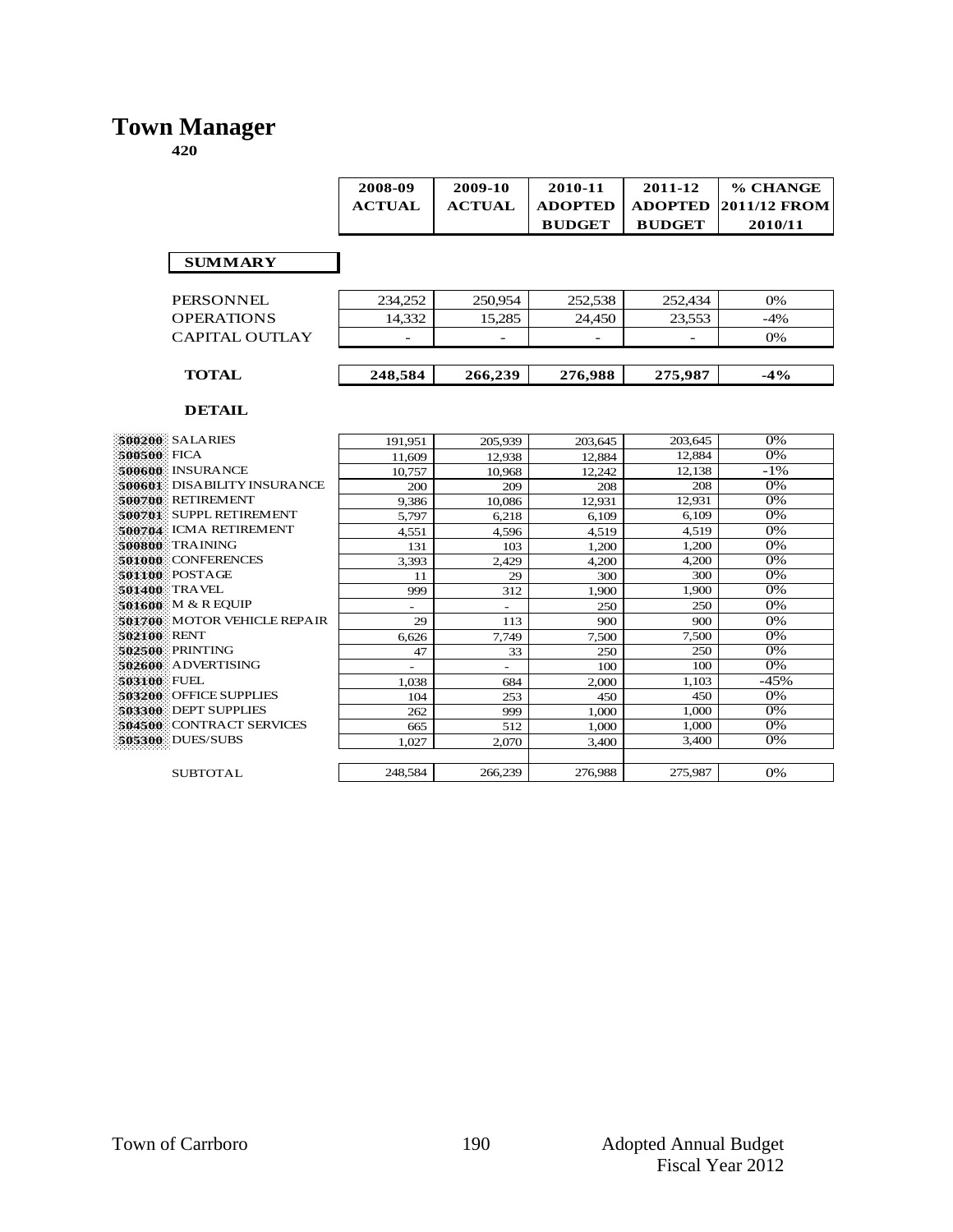#### **421**

|                                | 2008-09          | 2009-10           | 2010-11                         | 2011-12                         | % CHANGE                       |
|--------------------------------|------------------|-------------------|---------------------------------|---------------------------------|--------------------------------|
|                                | <b>ACTUAL</b>    | <b>ACTUAL</b>     | <b>ADOPTED</b><br><b>BUDGET</b> | <b>ADOPTED</b><br><b>BUDGET</b> | <b>2011/12 FROM</b><br>2010/11 |
|                                |                  |                   |                                 |                                 |                                |
|                                |                  |                   |                                 |                                 |                                |
| PERSONNEL<br><b>OPERATIONS</b> | 119,286<br>6,997 | 120,220<br>30,084 | 118,614<br>34,341               | 109,625<br>40,979               | $-8%$<br>19%                   |

| <b>500200 SALARIES</b>        | 77,958                   | 80,815                   | 79,728  | 72,000  | $-10%$ |
|-------------------------------|--------------------------|--------------------------|---------|---------|--------|
| 500300 PARTTIME SALARIES      | 16,797                   | 16,808                   | 16,766  | 16,766  | 0%     |
| 500500 FICA                   | 6,886                    | 7,300                    | 7,399   | 6,808   | $-8%$  |
| 500600 INSURANCE              | 10,507                   | 7,928                    | 6,121   | 6,173   | 1%     |
| 500601 DISABILITY INSURANCE   | 181                      | 181                      | 180     | 180     | 0%     |
| 500700 RETIREMENT             | 4,614                    | 4,759                    | 6,028   | 5,538   | $-8%$  |
| 500701 SUPPL RETIREMENT       | 2,345                    | 2,429                    | 2,392   | 2,160   | $-10%$ |
| 500800 TRAINING               | ۰                        | $\overline{\phantom{a}}$ | 500     | 500     | 0%     |
| 501000 CONFERENCES            | 50                       | 515                      | 1.000   | 1.000   | 0%     |
| $501100$ POSTAGE              | 129                      | 161                      | 600     | 600     | 0%     |
| <b>501400 TRAVEL</b>          | 114                      | 464                      | 1,500   | 1,500   | 0%     |
| <b>\$02500 PRINTING</b>       | 1.478                    | 40                       | 600     | 600     | 0%     |
| 502600 ADVERTISING            | 2,039                    | 3,500                    | 3,000   | 3,000   | 0%     |
| <b>503200 OFFICE SUPPLIES</b> | 216                      | 127                      | 600     | 600     | 0%     |
| 503300 DEPT SUPPLIES          | 1,138                    | 1,213                    | 1,800   | 1.800   | 0%     |
| <b>504511 HOLIDAY EVENTS</b>  | 1.000                    | 500                      | 1.000   | 1.000   | 0%     |
| HOME CONSORTIUM               |                          |                          |         |         |        |
| 504546 MATCH                  | $\overline{\phantom{a}}$ | 23,099                   | 22,941  | 24,579  | 7%     |
| 504549 LOCAL LIVING ECONOM Y  | ۰                        | $\overline{a}$           |         | 5,000   | 0%     |
| 505300 DUES/SUBS              | 833                      | 466                      | 800     | 800     | 0%     |
|                               |                          |                          |         |         |        |
| <b>SUBTOTAL</b>               | 126,283                  | 150,303                  | 152,955 | 150.604 | $-2\%$ |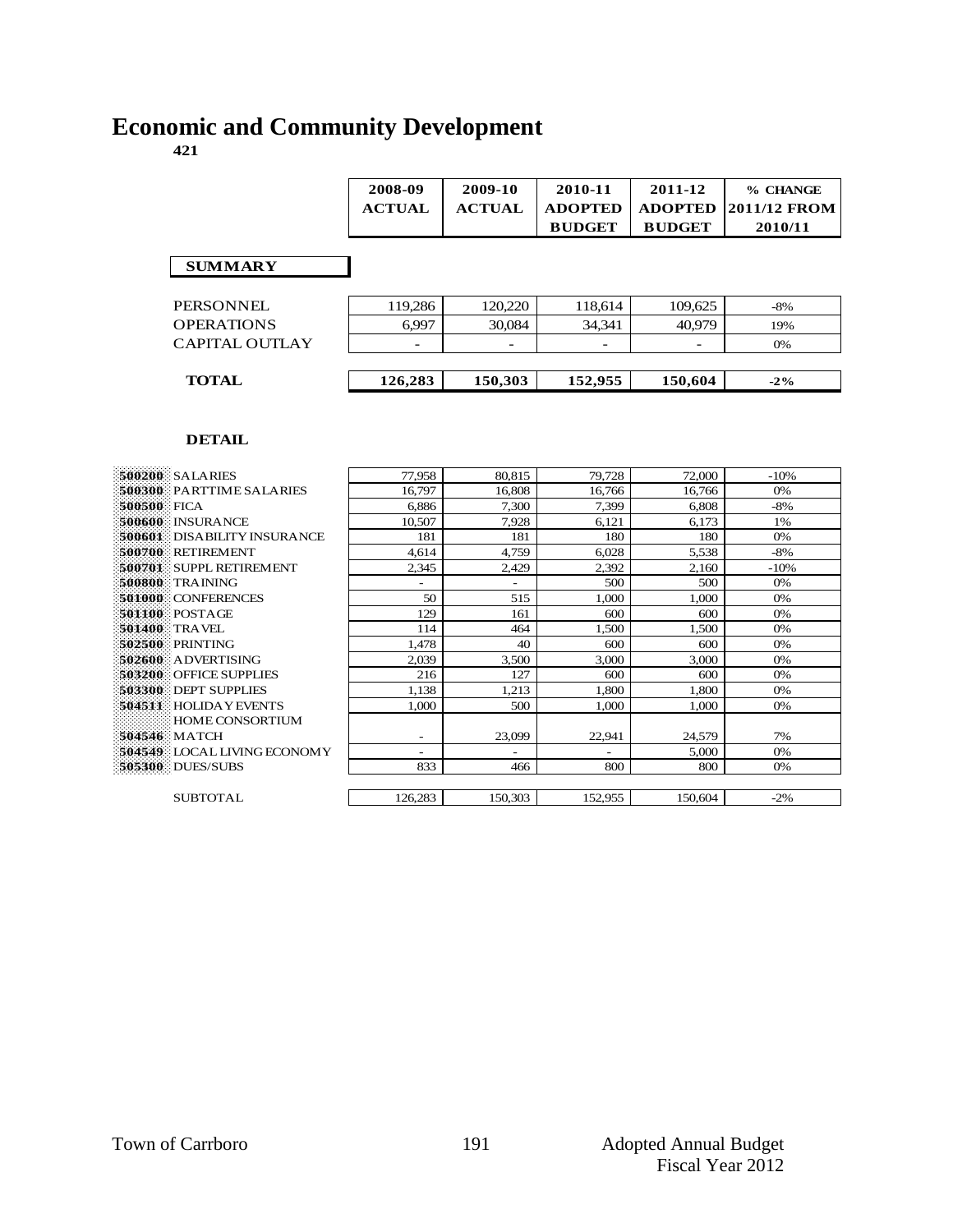# **Town Clerk**

**426**

|    | 2008-09<br><b>ACTUAL</b> | 2009-10<br><b>ACTUAL</b> | 2010-11<br><b>ADOPTED</b> | 2011-12       | % CHANGE<br>$\mid$ ADOPTED $\mid$ 2011/12 FROM |
|----|--------------------------|--------------------------|---------------------------|---------------|------------------------------------------------|
| ίY |                          |                          | <b>BUDGET</b>             | <b>BUDGET</b> | 2010/11                                        |

#### **SUMMARY**

| 101,702                  | 108,132                  | 99,570                   | 71,670  | $-28%$ |
|--------------------------|--------------------------|--------------------------|---------|--------|
| 9.246                    | 8,287                    | 15,300                   | 16.450  | 8%     |
| $\overline{\phantom{0}}$ | $\overline{\phantom{0}}$ | $\overline{\phantom{a}}$ |         | 0%     |
|                          |                          |                          |         |        |
|                          |                          |                          |         | $-23%$ |
|                          | 110,947                  | 116,419                  | 114,870 | 88.120 |

| 500200 SALARIES             | 79,038  | 85,091                   | 79,712  | 56,000 | $-30\%$ |
|-----------------------------|---------|--------------------------|---------|--------|---------|
| 500500 FICA                 | 5,669   | 6,142                    | 6,104   | 4,284  | $-30\%$ |
| 500600 INSURANCE            | 10.598  | 10.021                   | 6,121   | 6,121  | 0%      |
| 500601 DISABILITY INSURANCE | 181     | 181                      | 180     | 29     | $-84%$  |
| <b>500700 RETIREMENT</b>    | 3,842   | 4,142                    | 5,062   | 3,556  | $-30\%$ |
| 500701 SUPPL RETIREMENT     | 2,374   | 2,555                    | 2,391   | 1,680  | $-30\%$ |
| 500800 TRAINING             | -       | $\overline{\phantom{a}}$ | 200     | 200    | 0%      |
| 501000 CONFERENCES          | Ξ.      | $\overline{\phantom{a}}$ | 100     | 300    | 200%    |
| <b>501100 POSTAGE</b>       | 152     | 190                      | 500     | 500    | 0%      |
| <b>501400 TRAVEL</b>        | Ξ.      | $\overline{\phantom{a}}$ | 100     | 300    | 200%    |
| <b>501600</b> M & R EOUIP   |         | $\overline{\phantom{0}}$ | 350     | 350    | 0%      |
| 502500 PRINTING             | 2,050   | 868                      | 2,000   | 2,000  | 0%      |
| 502600 ADVERTISING          | 5,491   | 5,236                    | 10,000  | 10,000 | 0%      |
| 503200 OFFICE SUPPLIES      | 790     | 1,360                    | 750     | 750    | 0%      |
| 503300 DEPT SUPPLIES        | 507     | 382                      | 1,000   | 1,750  | 75%     |
| 505300 DUES/SUBSCRIPTIONS   | 255     | 250                      | 300     | 300    | 0%      |
|                             |         |                          |         |        |         |
| <b>SUBTOTAL</b>             | 110,947 | 116,419                  | 114,870 | 88,120 | $-23%$  |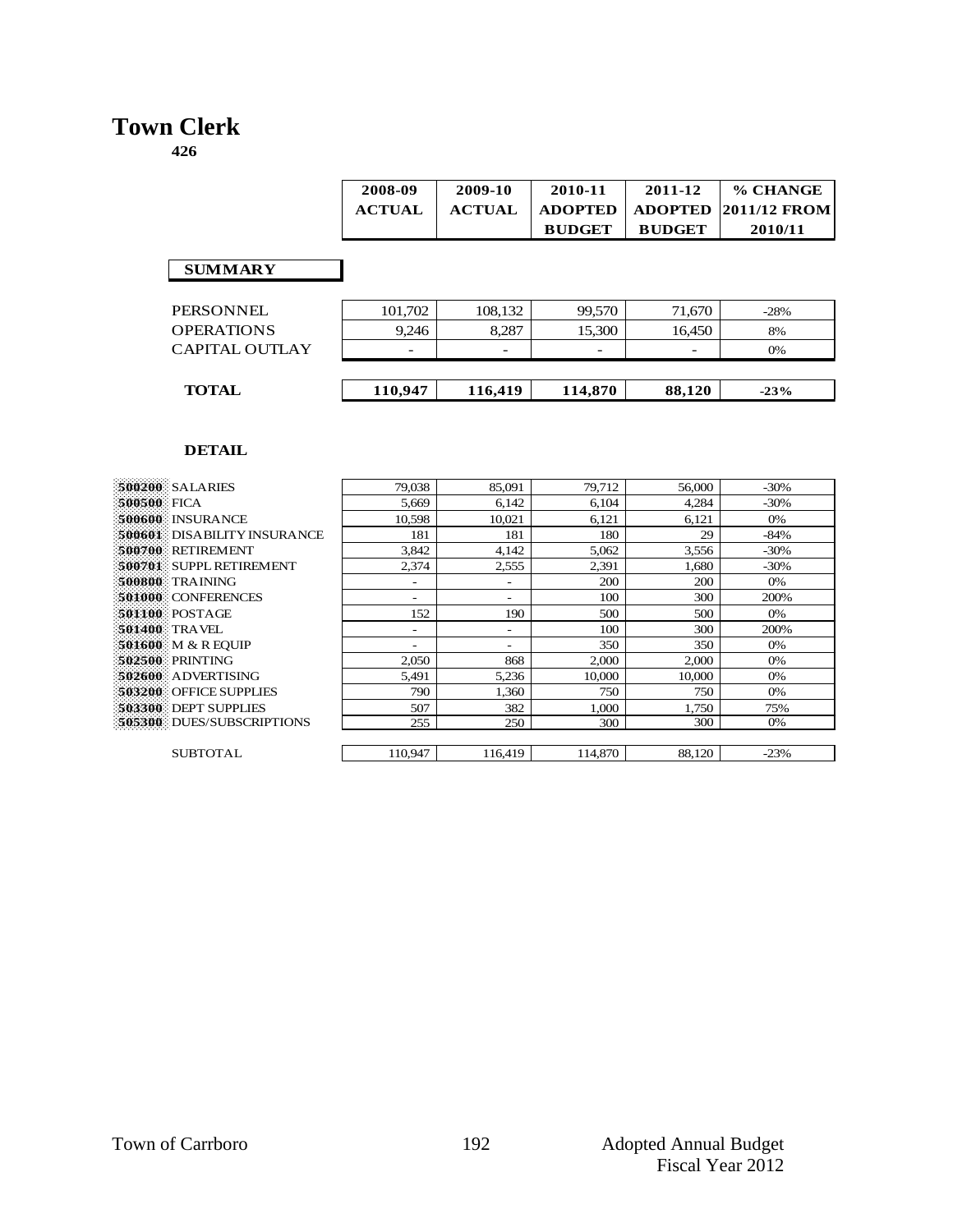# **Management Services**

| 2008-09 | 2009-10 | 2010-11       | 2011-12       | % CHANGE                        |
|---------|---------|---------------|---------------|---------------------------------|
| ACTUAL  | ACTUAL  |               |               | ADOPTED   ADOPTED  2011/12 FROM |
|         |         | <b>BUDGET</b> | <b>BUDGET</b> | 2010/11                         |

 **SUMMARY**

| <b>TOTAL</b>      | 906,855                  | 922.732                  | 1,012,742                | 1,001,601 | $-1\%$ |  |
|-------------------|--------------------------|--------------------------|--------------------------|-----------|--------|--|
|                   |                          |                          |                          |           |        |  |
| CAPITAL OUTLAY    | $\overline{\phantom{a}}$ | $\overline{\phantom{0}}$ | $\overline{\phantom{0}}$ |           | 0%     |  |
| <b>OPERATIONS</b> | 473.687                  | 475.443                  | 544,879                  | 537.234   | $-1\%$ |  |
| <b>PERSONNEL</b>  | 433.169                  | 447.289                  | 467,863                  | 464.367   | $-1\%$ |  |

| 500200 SALARIES                    | 313,159 | 331,127  | 342,259                  | 332,792   | $-3%$  |
|------------------------------------|---------|----------|--------------------------|-----------|--------|
| 500300 PART-TIME SALARIES          | 28,664  | 22,565   | 26,522                   | 26,522    | 0%     |
| 500500 FICA                        | 24,598  | 25,885   | 28,260                   | 27,538    | $-3%$  |
| 500600 INSURANCE                   | 40,259  | 39,285   | 36,726                   | 44,304    | 21%    |
| DISABILITY INSURANCE<br>500601     | 450     | 491      | 510                      | 510       | 0%     |
| RETIREMENT<br>500700               | 16,630  | 17,375   | 23,318                   | 22,717    | $-3%$  |
| <b>SUPPL RETIREMENT</b><br>500701  | 9,409   | 10,560   | 10,268                   | 9,984     | $-3%$  |
| 500800<br><b>TRAINING</b>          | 1,780   | 2,545    | 8,145                    | 8,145     | 0%     |
| 501000 CONFERENCES                 | 465     | 312      | 816                      | 900       | 10%    |
| $501100$ POSTAGE                   | 2,306   | 2,926    | 2,400                    | 2,700     | 13%    |
| 501400<br>TRAVEL                   | 254     | 145      | 1,176                    | 1,177     | 0%     |
| 502100 RENT                        | 9,586   | 9,818    | 10,000                   | 10,000    | 0%     |
| 502500<br>PRINTING                 | 330     | 1.049    | 2,000                    | 2,200     | 10%    |
| 502600 ADVERTISING                 | 636     | 1,615    | 2,000                    | 2,000     | 0%     |
| <b>503200 OFFICE SUPPLIES</b>      | 1,166   | 529      | 2,000                    | 2,000     | 0%     |
| <b>503300 DEPT SUPPLIES</b>        | 5,968   | 5,559    | 5,700                    | 6,700     | 18%    |
| 504500<br><b>CONTRACT SERVICES</b> | 136,590 | 143,116  | 154,272                  | 144,342   | $-6%$  |
| 504705<br>PENALTIES & INTEREST     | 597     | 657      | $\overline{\phantom{a}}$ | ÷,        | 0%     |
| <b>505300 DUES/SUBS</b>            | 1,791   | 1,321    | 2,100                    | 2,100     | 0%     |
| 505600 CASH OVER/SHORT             | (12)    | 6        | $\overline{\phantom{a}}$ |           | 0%     |
| 505700 MISCELLANEOUS               | 3,438   | (1, 436) |                          | 700       | 0%     |
| 506000 INSUR-GENERAL               | 271,670 | 268,861  | 313,437                  | 313,437   | 0%     |
| <b>SO6001</b> PUBLIC OFFICIALS     | 37,122  | 38,422   | 40,833                   | 40,833    | 0%     |
| 507400 FURNITURE/EQPMT             |         |          |                          |           | 0%     |
|                                    |         |          |                          |           |        |
| <b>SUBTOTAL</b>                    | 906,855 | 922,732  | 1.012.742                | 1,001,601 | $-1\%$ |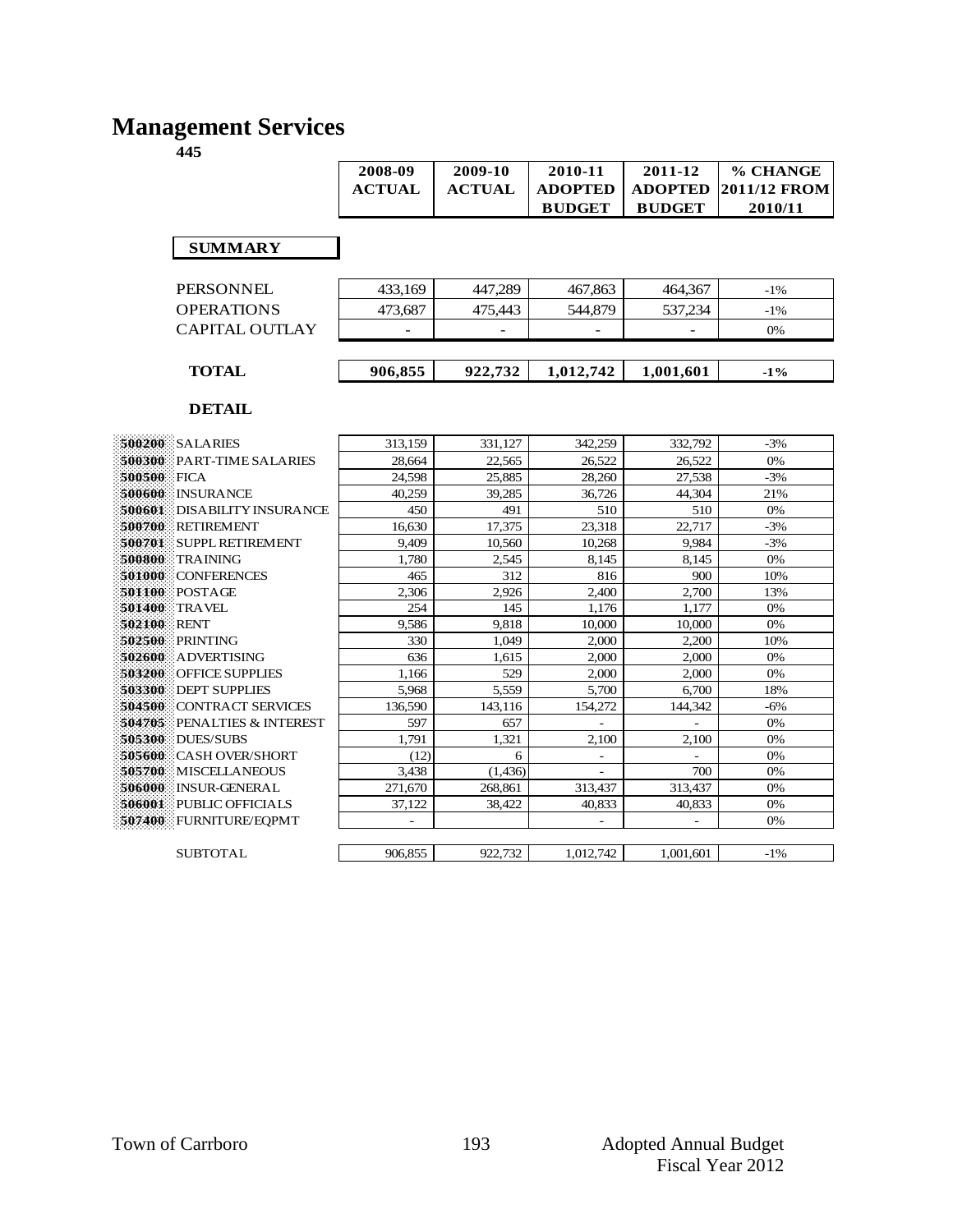### **Human Resources**

| ---               |         |                      |                |                |                  |
|-------------------|---------|----------------------|----------------|----------------|------------------|
|                   | 2008-09 | 2009-10              | 2010-11        | 2011-12        | % CHANGE         |
|                   |         | <b>ACTUAL ACTUAL</b> | <b>ADOPTED</b> | <b>ADOPTED</b> | <b>2012 FROM</b> |
|                   |         |                      | <b>BUDGET</b>  | <b>BUDGET</b>  | 2011             |
|                   |         |                      |                |                |                  |
| <b>SUMMARY</b>    |         |                      |                |                |                  |
|                   |         |                      |                |                |                  |
| PERSONNEL         | 273,821 | 286,713              | 311,207        | 313,061        | 1%               |
| <b>OPERATIONS</b> | 72,621  | 47,408               | 63,170         | 63,670         | 1%               |
| CAPITAL OUTLAY    |         |                      |                |                | 0%               |
|                   |         |                      |                |                |                  |
| <b>TOTAL</b>      | 346,442 | 334,121              | 374,377        | 376,731        | $1\%$            |
|                   |         |                      |                |                |                  |
| <b>DETAIL</b>     |         |                      |                |                |                  |

|              | 500200 SALARIES                  |
|--------------|----------------------------------|
|              | 500400 TEMPORARY SALARIES        |
| 500500: FICA |                                  |
|              | <b>500600: INSURANCE</b>         |
|              | 500601: DISA BILITY INS          |
|              | 500602: RETIREE INSURANCE        |
|              | 500604 UNEMPLOYMENT INS          |
|              | 500700 RETIREMENT                |
|              | 500701: SUPPL RETIREMENT         |
|              | 500800: TRAINING                 |
|              | 500801 TUITION ASSISTANCE        |
|              | 500810 ORG DEV                   |
|              | 501000 CONFERENCES               |
|              | 501100 POSTAGE                   |
|              | 501400. TRA VEL                  |
|              | 501600 M&R EQPMT                 |
| 502100 RENT  |                                  |
|              | 502500 PRINTING                  |
|              | 502600 ADVERTISING               |
|              | 503200 OFFICE SUPPLIES           |
|              | 503300: DEPT SUPPLIES            |
|              | <b>504500 CONTRACT SERVICES</b>  |
|              | <b>505300</b> DUES/SUBSCRIPTIONS |
|              | <b>EMPLOYEE</b>                  |
|              | 505710 RECOGNITION               |
|              | 507400 EQUIPMENT                 |
|              |                                  |

| DETAIL                           |          |         |         |         |         |
|----------------------------------|----------|---------|---------|---------|---------|
| 500200 SALARIES                  | 135.564  | 139,418 | 137,716 | 137,716 | 0%      |
| 500400 TEMPORARY SALARIES        | 4.308    |         | 8.612   |         | $-100%$ |
| 500500 FICA                      | 10,124   | 9.846   | 11.203  | 10.545  | $-6%$   |
| 500600 INSURANCE                 | 16,128   | 18,664  | 12,242  | 23,366  | 91%     |
| 500601: DISABILITY INS           | 102      | 103     | 102     | 102     | 0%      |
| 500602 RETIREE INSURANCE         | 94.116   | 95.865  | 123,456 | 123,456 | 0%      |
| 500604 UNEMPLOYMENT INS          | 2.807    | 11,835  | 5,000   | 5,000   | 0%      |
| 500700: RETIREMENT               | 6,598    | 6,793   | 8,745   | 8,745   | 0%      |
| 500701 SUPPL RETIREMENT          | 4,073    | 4,188   | 4,131   | 4,131   | 0%      |
| 500800: TRAINING                 | 2,293    | 1,103   | 2,500   | 2,500   | 0%      |
| 500801 TUITION ASSISTANCE        | 552      |         | 600     | 600     | 0%      |
| 500810 ORG DEV                   | 17,141   | 3.629   | 15,000  | 15,000  | 0%      |
| 501000 CONFERENCES               | 272      | 1,131   | 425     | 425     | 0%      |
| 501100 POSTAGE                   | 383      | 99      | 525     | 525     | 0%      |
| 501400 TRAVEL                    | 695      | 115     | 550     | 550     | 0%      |
| 501600 M&R EOPMT                 | $\equiv$ |         | 450     | 450     | 0%      |
| 502100 RENT                      | 2.785    | 1,261   | 1,500   | 1,500   | 0%      |
| 502500 PRINTING                  | 19       | (46)    | 750     | 750     | 0%      |
| 502600: A DVERTISING             | 4,868    | 7.035   | 7.500   | 7,500   | 0%      |
| <b>503200</b> : OFFICE SUPPLIES  | 513      | 135     | 700     | 700     | 0%      |
| 503300 DEPT SUPPLIES             | 1.208    | 1.262   | 1.650   | 1.650   | 0%      |
| 504500 CONTRACT SERVICES         | 34,448   | 24.242  | 23,200  | 23,200  | 0%      |
| <b>505300 DUES/SUBSCRIPTIONS</b> | 1,050    | 568     | 820     | 820     | 0%      |
| <b>EMPLOYEE</b>                  |          |         |         |         |         |
| 505710 RECOGNITION               | 6,393    | 6,875   | 7,000   | 7,500   | 7%      |
| 507400 EQUIPMENT                 |          |         |         |         | 0%      |
|                                  |          |         |         |         |         |
| <b>SUBTOTAL</b>                  | 346,442  | 334.121 | 374,377 | 376.731 | 1%      |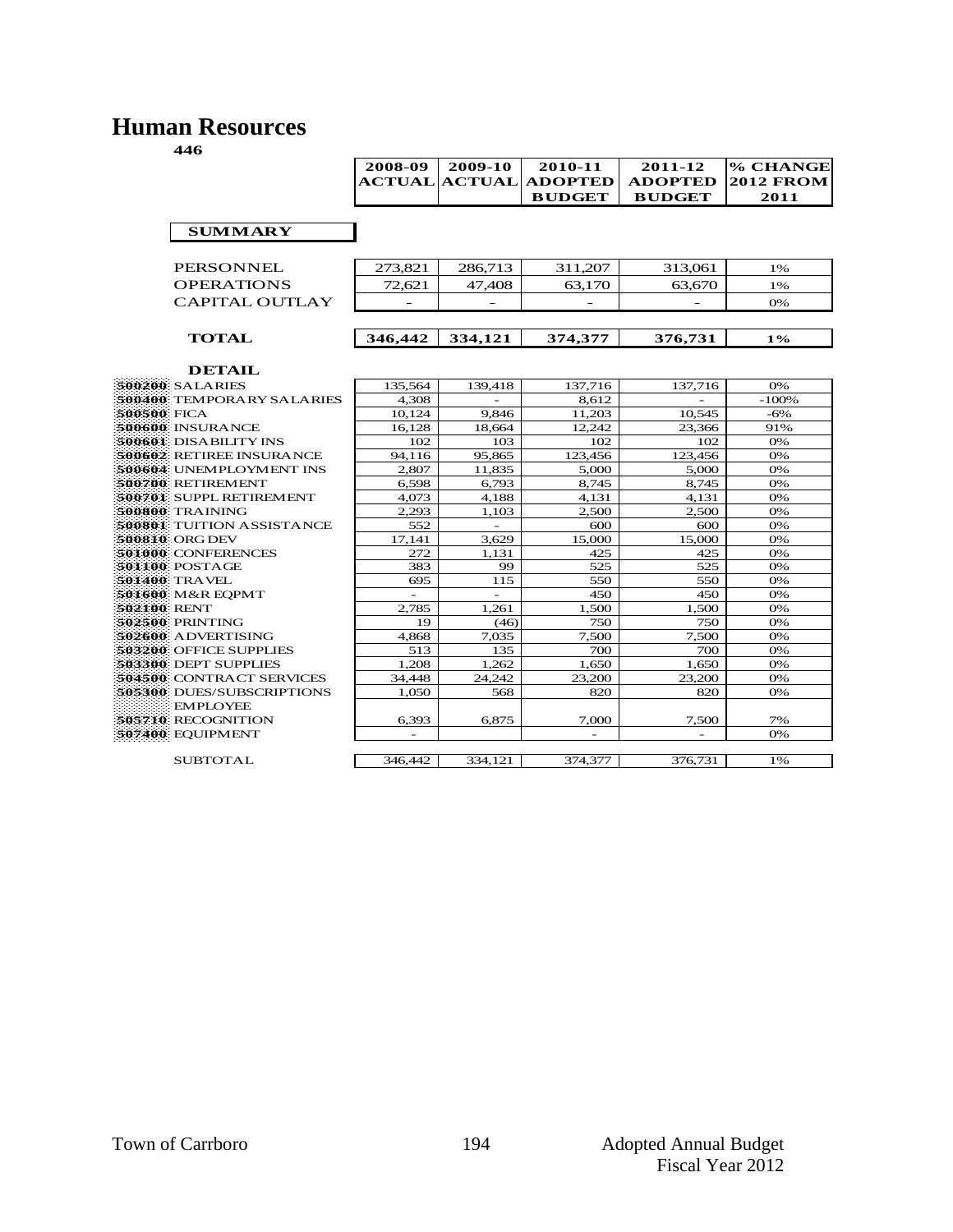### **Information Technology**

|                             | 2008-09        | 2009-10       | 2010-11        | 2011-12        | % CHANGE     |
|-----------------------------|----------------|---------------|----------------|----------------|--------------|
|                             | <b>ACTUAL</b>  | <b>ACTUAL</b> | <b>ADOPTED</b> | <b>ADOPTED</b> | 2011/12 FROM |
|                             |                |               | <b>BUDGET</b>  | <b>BUDGET</b>  | 2010/11      |
|                             |                |               |                |                |              |
| <b>SUMMARY</b>              |                |               |                |                |              |
|                             |                |               |                |                |              |
| <b>PERSONNEL</b>            | 160,174        | 170,341       | 170,233        | 172,965        | 2%           |
| <b>OPERATIONS</b>           | 609,325        | 494,438       | 662,950        | 667,070        | 1%           |
| CAPITAL OUTLAY              | 49.459         | 17.463        | 22,750         | 28.750         | 26%          |
|                             |                |               |                |                |              |
| <b>TOTAL</b>                | 818,957        | 682,242       | 855,933        | 868,785        | $2\%$        |
| <b>DETAIL</b>               |                |               |                |                |              |
|                             |                |               |                |                |              |
| <b>500200 SALARIES</b>      | 125,526        | 135,879       | 134,805        | 134,805        | 0%           |
| 500500 FICA                 | 9.180          | 10.094        | 10.329         | 10,330         | 0%           |
| 500600 INSURANCE            | 15,305         | 13,412        | 12.242         | 14,973         | 22%          |
| 500601 DISABILITY INSURANCE | 224            | 256           | 253            | 253            | 0%           |
| 500700 RETIREMENT           | 6,144          | 6.618         | 8,560          | 8,560          | 0%           |
| 500701 SUPPL RETIREMENT     | 3,796          | 4,082         | 4.044          | 4.044          | 0%           |
| 500800 TRAINING             | 4,778          | 125           | 4,800          | 4.800          | 0%           |
| 501000 CONFERENCES          | 50             |               | 750            | 750            | 0%           |
| 501100 POSTAGE              | $\overline{a}$ | $\sim$        | ÷.             | ÷.             | 0%           |
| 501200 TELEPHONE            | 51,901         | 44,917        | 75,380         | 75,380         | 0%           |
| <b>501400 TRAVEL</b>        |                |               | 500            | 500            | 0%           |
| 501600 M & R EOUIP          | 18,938         | 41.698        | 32,050         | 32,050         | 0%           |
| 501700 M & R VEH REPAIR     | 33             | 16            | 350            | 350            | 0%           |
| 503100 FUEL                 | 664            | 284           | 605            | 725            | 20%          |
| 503200 OFFICE SUPPLIES      | 1,177          | 1.097         | 1.000          | 1,000          | 0%           |
| 503300 DEPT SUPPLIES        | 3,555          | 2.836         | 3.125          | 3.125          | 0%           |
| <b>COMPUTERS &amp;</b>      |                |               |                |                |              |
| 503305 PERIPHERALS          | 310,602        | 175,490       | 217,000        | 221,000        | 2%           |
| 503307 VEHICLE SUPPLIES     |                |               |                |                | 0%           |
| 504500 CONTRACT SERVICES    | 217,131        | 227,975       | 323,290        | 323,290        | 0%           |
| <b>505300</b> DUES/SUBS     | 495            |               | 4,100          | 4,100          | 0%           |
| 507400 EQUIPMENT            | 49.459         | 17.463        | 22,750         | 28,750         | 26%          |
|                             |                |               |                |                |              |
| <b>SUBTOTAL</b>             | 818,957        | 682.242       | 855.933        | 868.785        | 2%           |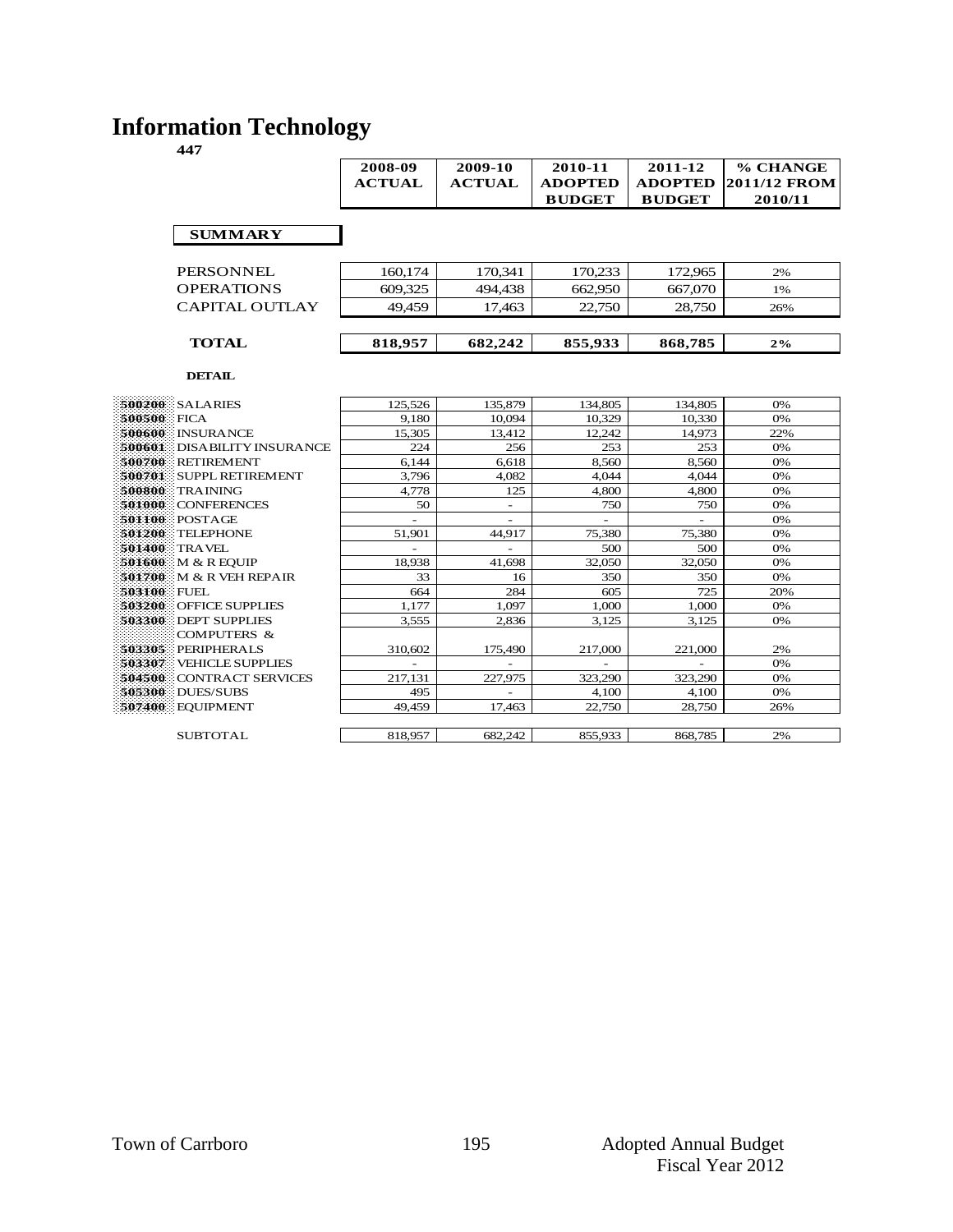### **Police Department**

**POLICE - DEPARTMENTAL TOTAL**

|                | 2008-09       | 2009-10       | 2010-11        | 2011-12        | % CHANGE            |
|----------------|---------------|---------------|----------------|----------------|---------------------|
|                | <b>ACTUAL</b> | <b>ACTUAL</b> | <b>ADOPTED</b> | <b>ADOPTED</b> | <b>2011/12 FROM</b> |
|                |               |               | <b>BUDGET</b>  | <b>BUDGET</b>  | 2010/11             |
|                |               |               |                |                |                     |
| <b>SUMMARY</b> |               |               |                |                |                     |
|                |               |               |                |                |                     |
| PERSONNEL.     | 2,652,819     | 2.714.734     | 2,749,381      | 2,770,125      | 1%                  |
| OPERATIONS     | 263,530       | 298,555       | 341,657        | 350,726        | 3%                  |
| CAPITAL OUTLAY | 37,980        | 112,936       | 122,000        | 239,050        | 96%                 |
|                |               |               |                |                |                     |
| <b>TOTAL</b>   | 2,954,329     | 3,126,224     | 3,213,038      | 3,359,901      | 5%                  |
|                |               |               |                |                |                     |

# **Police–** *Administrative Support*

**510**

| 2008-09       | 2009-10       | 2010-11        | 2011-12       | % CHANGE                    |
|---------------|---------------|----------------|---------------|-----------------------------|
| <b>ACTUAL</b> | <b>ACTUAL</b> | <b>ADOPTED</b> |               | <b>ADOPTED 2011/12 FROM</b> |
|               |               | <b>BUDGET</b>  | <b>BUDGET</b> | 2010/11                     |

| PERSONNEL             | 414.978 | 448.928 | 445,807                  | 452,785 | 2%  |
|-----------------------|---------|---------|--------------------------|---------|-----|
| <b>OPERATIONS</b>     | 18.795  | 21.104  | 27,523                   | 32.625  | 19% |
| <b>CAPITAL OUTLAY</b> | -       | -       | $\overline{\phantom{a}}$ | 28,000  | 0%  |
|                       |         |         |                          |         |     |
| <b>TOTAL</b>          | 433,772 | 470,033 | 473,330                  | 513.410 | 8%  |
|                       |         |         |                          |         |     |

| 500200 SALARIES                | 310,202                  | 325,640                  | 321.242                  | 321,242 | 0%    |
|--------------------------------|--------------------------|--------------------------|--------------------------|---------|-------|
| <b>500400</b> TEMPORARY SALARY | 11,487                   | 9.093                    | 12,480                   | 12,480  | 0%    |
| 500500 FICA                    | 24,970                   | 26.395                   | 25,565                   | 24,610  | $-4%$ |
| 500600 INSURANCE               | 29.034                   | 37.318                   | 30.605                   | 38.538  | 26%   |
| 500601 DISABILITY INSURANCE    | 413                      | 517                      | 491                      | 491     | 0%    |
| 500700 RETIREMENT              | 15,118                   | 15.664                   | 21,329                   | 21.329  | 0%    |
| 500701 SUPPL RETIREMENT        | 13,826                   | 14,446                   | 14,240                   | 14,240  | 0%    |
| 500703 EARLY SEPARATION        | 9,927                    | 19,854                   | 19,855                   | 19,855  | 0%    |
| 500800 TRAINING                | 4.330                    | 2,278                    | 5.804                    | 5,804   | 0%    |
| 501000 CONFERENCES             | 47                       | 398                      | 600                      | 600     | 0%    |
| 501100 POSTAGE                 | 354                      | 445                      | 650                      | 650     | 0%    |
| 501200 TELEPHONE               | 2,684                    | 2,209                    | 2,892                    | 2,892   | 0%    |
| 501600 M&R EOUIPMENT           | $\overline{\phantom{0}}$ | 89                       | 800                      | 800     | 0%    |
| 501700 VEHICLE REPAIR          | 650                      | 867                      | 1.119                    | 1,192   | 7%    |
| 502100 RENT                    | 1,853                    | 1,708                    | 1,680                    | 1,680   | 0%    |
| 502500 PRINTING                | 407                      | 1.067                    | 1.300                    | 1.300   | 0%    |
| 503100 FUEL                    | 1.341                    | 2,918                    | 1,457                    | 5,640   | 287%  |
| 503200 OFFICE SUPPLIES         | 1.900                    | 2.554                    | 2.000                    | 2,000   | 0%    |
| 503300 DEPT SUPPLIES           | 4,793                    | 5,209                    | 5,136                    | 5,136   | 0%    |
| 503307 VEHICLE SUPPLIES        | -                        | $\overline{\phantom{a}}$ | $\overline{\phantom{0}}$ | 846     | 0%    |
| <b>503600</b> UNIFORMS         | Ξ.                       | 773                      | 2,596                    | 2,596   | 0%    |
| 504500 CONTRACT SERVICES       | 40                       | ÷.                       | 1.077                    | 1,077   | 0%    |
| 505300 DUES & SUBSCRIPTIONS    | 395                      | 590                      | 412                      | 412     | 0%    |
| 507401 VEHICLES                |                          | $\overline{\phantom{a}}$ |                          | 28,000  | 0%    |
|                                |                          |                          |                          |         |       |
| <b>SUBTOTAL</b>                | 433,772                  | 470.033                  | 473,330                  | 513.410 | 8%    |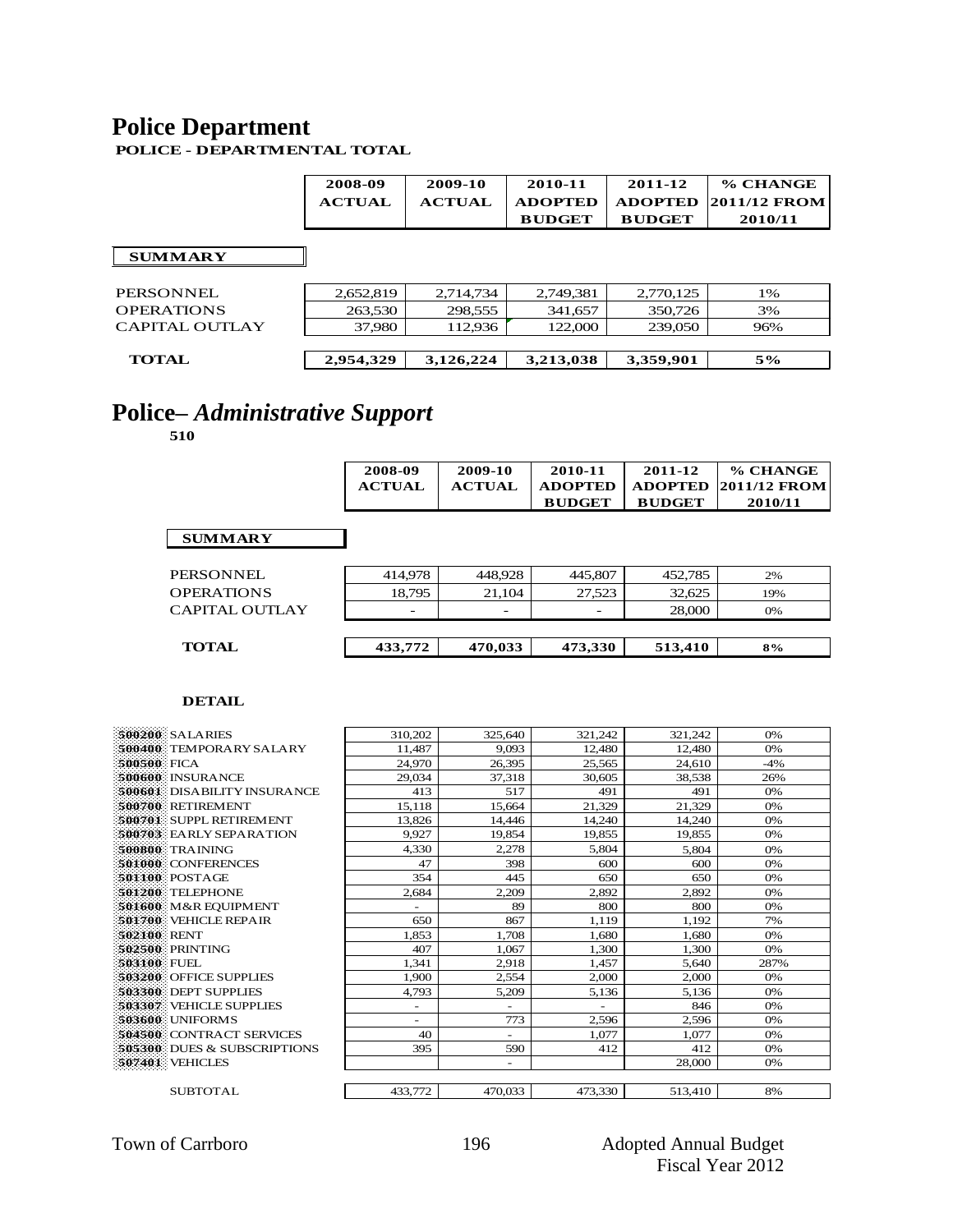### **Police –** *Patrol*

|                                    | 2008-09       | 2009-10       | 2009-10        | 2011-12        | % CHANGE     |
|------------------------------------|---------------|---------------|----------------|----------------|--------------|
|                                    | <b>ACTUAL</b> | <b>ACTUAL</b> | <b>ADOPTED</b> | <b>ADOPTED</b> | 2011/12 FROM |
|                                    |               |               | <b>BUDGET</b>  | <b>BUDGET</b>  | 2010/11      |
|                                    |               |               |                |                |              |
| <b>SUMMARY</b>                     |               |               |                |                |              |
|                                    |               |               |                |                |              |
| <b>PERSONNEL</b>                   | 1,561,914     | 1,546,029     | 1,493,605      | 1,517,970      | 2%           |
| <b>OPERATIONS</b>                  | 173,444       | 179.943       | 228.243        | 225,436        | $-1\%$       |
| <b>CAPITAL OUTLAY</b>              | 37,980        | 84,977        | 32,000         | 168,000        | 425%         |
|                                    |               |               |                |                |              |
| <b>TOTAL</b>                       | 1,773,338     | 1,810,950     | 1,753,848      | 1,911,406      | 9%           |
|                                    |               |               |                |                |              |
| <b>DETAIL</b>                      |               |               |                |                |              |
| 500200 SALARIES                    | 1,127,948     | 1,135,377     | 1,080,196      | 1,083,096      | 0%           |
| 500201 OVERTIME                    | 31,431        | 18,336        | 21,970         | 21,970         | $0\%$        |
| 500500 FICA                        | 88,619        | 87,014        | 84,406         | 82,947         | $-2%$        |
| 500600 INSURANCE                   | 161,924       | 163,165       | 153,024        | 178,126        | 16%          |
| <b>500601</b> DISABILITY INSURANCE | 1,205         | 1,213         | 1,190          | 1,190          | 0%           |
| 500700 RETIREMENT                  | 56,448        | 56,119        | 70,650         | 69,426         | $-2%$        |
| 500701 SUPPL RETIREMENT            | 58,095        | 57,748        | 55,109         | 54,155         | $-2%$        |
| 500703 EARLY SEPARATION            | 36,246        | 27,059        | 27,060         | 27,060         | 0%           |
| 500800 TRAINING                    | 15,483        | 23,793        | 28,527         | 28,527         | 0%           |
| 501200 TELEPHONE                   | 2,877         | 3,755         | 3,840          | 3,840          | 0%           |
| 501600 M & R EQUIP                 | 778           | 5,303         | 3.802          | 3.802          | 0%           |
| 501700 VEHICLE REPAIR              | 22,637        | 29,273        | 12,000         | 12,000         | 0%           |
| 503100 FUEL                        | 60,392        | 52,864        | 86,109         | 85,235         | $-1%$        |
| <b>503200</b> OFFICE SUPPLIES      | 1.022         | 2.295         | 585            | 585            | 0%           |
| <b>503300 DEPT SUPPLIES</b>        | 28,939        | 25,496        | 29,010         | 29,010         | 0%           |
| 503307 VEHICLE SUPPLIES            | 7,987         | 6,596         | 16,060         | 14,127         | $-12%$       |
| 503600 UNIFORMS                    | 23,979        | 21,046        | 26,526         | 26,526         | 0%           |
| 504500 CONTRACT SERVICES           | 9,156         | 9.433         | 21,620         | 21,620         | 0%           |
| <b>505300</b> DUES/SUBSCRIPTIONS   | 195           | 90            | 164            | 164            | 0%           |
| 507400 EQUIPMENT                   | 37,980        |               |                |                | 0%           |
| 507401 VEHICLES                    |               | 52,090        | 32,000         | 168,000        | 425%         |
| 507402                             |               | 32,887        |                |                |              |
| <b>51100 COTHER CAPITAL ASSETS</b> |               |               |                |                | 0%           |
| <b>SUBTOTAL</b>                    | 1,773,338     | 1.810.950     | 1,753,848      | 1.911.406      | 9%           |
|                                    |               |               |                |                |              |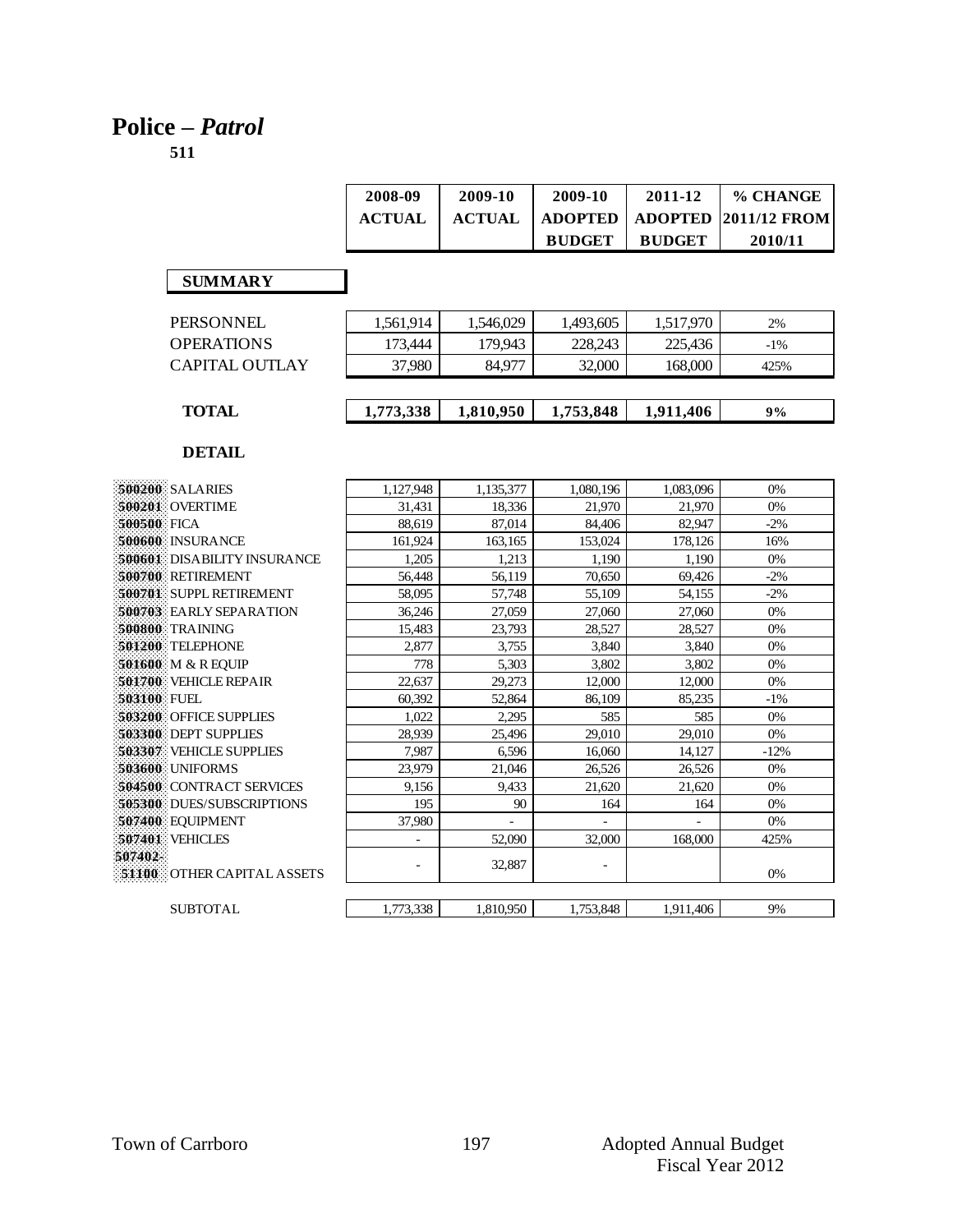# **Police –** *Community Services*

|                                  | 2008-09       | 2009-10                  | 2010-11        | 2011-12                  | % CHANGE     |
|----------------------------------|---------------|--------------------------|----------------|--------------------------|--------------|
|                                  | <b>ACTUAL</b> | <b>ACTUAL</b>            | <b>ADOPTED</b> | <b>ADOPTED</b>           | 2011/12 FROM |
|                                  |               |                          | <b>BUDGET</b>  | <b>BUDGET</b>            | 2010/11      |
|                                  |               |                          |                |                          |              |
|                                  |               |                          |                |                          |              |
| <b>SUMMARY</b>                   |               |                          |                |                          |              |
|                                  |               |                          |                |                          |              |
| PERSONNEL                        | 285,616       | 321,071                  | 387,414        | 380,630                  | $-2%$        |
| <b>OPERATIONS</b>                | 35,361        | 54,058                   | 39,796         | 46,198                   | 16%          |
| <b>CAPITAL OUTLAY</b>            |               |                          | 64,000         |                          | $-100%$      |
|                                  |               |                          |                |                          |              |
|                                  |               |                          |                |                          |              |
| <b>TOTAL</b>                     | 320,977       | 375,129                  | 491,210        | 426,828                  | $-13%$       |
|                                  |               |                          |                |                          |              |
| <b>DETAIL</b>                    |               |                          |                |                          |              |
|                                  |               |                          |                |                          |              |
| <b>500200 SALARIES</b>           | 219,684       | 245,308                  | 289,925        | 281,695                  | $-3%$        |
| 500201 OVERTIME                  |               | 991                      | 3,030          | 3,030                    | 0%           |
| 500500 FICA                      | 16,488        | 18,342                   | 22,435         | 21,566                   | $-4%$        |
| 500600 INSURANCE                 | 27,492        | 31,818                   | 38,256         | 41,876                   | 9%           |
| 500601 DISABILITY                | 261           | 304                      | 341            | 333                      | $-2%$        |
| 500700 RETIREMENT                | 10,689        | 11,979                   | 18,779         | 18,050                   | $-4%$        |
| 500701 SUPPL RETIREMENT          | 11,003        | 12.329                   | 14.648         | 14,080                   | $-4%$        |
| 500800 TRAINING                  | 5,311         | 4,131                    | 3,780          | 3,780                    | 0%           |
| 501000 CONFERENCES               |               |                          | 1,700          | 1,700                    | 0%           |
| 501200: TELEPHONE                | 2,300         | 2,911                    | 3,000          | 3.000                    | 0%           |
| 501600 M & R EQUIP               | 20            | 18                       | 1,140          | 1,140                    | $0\%$        |
| <b>501700</b> VEHICLE REPAIR     | 2,765         | 4,338                    | 1,384          | 1,384                    | 0%           |
| 503100 FUEL                      | 5,786         | 7,761                    | 7,260          | 15,582                   | 115%         |
| <b>503200</b> OFFICE SUPPLIES    | 257           | 272                      | 316            | 316                      | 0%           |
| <b>503300</b> DEPT SUPPLIES      | 6,298         | 10,452                   | 9,061          | 9,061                    | $0\%$        |
| 503307 VEHICLE SUPPLIES          | ÷.            | $\overline{\phantom{a}}$ | 1,920          | $\overline{\phantom{a}}$ | $-100%$      |
| 503600 UNIFORMS                  | 500           | 10,687                   | 9.493          | 9.493                    | $0\%$        |
| 504200 SEIZURES EXPENSE          | 12,003        | 12,976                   |                |                          | 0%           |
| 504500 CONTRACT SERVICES         | $\equiv$      | 391                      | 500            | 500                      | 0%           |
| <b>505300</b> DUES/SUBSCRIPTIONS | 120           | 120                      | 242            | 242                      | 0%           |
| <b>507401 VEHICLES</b>           |               |                          | 64,000         |                          | $-100%$      |
|                                  |               |                          |                |                          |              |
| <b>SUBTOTAL</b>                  | 320,977       | 375,129                  | 491,210        | 426,828                  | $-13%$       |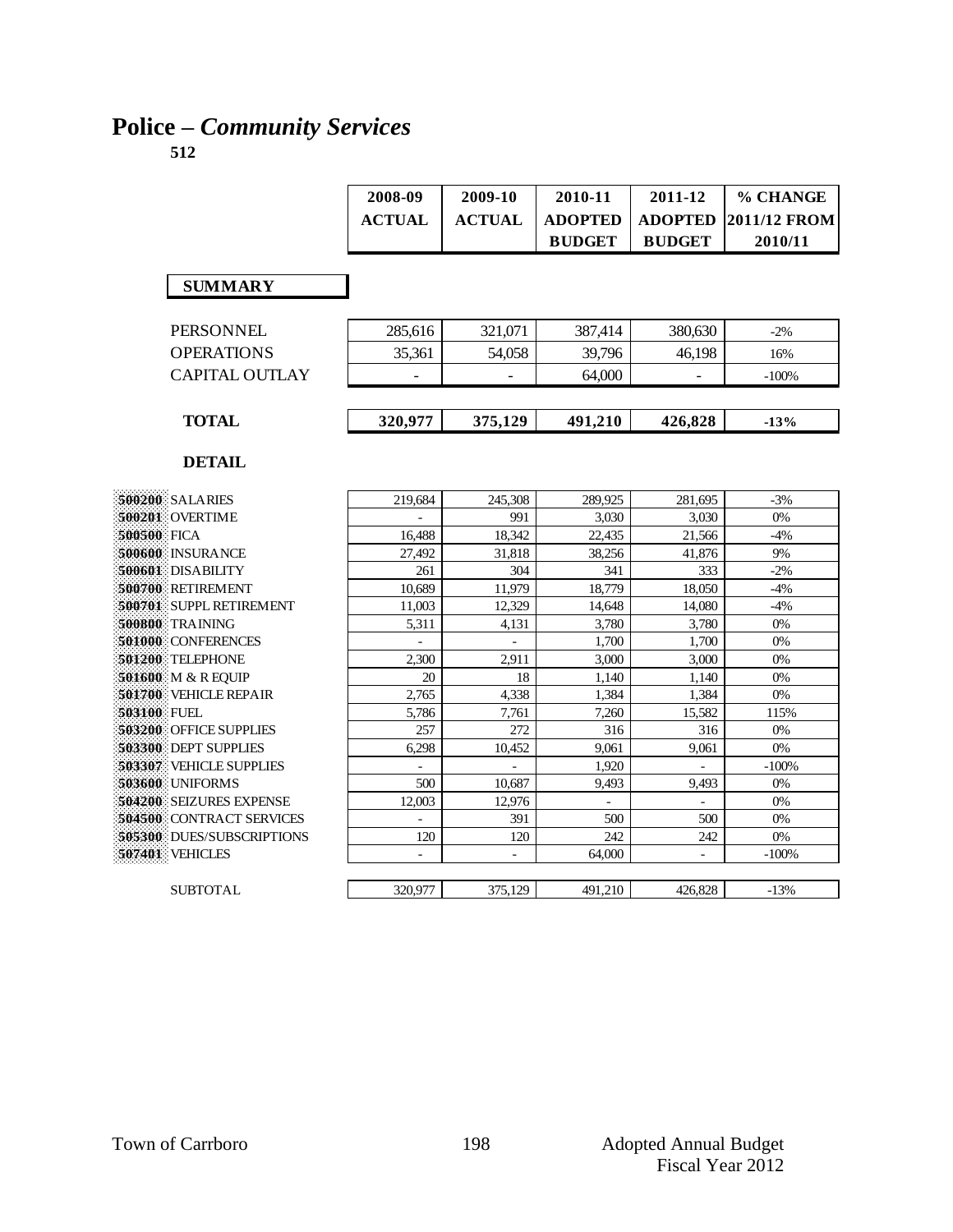# **Police –** *Investigations*

|                       | 2008-09       | 2009-10       | 2009-10        | 2011-12        | % CHANGE            |
|-----------------------|---------------|---------------|----------------|----------------|---------------------|
|                       | <b>ACTUAL</b> | <b>ACTUAL</b> | <b>ADOPTED</b> | <b>ADOPTED</b> | <b>2011/12 FROM</b> |
|                       |               |               | <b>BUDGET</b>  | <b>BUDGET</b>  | 2010/11             |
|                       |               |               |                |                |                     |
| <b>SUMMARY</b>        |               |               |                |                |                     |
|                       |               |               |                |                |                     |
| <b>PERSONNEL</b>      | 339,528       | 347,000       | 374,252        | 364,323        | $-3%$               |
| <b>OPERATIONS</b>     | 27.514        | 35,634        | 36,835         | 36,118         | $-2\%$              |
| <b>CAPITAL OUTLAY</b> |               | 27,958        | 26,000         | 27,300         | 5%                  |
|                       |               |               |                |                |                     |
| <b>TOTAL</b>          | 367,041       | 410,592       | 437,087        | 427,741        | $-2\%$              |
|                       |               |               |                |                |                     |

| 500200 SALARIES                    | 248,228        | 261,598 | 274,261                  | 259,573                  | $-5%$  |
|------------------------------------|----------------|---------|--------------------------|--------------------------|--------|
|                                    |                |         |                          |                          |        |
| 500201 OVERTIME                    | 9.330          | 2,204   | 13,125                   | 13,125                   | 0%     |
| 500500 FICA                        | 18,610         | 19,344  | 22,017                   | 19,882                   | $-10%$ |
| <b>500600</b> INSURANCE            | 37,587         | 37,383  | 32,135                   | 42,180                   | 31%    |
| <b>500601</b> DISABILITY INSURANCE | 253            | 203     | 235                      | 207                      | $-12%$ |
| 500700 RETIREMENT                  | 12,575         | 12,946  | 18,246                   | 16,492                   | $-10%$ |
| 500701 SUPPL RETIREMENT            | 12,944         | 13,323  | 14,233                   | 12,864                   | $-10%$ |
| 500800 TRAINING                    | 814            | 1,420   | 4,400                    | 4,400                    | 0%     |
| 501200 TELEPHONE                   | 1,388          | 1,270   | 1,320                    | 1,320                    | 0%     |
| <b>501400</b> TRAVEL               |                | 62      | 250                      | 250                      | 0%     |
| 501600 M & R EOUIP                 | 438            | 174     | 1,230                    | 1,230                    | 0%     |
| <b>501700</b> VEHICLE REPAIR       | 2,114          | 4,678   | 3,000                    | 3,000                    | 0%     |
| 503100 FUEL                        | 7,063          | 7,432   | 10,966                   | 10,249                   | $-7%$  |
| 503200 OFFICE SUPPLIES             | 231            | 590     | 1,000                    | 1,000                    | 0%     |
| 503300 DEPT SUPPLIES               | 2,512          | 7,284   | 8,389                    | 8,389                    | 0%     |
| 503307 VEHICLE SUPPLIES            | 1,218          | 998     | 780                      | 780                      | 0%     |
| 503600 UNIFORMS                    | 1,065          | 2,394   | $\overline{\phantom{a}}$ | $\overline{\phantom{a}}$ | 0%     |
| 504200 SEIZURES EXPENSE            | 2,723          | 66      | $\overline{\phantom{a}}$ | ۳                        | 0%     |
| 505700 MISCELLANEOUS               | 7,949          | 9,266   | 5,500                    | 5,500                    | 0%     |
| <b>507401: VEHICLES</b>            | $\overline{a}$ | 27,958  | 26,000                   | 27,300                   | 5%     |
|                                    |                |         |                          |                          |        |
| <b>SUBTOTAL</b>                    | 367,041        | 410,592 | 437,087                  | 427,741                  | $-2\%$ |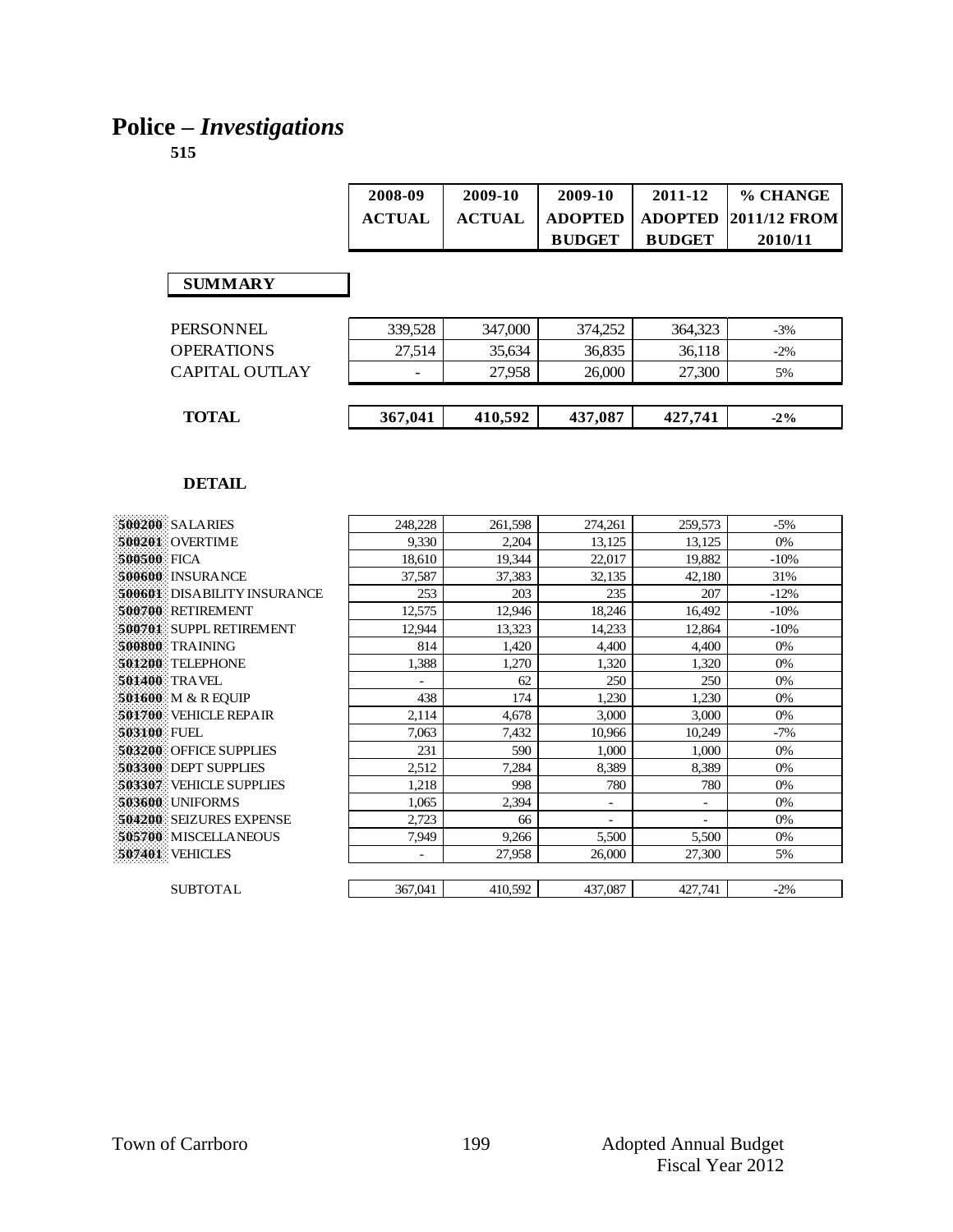# **Police –** *Animal Control*

| 2008-09       | 2009-10       | 2009-10        | 2011-12       | % CHANGE                         |
|---------------|---------------|----------------|---------------|----------------------------------|
| <b>ACTUAL</b> | <b>ACTUAL</b> | <b>ADOPTED</b> |               | $\pm$ ADOPTED $\pm$ 2011/12 FROM |
|               |               | <b>BUDGET</b>  | <b>BUDGET</b> | 2010/11                          |

#### **SUMMARY**

| <b>OPERATIONS</b>     | 8.417                    | 7.815                    | 9,260                    | 10.349 | 12% |
|-----------------------|--------------------------|--------------------------|--------------------------|--------|-----|
| <b>CAPITAL OUTLAY</b> | $\overline{\phantom{0}}$ | $\overline{\phantom{0}}$ | $\overline{\phantom{0}}$ | 15.750 | 0%  |
| <b>TOTAL</b>          | 59,201                   | 59,520                   | 57,563                   | 80,516 | 40% |

|        |                          |        |        | 0%     |
|--------|--------------------------|--------|--------|--------|
| 2,296  | 2,365                    | 2,741  | 2,741  | 0%     |
| 10,598 | 10,508                   | 6,121  | 11,683 | 91%    |
| 74     | 76                       | 73     | 73     | 0%     |
| 1.704  | 1,749                    | 1,745  | 2,297  | 32%    |
| 1,052  | 1,078                    | 1,792  | 1,792  | 0%     |
|        | 355                      | 400    | 400    | 0%     |
| 265    | 246                      | ۰      | ٠      | 0%     |
| ۰      | Ξ.                       | 83     | 83     | 0%     |
| 1,032  | 121                      | 300    | 300    | 0%     |
| 1,053  | 968                      | 1,377  | 1,987  | 44%    |
|        | $\overline{\phantom{0}}$ | 100    | 100    | 0%     |
| 67     | 125                      | 600    | 600    | 0%     |
| ۰.     | ٠                        | -      | 479    | 0%     |
|        | ÷                        | 300    | 300    | 0%     |
| 6.000  | 6,000                    | 6,000  | 6,000  | 0%     |
| ۰      | ۰                        | 100    | 100    | 0%     |
| ۰      | ۰                        | ۰      | 15,750 | 0%     |
|        |                          |        |        |        |
| 59,201 | 59,520                   | 57,563 | 80,516 | 40%    |
|        | 35,061                   | 35,929 | 35,831 | 35,831 |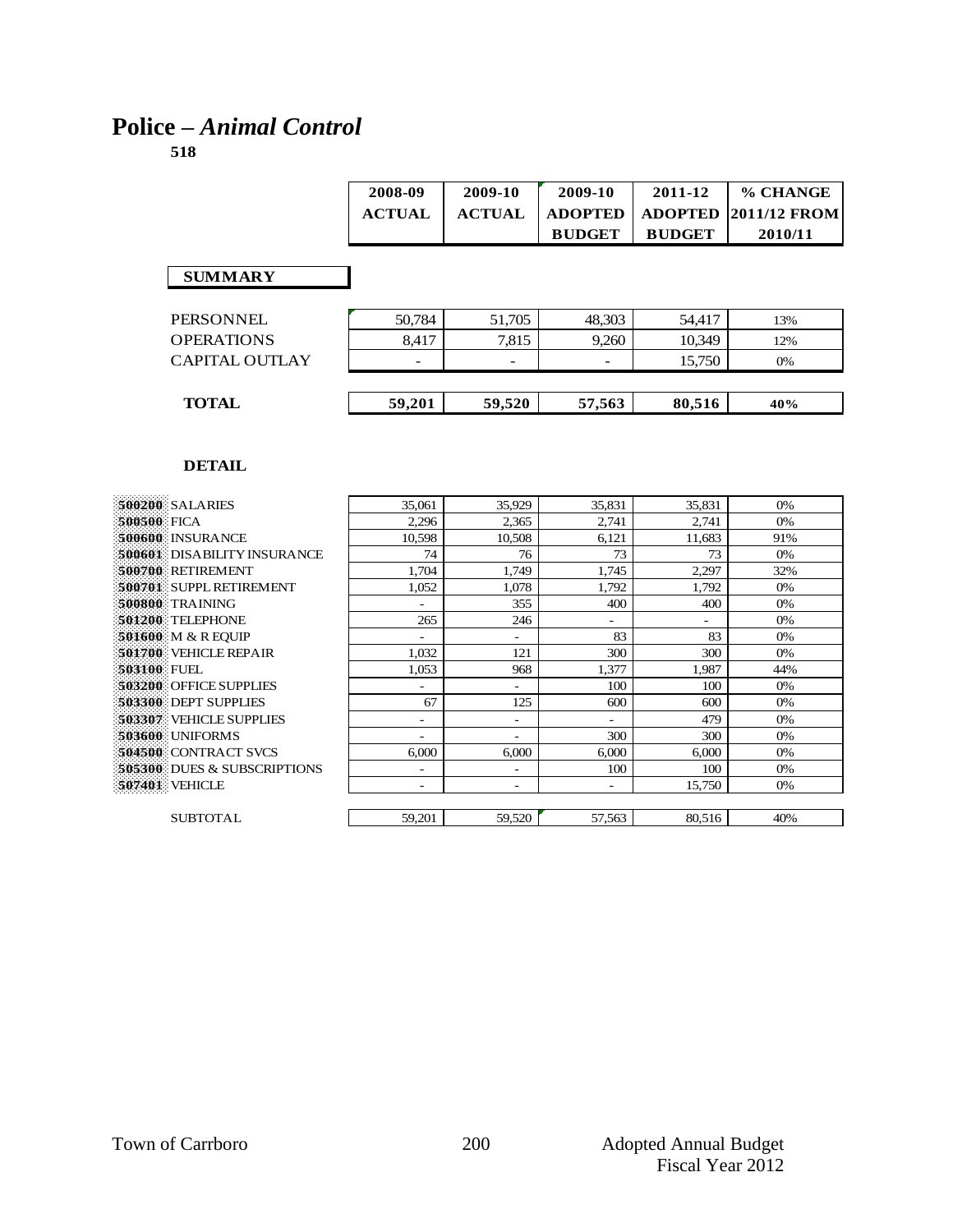#### **Fire and Rescue FIRE - DEPARTMENTAL TOTAL**

|                       | 2008-09<br><b>ACTUAL</b> | 2009-10<br><b>ACTUAL</b> | 2010-11<br><b>ADOPTED</b><br><b>BUDGET</b> | 2011-12<br><b>ADOPTED</b><br><b>BUDGET</b> | % CHANGE<br><b>2011/12 FROM</b><br>2010/11 |
|-----------------------|--------------------------|--------------------------|--------------------------------------------|--------------------------------------------|--------------------------------------------|
| <b>SUMMARY</b>        |                          |                          |                                            |                                            |                                            |
| <b>PERSONNEL</b>      | 2,026,911                | 2,060,523                | 2,082,208                                  | 2,139,075                                  | 3%                                         |
| <b>OPERATIONS</b>     | 279,229                  | 323,692                  | 281,127                                    | 262,560                                    | $-7%$                                      |
| <b>CAPITAL OUTLAY</b> | 912,656                  | 44,480                   | 160,000                                    |                                            | $-100%$                                    |
|                       |                          |                          |                                            |                                            |                                            |
| <b>TOTAL</b>          | 3,218,797                | 2,428,694                | 2,523,335                                  | 2,401,635                                  | $-5\%$                                     |

# **Fire and Rescue -** *Supervision*

**530**

|                       | 2008-09<br><b>ACTUAL</b> | 2009-10<br><b>ACTUAL</b> | 2010-11<br><b>ADOPTED</b><br><b>BUDGET</b> | 2011-12<br><b>ADOPTED</b><br><b>BUDGET</b> | % CHANGE<br>2011/12 FROM<br>2010/11 |
|-----------------------|--------------------------|--------------------------|--------------------------------------------|--------------------------------------------|-------------------------------------|
| <b>SUMMARY</b>        |                          |                          |                                            |                                            |                                     |
| PERSONNEL             | 116,304                  | 115,795                  | 118,257                                    | 118,257                                    | 0%                                  |
| <b>OPERATIONS</b>     | 43,559                   | 25,142                   | 25,344                                     | 29,218                                     | 15%                                 |
| <b>CAPITAL OUTLAY</b> |                          |                          |                                            |                                            | 0%                                  |
| <b>TOTAL</b>          | 159,863                  | 140,937                  | 143,601                                    | 147,475                                    | 3%                                  |

| 500200 SALARIES              | 78.560                   | 79,298                   | 79,081                   | 79.081                   | 0%     |
|------------------------------|--------------------------|--------------------------|--------------------------|--------------------------|--------|
| 500300 PART-TIME SALARY      | 17.719                   | 16.547                   | 17,254                   | 17,254                   | 0%     |
| <b>S00S00 FICA</b>           | 7.298                    | 7.267                    | 7,382                    | 7.382                    | 0%     |
| 500600 INSURANCE             | 5.530                    | 5.484                    | 6.121                    | 6.121                    | 0%     |
| 500601 DISABILITY INSURANCE  | 29                       | 29                       | 29                       | 29                       | 0%     |
| 500700 RETIREMENT            | 4,688                    | 4,692                    | 6,018                    | 6,018                    | 0%     |
| 500701 SUPPL RETIREMENT      | 2,360                    | 2.382                    | 2,372                    | 2,372                    | 0%     |
| <b>FIREFIGHTER'S PENSION</b> |                          |                          |                          |                          |        |
| 500705. FUNDS                | 121                      | 96                       | $\overline{\phantom{a}}$ | $\overline{\phantom{a}}$ | 0%     |
| 500800 TRAINING              | 262                      |                          |                          |                          | 0%     |
| 501000 CONFERENCES           | 564                      | 997                      | 1.000                    | 1.000                    | 0%     |
| 501100 POSTAGE               | 533                      | 251                      | 300                      | 300                      | 0%     |
| 501200 TELEPHONE             | 4,898                    | 4,431                    | 5,250                    | 5,250                    | 0%     |
| 501600 M & R EOUIP           | $\overline{\phantom{0}}$ |                          | 250                      | 250                      | 0%     |
| 501700: VEHICLE REPAIR       | 99                       | 372                      | 950                      | 300                      | $-68%$ |
| 502500 PRINTING              | 352                      | 105                      | 400                      | 400                      | 0%     |
| <b>503000: UTILITIES</b>     | 16.777                   | $\overline{\phantom{a}}$ | $\overline{\phantom{a}}$ | $\overline{\phantom{a}}$ | 0%     |
| 503100 FUEL                  | 2,191                    | 1,829                    | 4,730                    | 3,541                    | $-25%$ |
| 503200 OFFICE SUPPLIES       | 2.354                    | 2.619                    | 1.750                    | 2.750                    | 57%    |
| 503300 DEPT SUPPLIES         | 206                      | $\overline{\phantom{a}}$ | $\overline{\phantom{a}}$ |                          | 0%     |
| 503307 VEHICLE SUPPLIES      |                          | $\sim$                   | $\overline{\phantom{a}}$ | $\sim$                   | 0%     |
| 504500 CONTRACT SVCS         | 12,545                   | 11,971                   | 8,397                    | 12,397                   | 48%    |
|                              |                          |                          |                          |                          |        |
| 505300 DUES & SUBSCRIPTIONS  | 2.511                    | 2,569                    | 2,317                    | 3,030                    | 31%    |
| 505700 MISCELLANEOUS         | 265                      | $\sim$                   | $\overline{\phantom{a}}$ | $\bar{a}$                | 0%     |
|                              |                          |                          |                          |                          |        |
| <b>SUBTOTAL</b>              | 159,863                  | 140,937                  | 143.601                  | 147,475                  | 3%     |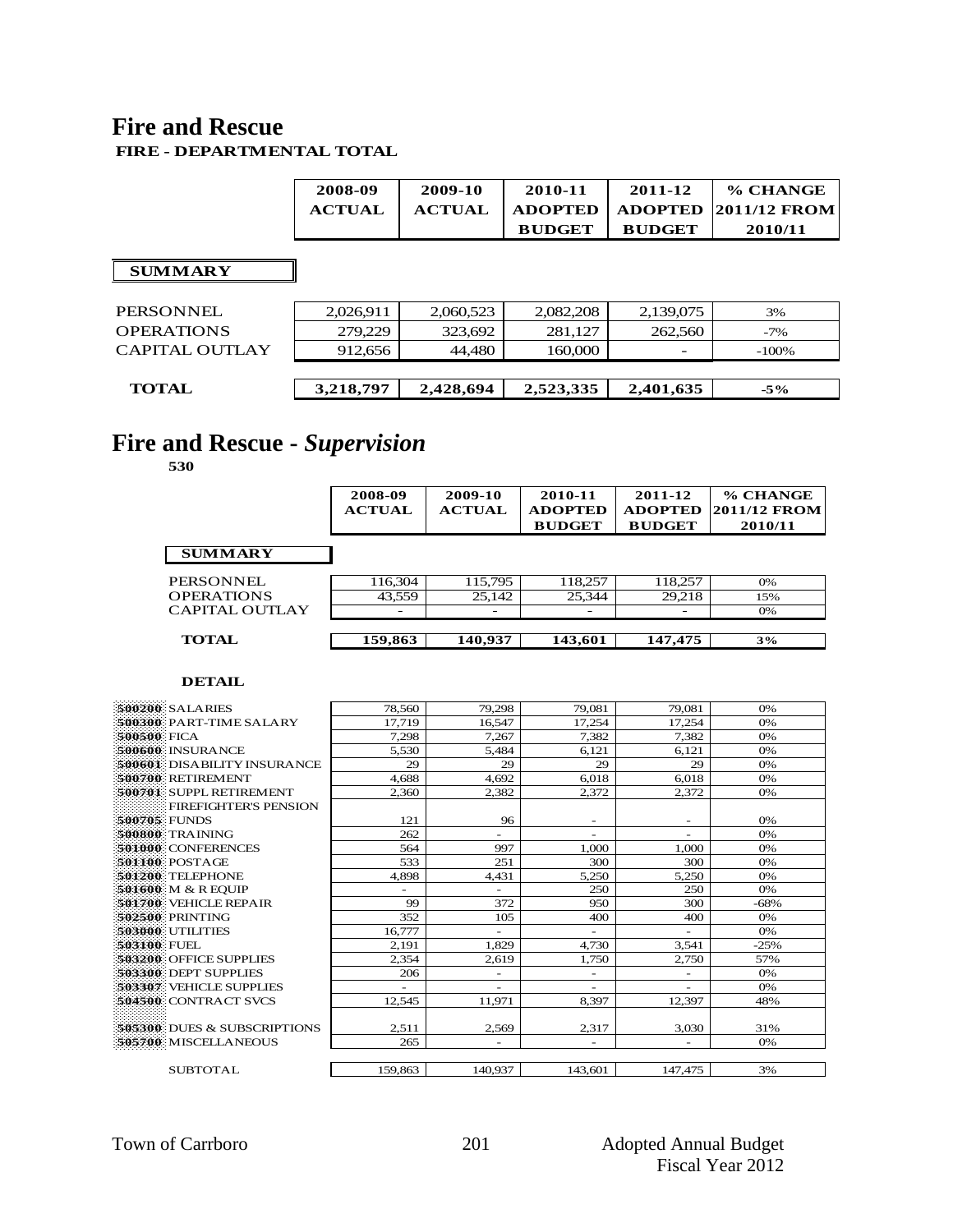# **Fire-Rescue –** *Fire Suppression*

|                   | 2008-09       | 2009-10       | 2010-11        | 2011-12        | % CHANGE     |
|-------------------|---------------|---------------|----------------|----------------|--------------|
|                   | <b>ACTUAL</b> | <b>ACTUAL</b> | <b>ADOPTED</b> | <b>ADOPTED</b> | 2011/12 FROM |
|                   |               |               | <b>BUDGET</b>  | <b>BUDGET</b>  | 2010/11      |
|                   |               |               |                |                |              |
| <b>SUMMARY</b>    |               |               |                |                |              |
|                   |               |               |                |                |              |
| <b>PERSONNEL</b>  | 1,842,499     | 1,878,447     | 1,898,710      | 1,952,409      | 3%           |
| <b>OPERATIONS</b> | 222,727       | 281,655       | 240,174        | 215,688        | $-10%$       |
| CAPITAL OUTLAY    | 912,656       | 18,455        | 160,000        |                | $-100%$      |
|                   |               |               |                |                |              |
| <b>TOTAL</b>      | 2,977,881     | 2,178,557     | 2,298,884      | 2,168,097      | $-6\%$       |

| 500200 SALARIES                 | 1,378,290                | 1,401,850                | 1,408,941 | 1,420,642                | 1%      |
|---------------------------------|--------------------------|--------------------------|-----------|--------------------------|---------|
| 500201 OVERTIME                 | 21,682                   | 25,199                   | 32,000    | 32,000                   | 0%      |
| 500500 FICA                     | 102,158                  | 104,001                  | 110,402   | 108,856                  | $-1\%$  |
| 500600 INSURANCE                | 226,320                  | 231,126                  | 207,516   | 253,079                  | 22%     |
| 500601 DISABILITY INSURANCE     | 1,346                    | 1,368                    | 1,392     | 1,392                    | 0%      |
| 500700 RETIREMENT               | 68,086                   | 69,618                   | 91,500    | 90,211                   | $-1\%$  |
| 500701 SUPPL RETIREMENT         | 42.019                   | 42,916                   | 43,229    | 42,619                   | $-1\%$  |
| <b>FIREFIGHTER'S PENSION</b>    |                          |                          |           |                          |         |
| 500705 FUNDS                    | 2,598                    | 2,369                    | 3,730     | 3,610                    | $-3%$   |
| <b>500800 TRAINING</b>          | 24.326                   | 20,522                   | 23,040    | 33.040                   | 43%     |
| 501100 POSTAGE                  |                          | $\overline{\phantom{0}}$ |           |                          | 0%      |
| 501200 TELEPHONE                | 58                       |                          |           |                          | 0%      |
| <b>501600 M &amp; R EOUIP</b>   | 14,036                   | 13,251                   | 16,080    | 26,636                   | 66%     |
| 501700 VEHICLE REPAIR           | 22,900                   | 25,611                   | 26,625    | 23,325                   | $-12%$  |
| 502500 PRINTING                 | 24                       |                          |           |                          | 0%      |
| -503100 FUEL                    | 15,531                   | 14.012                   | 24.713    | 25,567                   | 3%      |
| 503300 DEPT SUPPLIES            | 68,393                   | 123,436                  | 49,426    | 49,426                   | 0%      |
| 503300                          |                          |                          |           |                          |         |
| <b>53001 CAR SEAT PROGRAM</b>   | 2,420                    | 2,065                    | 2,500     | 2,500                    | 0%      |
| <b>503307: VEHICLE SUPPLIES</b> | 1.006                    | 1.063                    | 1.006     | 1.006                    | 0%      |
| 503600 UNIFORMS                 | 30,583                   | 30,769                   | 41,188    | 41,188                   | 0%      |
| 504500 CONTRACT SVCS            | 31,818                   | 39,134                   | 42,796    | $\overline{a}$           | $-100%$ |
| 505800 MEDICAL EXAMS            | 8.942                    | 9,114                    | 9,756     | 9,956                    | 2%      |
| 506002 PROGRAM INSURANCE        | 2,689                    | 2,679                    | 3,044     | 3,044                    | 0%      |
| 507400 EQUIPMENT                | $\overline{\phantom{a}}$ | 9,200                    |           | $\overline{\phantom{0}}$ | 0%      |
| 507401 VEHICLES                 | 912,656                  | 9,255                    | 160,000   | $\qquad \qquad -$        | $-100%$ |
|                                 |                          |                          |           |                          |         |
| <b>SUBTOTAL</b>                 | 2.977.881                | 2,178,557                | 2,298,884 | 2,168,097                | $-6\%$  |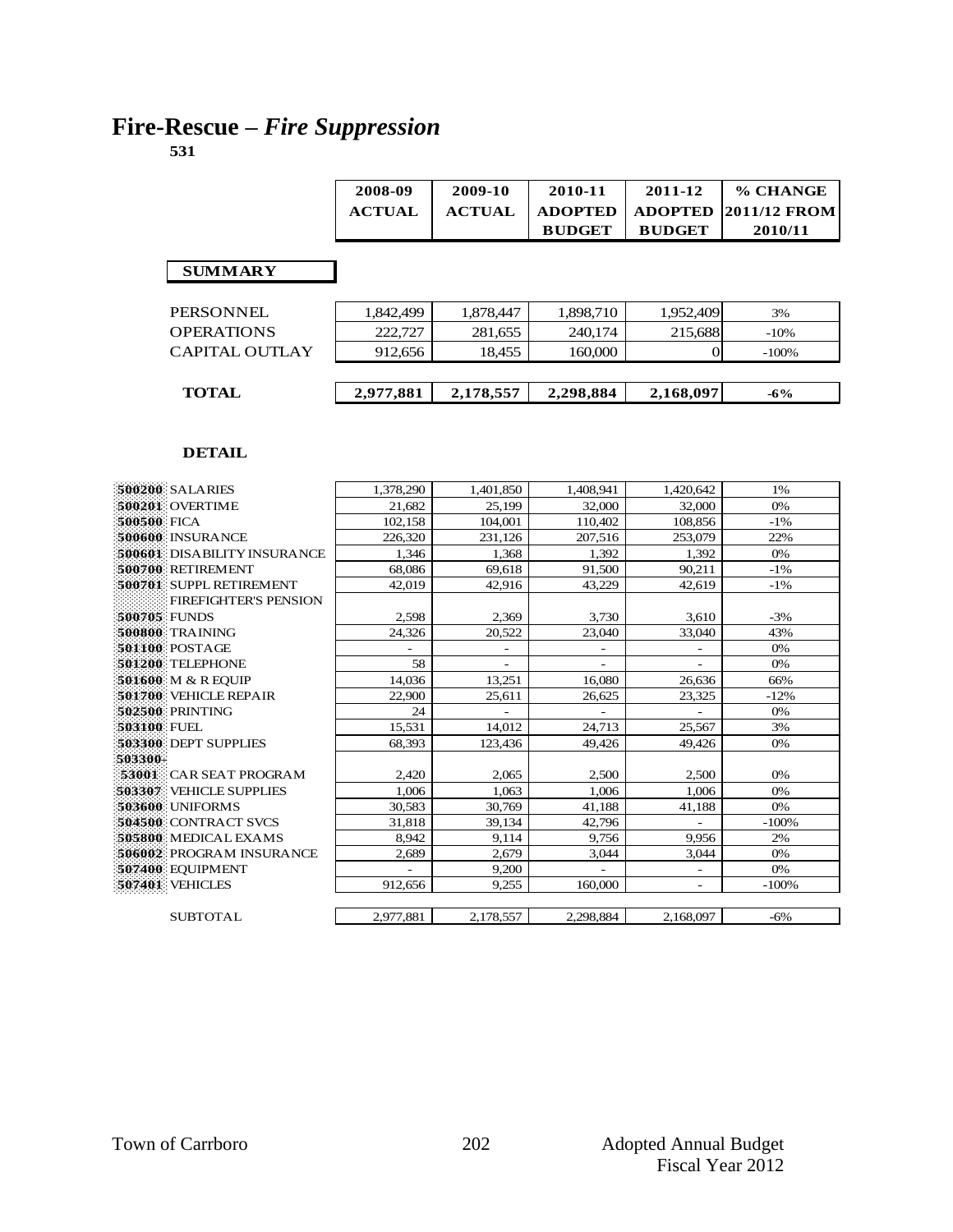# **Fire-Rescue –** *Fire Prevention and Safety*

**532**

|                   | 2008-09<br><b>ACTUAL</b> | 2009-10<br><b>ACTUAL</b> | 2010-11<br><b>ADOPTED</b><br><b>BUDGET</b> | 2011-12<br><b>ADOPTED</b><br><b>BUDGET</b> | % CHANGE<br><b>2011/12 FROM</b><br>2010/11 |
|-------------------|--------------------------|--------------------------|--------------------------------------------|--------------------------------------------|--------------------------------------------|
| <b>SUMMARY</b>    |                          |                          |                                            |                                            |                                            |
| PERSONNEL         | 68,109                   | 66,281                   | 65,241                                     | 68,409                                     | 5%                                         |
| <b>OPERATIONS</b> | 12.944                   | 16,895                   | 15.609                                     | 17.654                                     | 13%                                        |
| CAPITAL OUTLAY    |                          | 26,025                   |                                            |                                            | 0%                                         |
| <b>TOTAL</b>      | 81,053                   | 109,201                  | 80,850                                     | 86,063                                     | 6%                                         |

| 500200 SALARIES                    | 54.814                   | 50,639                   | 50,500                   | 50,918                   | 1%     |
|------------------------------------|--------------------------|--------------------------|--------------------------|--------------------------|--------|
| 500500 FICA                        | 3.798                    | 3.694                    | 3.869                    | 3.901                    | 1%     |
| 500600 INSURANCE                   | 5,158                    | 7.928                    | 6,121                    | 8.800                    | 44%    |
| <b>500601 DISABILITY INSURANCE</b> | 23                       | 30                       | 29                       | 29                       | 0%     |
| 500700 RETIREMENT                  | 2.669                    | 2,468                    | 3,207                    | 3,233                    | 1%     |
| 500701 SUPPL RETIREMENT            | 1,647                    | 1,522                    | 1.515                    | 1,528                    | 1%     |
| 500800 TRAINING                    | 99                       | 412                      | 2,500                    | 2,500                    | 0%     |
| 501700 VEHICLE REPAIR              | 1.726                    | 4,567                    | 2.500                    | 1.000                    | $-60%$ |
| 502500 PRINTING                    | 85                       | 372                      | 450                      | 450                      | 0%     |
| <b>503100 FUEL</b>                 | 2,671                    | 3,951                    | 3,659                    | 3,734                    | 2%     |
| 503200 OFFICE SUPPLIES             | 1,519                    | 1,210                    | 1,500                    | 1,500                    | 0%     |
| 503300 DEPT SUPPLIES               | 6,343                    | 5,595                    | 5,000                    | 8,470                    | 69%    |
| <b>503307 VEHICLE SUPPLIES</b>     | $\overline{\phantom{0}}$ | 787                      | $\overline{\phantom{0}}$ | $\overline{\phantom{0}}$ | 0%     |
| 503600 UNIFORMS                    | 600                      | $\overline{\phantom{a}}$ | $\overline{\phantom{a}}$ | -                        | 0%     |
| <b>507401 VEHICLE</b>              | -                        | 26,025                   | $\overline{\phantom{a}}$ | -                        | 0%     |
|                                    |                          |                          |                          |                          |        |
| <b>SUBTOTAL</b>                    | 81,152                   | 109,201                  | 80,850                   | 86,063                   | 6%     |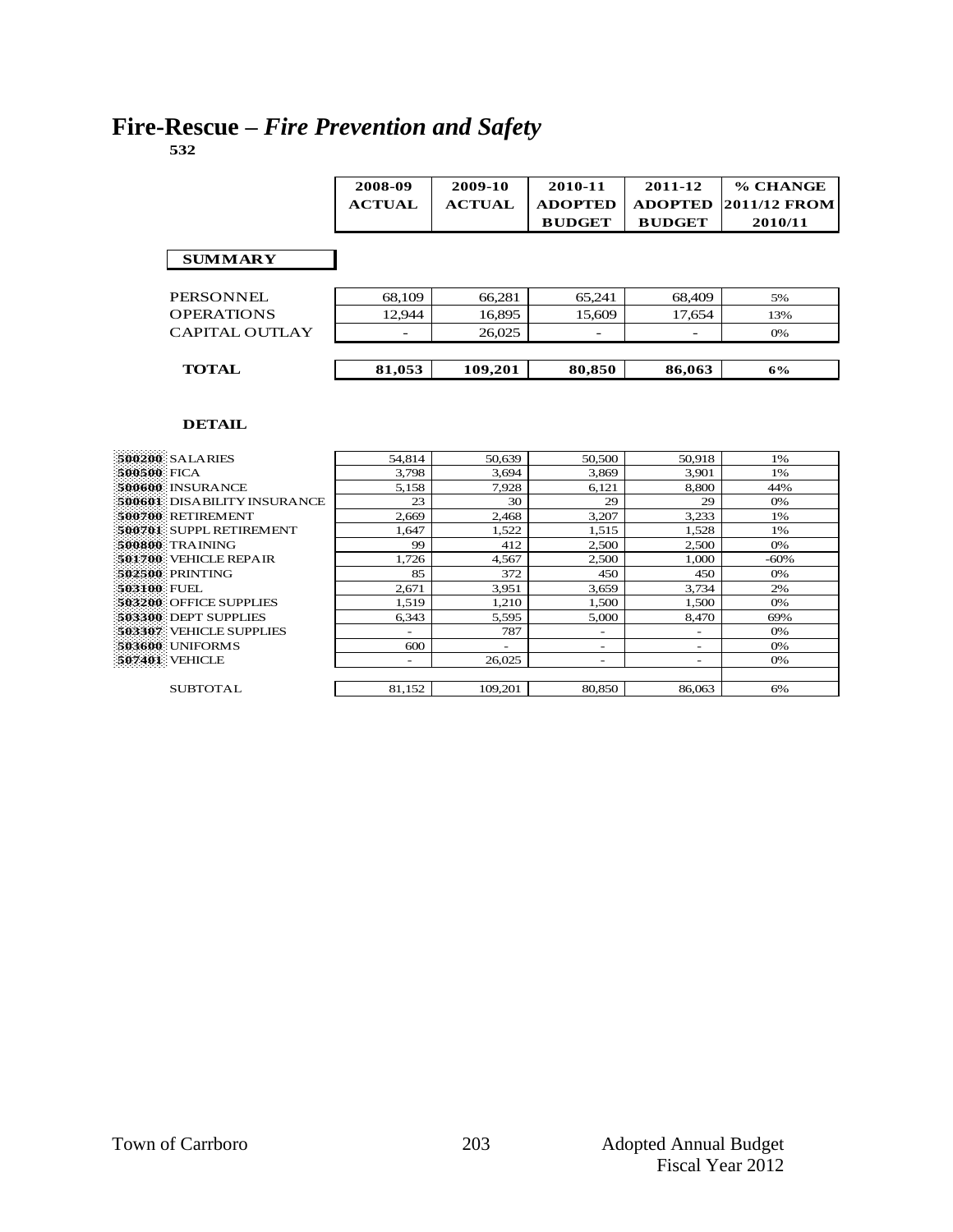# **Planning**

**PLANNING - DEPARTMENTAL TOTAL**

|                   | 2008-09<br><b>ACTUAL</b> | 2009-10<br><b>ACTUAL</b> | 2010-11<br><b>ADOPTED</b><br><b>BUDGET</b> | 2011-12<br><b>ADOPTED</b><br><b>BUDGET</b> | % CHANGE<br><b>2011/12 FROM</b><br>2010/11 |
|-------------------|--------------------------|--------------------------|--------------------------------------------|--------------------------------------------|--------------------------------------------|
| <b>SUMMARY</b>    |                          |                          |                                            |                                            |                                            |
| PERSONNEL         | 967,266                  | 974,869                  | 993,263                                    | 991,699                                    | 0%                                         |
| <b>OPERATIONS</b> | 143,531                  | 123,322                  | 165,935                                    | 172,321                                    | 4%                                         |
| CAPITAL OUTLAY    | -                        | 26,922                   | $\overline{\phantom{0}}$                   | 28,000                                     | 0%                                         |
| <b>TOTAL</b>      | 1,110,796                | 1,125,113                | 1,159,198                                  | 1,192,020                                  | 3%                                         |

### **Planning –** *Supervision*

**540**

| 2008-09       | 2009-10       | 2010-11       | 2011-12       | % CHANGE                        |
|---------------|---------------|---------------|---------------|---------------------------------|
| <b>ACTUAL</b> | <b>ACTUAL</b> |               |               | ADOPTED   ADOPTED  2011/12 FROM |
|               |               | <b>BUDGET</b> | <b>BUDGET</b> | 2010/11                         |

#### **SUMMARY**

| <b>TOTAL</b>          | 523,403 | 489,896 | 519,573 | 509,481 | $-2\%$ |
|-----------------------|---------|---------|---------|---------|--------|
| <b>CAPITAL OUTLAY</b> | -       | -       |         | -       | 0%     |
| <b>OPERATIONS</b>     | 55.736  | 28.613  | 47.175  | 54.221  | 15%    |
| PERSONNEL             | 467,667 | 461.283 | 472.398 | 455.260 | $-4\%$ |

| 500200  | <b>SALARIES</b>                 | 367,636 | 364,466                  | 371,910                  | 347,603 | $-7%$  |
|---------|---------------------------------|---------|--------------------------|--------------------------|---------|--------|
| 500400  | <b>TEMPORARY SALARY</b>         |         |                          | ٠                        |         | 0%     |
| 500500  | FICA                            | 26,369  | 26,074                   | 28,275                   | 26.639  | $-6%$  |
| 500600  | <b>INSURANCE</b>                | 44,053  | 41,312                   | 36,726                   | 47,803  | 30%    |
| 500601  | <b>DISABILITY INSURANCE</b>     | 663     | 714                      | 714                      | 714     | 0%     |
| 500700  | RETIREMENT                      | 17,894  | 17,762                   | 23,616                   | 22,073  | $-7%$  |
| 500701  | <b>SUPPL RETIREMENT</b>         | 11.052  | 10.954                   | 11,157                   | 10,428  | $-7%$  |
| 500800  | <b>TRAINING</b>                 | 165     | 402                      | 4,000                    | 4.000   | 0%     |
| 501000  | <b>CONFERENCES</b>              | 575     | 261                      | 4.500                    | 4.500   | 0%     |
| 501100  | POSTAGE                         | 397     | 1,547                    | 1,500                    | 1,500   | 0%     |
| 501400  | <b>TRAVEL</b>                   | 129     | 1,124                    | 700                      | 700     | 0%     |
| 501600  | M & R EOUIP                     | ÷.      |                          | 550                      | 100     | $-82%$ |
| 501700  | <b>VEHICLE REPAIR</b>           | 145     | 15                       | $\overline{\phantom{0}}$ |         | 0%     |
| 502100  | RENT                            | 3,657   | 3,675                    | 4.000                    | 4,000   | 0%     |
| 502500  | <b>PRINTING</b>                 | 1,242   | 901                      | 2,250                    | 2,050   | $-9%$  |
| 502600  | ADVERTISING                     | 1,460   | 3.012                    | 2,700                    | 2.300   | $-15%$ |
| 503100  | FUEL                            | 221     | 245                      | 350                      | 250     | $-29%$ |
| 503200  | <b>OFFICE SUPPLIES</b>          | 36      | 33                       | 1.000                    | 1.000   | 0%     |
| 503300  | <b>DEPT SUPPLIES</b>            | 2,666   | 3,171                    | 5,000                    | 5,000   | 0%     |
| 503600  | UNIFORMS                        |         |                          | 200                      | 100     | $-50%$ |
| 504500  | <b>CONTRACT SVCS</b>            | 41,867  | 11.539                   | 17.159                   | 17.031  | $-1\%$ |
| 504500- |                                 |         | 791                      |                          |         |        |
| 54004   | <b>RAIN DEMO GARDEN</b>         |         |                          |                          |         | 0%     |
| 505300  | <b>DUES &amp; SUBSCRIPTIONS</b> | 2,062   | 1.897                    | 3,266                    | 2.500   | $-23%$ |
| 505700  | MISCELLANEOUS                   | 1,114   | $\overline{\phantom{0}}$ | $\overline{\phantom{0}}$ | 9,190   | 0%     |
|         | 507400 EQUIPMENT                |         | $\overline{\phantom{0}}$ | $\overline{\phantom{0}}$ |         | 0%     |
|         |                                 |         |                          |                          |         |        |
|         | <b>SUBTOTAL</b>                 | 523,403 | 489,896                  | 519,573                  | 509.481 | $-2%$  |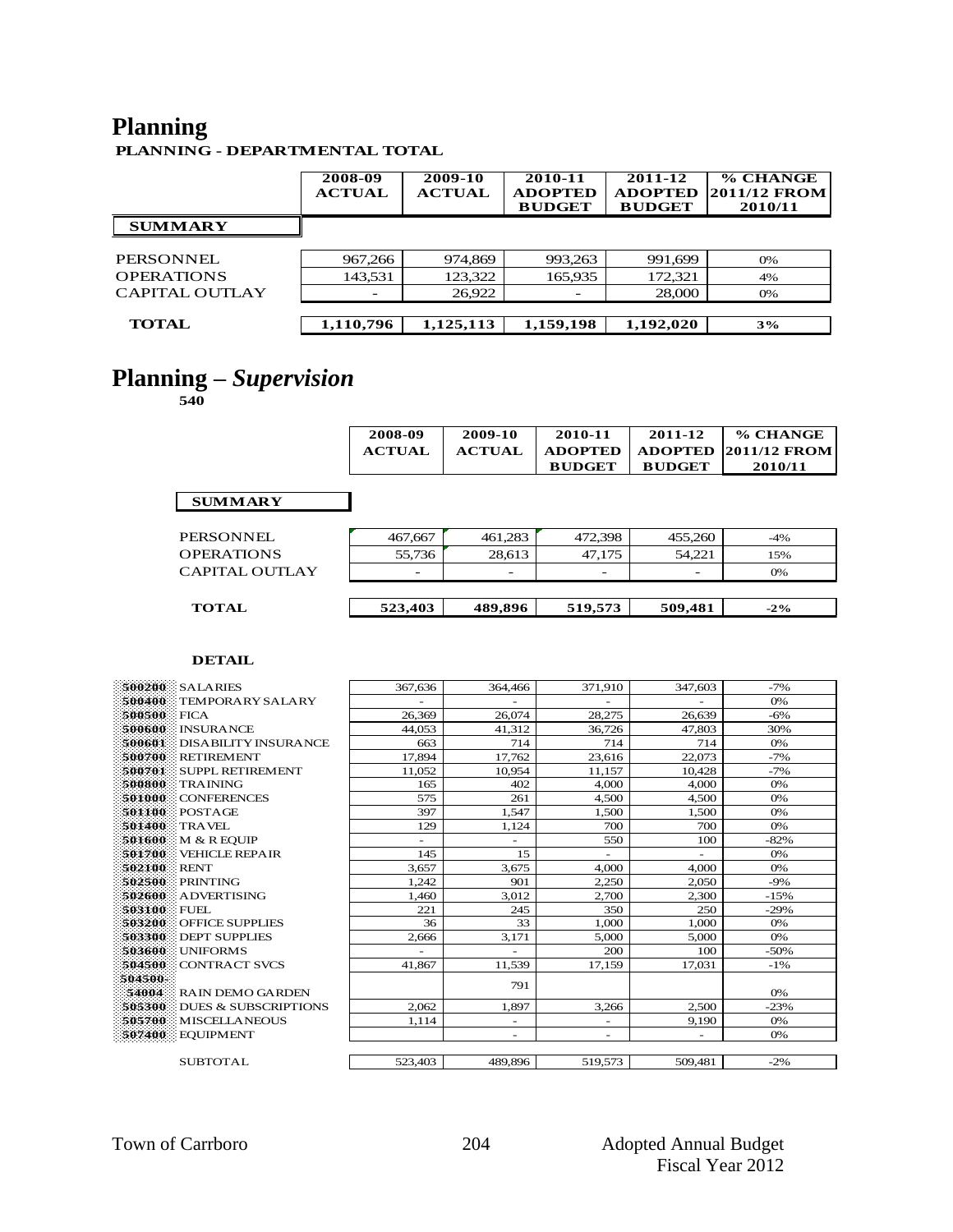### **Planning –** *Zoning*

| 2008-09       | 2009-10       | 2010-11        | 2011-12       | % CHANGE                           |
|---------------|---------------|----------------|---------------|------------------------------------|
| <b>ACTUAL</b> | <b>ACTUAL</b> | <b>ADOPTED</b> |               | $\mid$ ADOPTED $\mid$ 2011/12 FROM |
|               |               | <b>BUDGET</b>  | <b>BUDGET</b> | 2010/11                            |

#### **SUMMARY**

| CAPITAL OUTLAY    | -       | $\overline{\phantom{a}}$ | -       | 28,000  | 0% |
|-------------------|---------|--------------------------|---------|---------|----|
| <b>OPERATIONS</b> | 75.013  | 82.722                   | 101.265 | 101.478 | 0% |
| <b>PERSONNEL</b>  | 263,798 | 272,277                  | 281.590 | 294,072 | 4% |

|             | 500200 SALARIES                 | 202,095                  | 208,702                  | 218,183 | 218,183 | 0%      |
|-------------|---------------------------------|--------------------------|--------------------------|---------|---------|---------|
| 500500      | FICA                            | 14.515                   | 15.014                   | 16.708  | 16.708  | 0%      |
|             | 500600 NSURANCE                 | 31.027                   | 31.864                   | 26,014  | 38,496  | 48%     |
|             | 500601 DISABILITY INSURANCE     | 258                      | 258                      | 285     | 285     | 0%      |
|             | 500700 RETIREMENT               | 9.832                    | 10.170                   | 13.855  | 13.855  | 0%      |
|             | 500701 SUPPL RETIREMENT         | 6.070                    | 6,270                    | 6,545   | 6,545   | 0%      |
|             | 500800 TRAINING                 | $\overline{\phantom{a}}$ | 115                      | 2,000   | 2,000   | 0%      |
|             | <b>500900</b> PROFESSIONAL SERV | $\overline{\phantom{a}}$ | $\overline{\phantom{a}}$ |         |         | 0%      |
|             | 501000 CONFERENCES              | 390                      | $\overline{\phantom{a}}$ | 3,000   | 3,000   | 0%      |
| 501100      | POSTAGE                         | 257                      | 111                      | 500     | 500     | 0%      |
| 501200      | <b>PHONES</b>                   | $\overline{\phantom{a}}$ | 164                      | 250     |         | $-100%$ |
|             | <b>501400</b> TRAVEL            | $\overline{\phantom{a}}$ | 6                        | 300     | 300     | 0%      |
|             | 501600 M & R EQUIPMENT          | $\overline{\phantom{a}}$ | $\overline{\phantom{0}}$ | 630     | 630     | 0%      |
|             | 501700 MOTOR VEH REPAIR         | 210                      | 26                       | 600     | 600     | 0%      |
|             | 502500 PRINTING                 | 1.349                    | 693                      | 1.500   | 1.500   | 0%      |
|             | 502600 ADVERTISING              | 447                      | 243                      | 500     | 500     | 0%      |
| 503100 FUEL |                                 | 193                      | 107                      | 700     | 617     | $-12%$  |
| 503200      | OFFICE SUPPLIES                 | $\mathbf{0}$             | 3                        | 500     | 200     | $-60%$  |
| 503300      | <b>DEPT SUPPLIES</b>            | 353                      | 245                      | 1.400   | 1.400   | 0%      |
| 53307       | <b>VEHICLE SUPPLIES</b>         |                          |                          |         | 846     | 0%      |
|             | 503600 UNIFORMS                 | $\overline{\phantom{a}}$ | $\overline{\phantom{a}}$ | 400     | 400     | 0%      |
|             | 504500 CONTRACT SVCS            | ÷                        | $\overline{\phantom{a}}$ | 600     | 600     | 0%      |
| 504536      | <b>ENGINEERING</b>              | 70.887                   | 80.134                   | 87,000  | 87,000  | 0%      |
| 505300      | <b>DUES &amp; SUBSCRIPTIONS</b> | 927                      | 875                      | 1,385   | 1,385   | 0%      |
| 507401      | <b>VEHICLES</b>                 | $\overline{\phantom{a}}$ | $\overline{\phantom{a}}$ | $\sim$  | 28,000  | 0%      |
| *****       |                                 |                          |                          |         |         |         |
|             | <b>SUBTOTAL</b>                 | 338,810                  | 354,999                  | 382,855 | 423,550 | 11%     |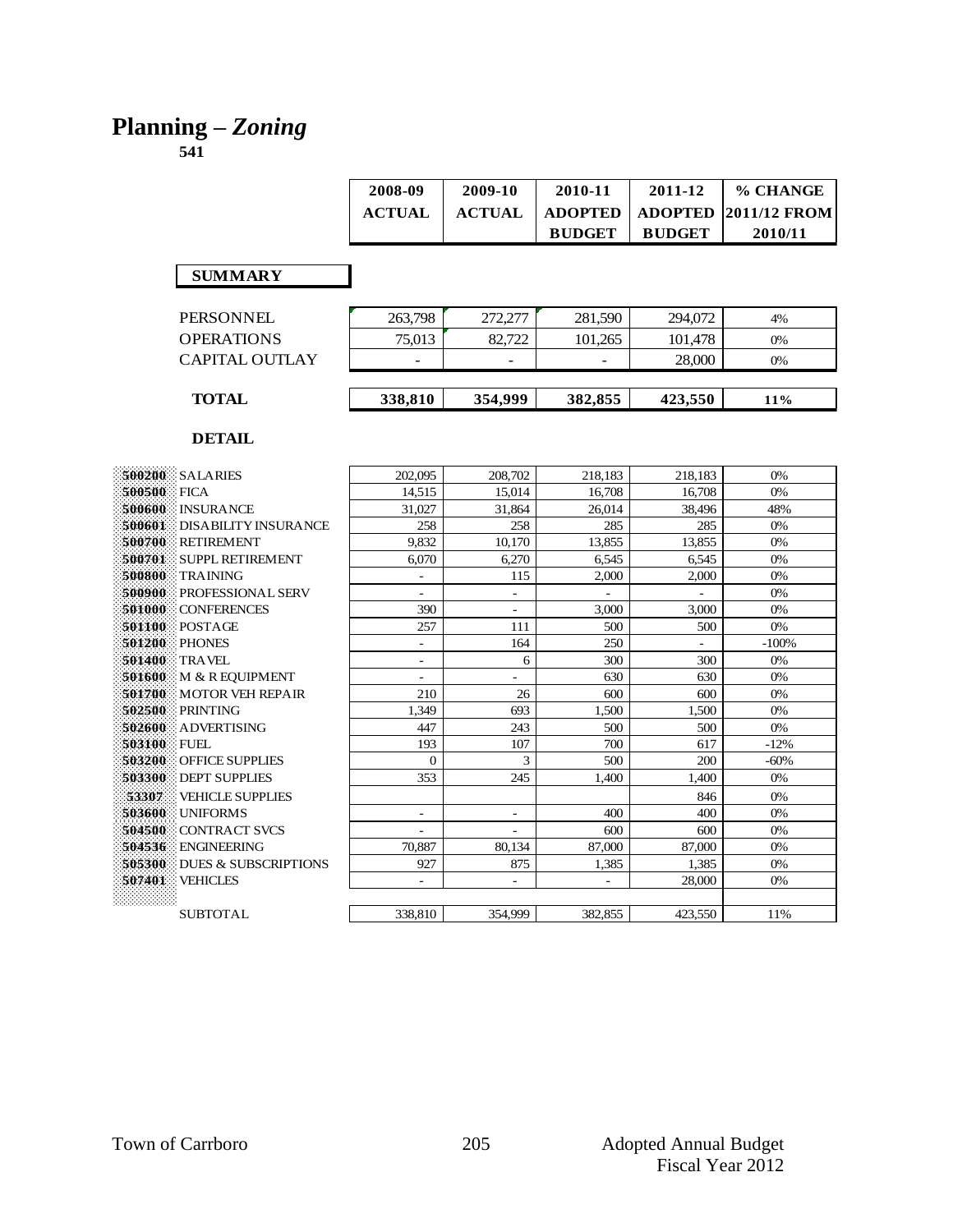### **Planning –** *Inspections*

**542**

| 2008-09       | 2009-10       | 2010-11       | 2011-12       | % CHANGE                                  |
|---------------|---------------|---------------|---------------|-------------------------------------------|
| <b>ACTUAL</b> | <b>ACTUAL</b> | ADOPTED       |               | $\mid$ ADOPTED $\mid$ 2011/12 FROM $\mid$ |
|               |               | <b>BUDGET</b> | <b>BUDGET</b> | 2010/11                                   |

#### **SUMMARY**

| <b>PERSONNEL</b>      | 235,801 | 241,309 | 239,275 | 242,367 | 1%    |
|-----------------------|---------|---------|---------|---------|-------|
| <b>OPERATIONS</b>     | 12,782  | 11,987  | 17.495  | 16.622  | $-5%$ |
| <b>CAPITAL OUTLAY</b> |         | 26.922  |         |         | 0%    |
|                       |         |         |         |         |       |
| <b>TOTAL</b>          | 248,583 | 280,218 | 256,770 | 258,989 | 1%    |
|                       |         |         |         |         |       |

#### **DETAIL**

|             | <b>500200 SALARIES</b>       | 185.515                  | 190.401                  | 188,520                  | 186,364 | $-1\%$ |
|-------------|------------------------------|--------------------------|--------------------------|--------------------------|---------|--------|
| 500500 FICA |                              | 13.710                   | 14.101                   | 14.439                   | 14.274  | $-1\%$ |
|             | 500600 NSURANCE              | 21.659                   | 21.476                   | 18,363                   | 23,978  | 31%    |
| 500601      | <b>EDISABILITY INSURANCE</b> | 328                      | 330                      | 326                      | 326     | 0%     |
| 500700      | <b>RETIREMENT</b>            | 9.019                    | 9.279                    | 11.971                   | 11,834  | $-1\%$ |
| 500701      | <b>SUPPL RETIREMENT</b>      | 5.571                    | 5.723                    | 5.656                    | 5.591   | $-1\%$ |
| 500800      | <b>TRAINING</b>              | 3.772                    | 991                      | 4.500                    | 4.500   | 0%     |
| 501000      | <b>CONFERENCES</b>           | 2,511                    | 1,526                    | 2,200                    | 2,200   | 0%     |
| 501100      | POSTAGE                      | 80                       | 78                       | 100                      | 100     | 0%     |
| 501200      | PHONES                       | 1.415                    | 1.170                    | 1.400                    | 1.400   | 0%     |
| 501400      | TRAVEL                       | $\overline{\phantom{0}}$ | ÷                        | 500                      | 500     | O%     |
| 501700      | <b>VEHICLE REPAIR</b>        | 793                      | 3,539                    | 1.200                    | 1.200   | 0%     |
|             | <b>502500 PRINTING</b>       | 723                      | 636                      | 730                      | 730     | 0%     |
| 502600      | <b>ADVERTISING</b>           | $\overline{\phantom{0}}$ | $\overline{\phantom{a}}$ | 100                      | 100     | 0%     |
| 503100 FUEL |                              | 2.034                    | 1.745                    | 3.000                    | 2.177   | $-27%$ |
|             | 503200 OFFICE SUPPLIES       | $\overline{\phantom{0}}$ | $\sim$                   | 425                      | 375     | $-12%$ |
|             | 503300 DEPT SUPPLIES         | 639                      | 114                      | 1,200                    | 1.200   | 0%     |
| 503307      | VEHICLE SUPPLIES             | ٠                        | 820                      | $\overline{\phantom{a}}$ | ۰       | 0%     |
|             | 503600 UNIFORMS              | 588                      | 1.013                    | 1,200                    | 1.200   | 0%     |
|             | 504500 CONTRACT SVCS         | $\overline{\phantom{0}}$ | ٠                        | 400                      | 400     | 0%     |
|             | 505300 DUES & SUBSCRIPTIONS  | 227                      | 355                      | 540                      | 540     | 0%     |
|             | 507401 VEHICLE               | ٠.                       | 26,922                   | $\overline{\phantom{a}}$ | -       | 0%     |
|             |                              |                          |                          |                          |         |        |
|             | <b>SUBTOTAL</b>              | 248.583                  | 280,218                  | 256,770                  | 258,989 | 1%     |

### **Transportation**

| ł<br>۰,<br>۰,<br>۰.<br>× |  |
|--------------------------|--|

|                                 | 2008-09<br><b>ACTUAL</b> | 2009-10<br><b>ACTUAL</b> | 2010-11<br><b>ADOPTED</b><br><b>BUDGET</b> | 2011-12<br><b>ADOPTED</b><br><b>BUDGET</b> | % CHANGE<br>2011/12 FROM<br>2010/11 |
|---------------------------------|--------------------------|--------------------------|--------------------------------------------|--------------------------------------------|-------------------------------------|
| <b>SUMMARY</b>                  |                          |                          |                                            |                                            |                                     |
| <b>PERSONNEL</b>                |                          |                          | -                                          |                                            | 0%                                  |
| <b>OPERATIONS</b>               | 1,033,837                | 1,032,835                | 1,064,150                                  | 1,064,150                                  | 0%                                  |
| CAPITAL OUTLAY                  |                          |                          |                                            |                                            | 0%                                  |
| <b>TOTAL</b>                    | 1,033,837                | 1,032,835                | 1,064,150                                  | 1,064,150                                  | $0\%$                               |
| <b>DETAIL</b>                   |                          |                          |                                            |                                            |                                     |
| <b>504500</b> CONTRACT SERVICES | 1.033.837                | 1.032.835                | 1.064.150                                  | 1.064.150                                  | 0%                                  |

 ${\bf SUBTOTAL}$ 

| $\Omega$<br>1,0 <i>00,001</i> | $\Omega$<br>$\sim$<br>1,002,000 | 1,064,150 | $150-$<br>1,064<br>ں بن | 0% |
|-------------------------------|---------------------------------|-----------|-------------------------|----|
|                               |                                 |           |                         |    |
| $\Omega$<br>1,055,657         | 1,0 <i>02,000</i>               | 1,064,150 | 1,064,150               | 0% |
|                               |                                 |           |                         |    |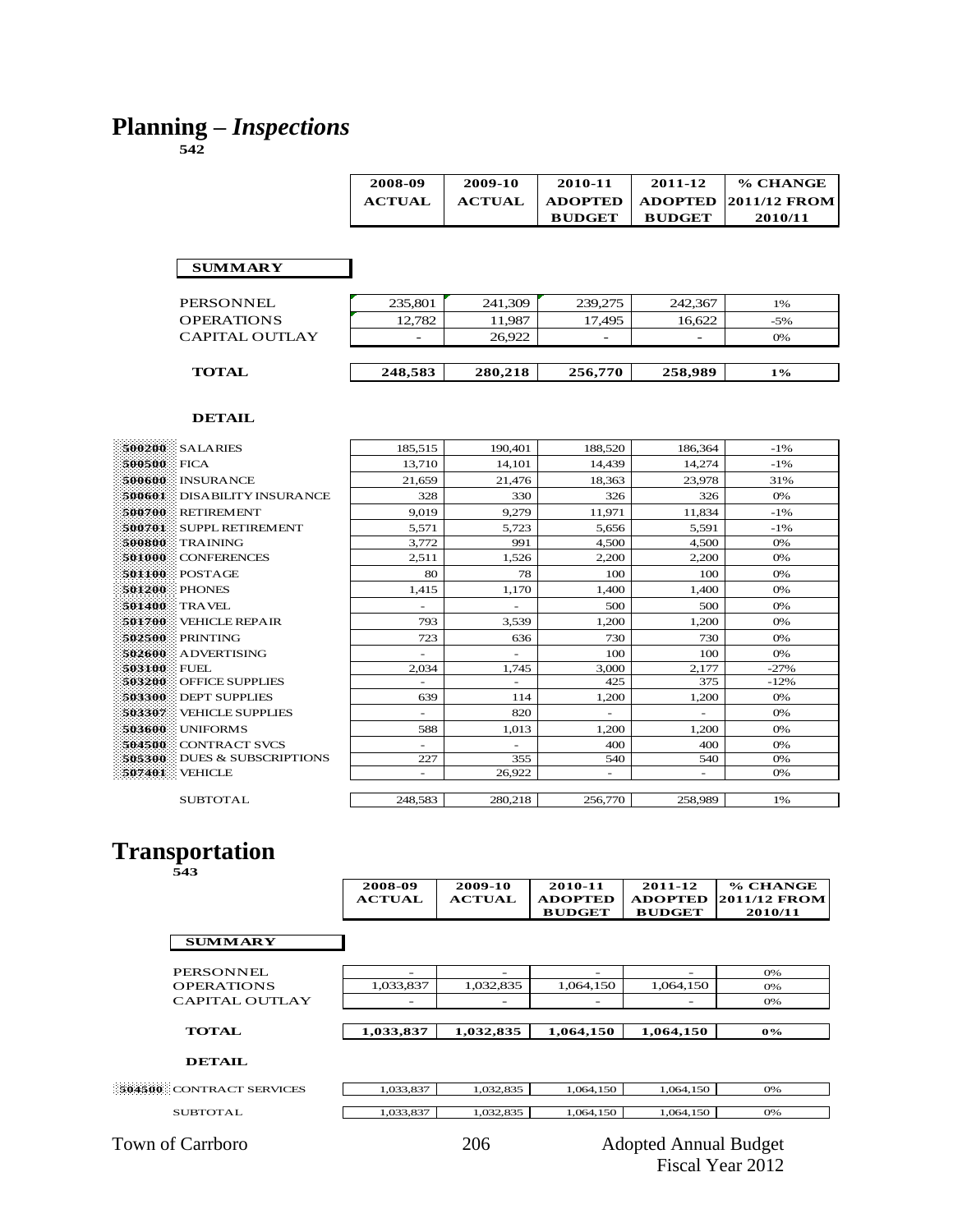### **Public Works**

**PUBLIC WORKS - DEPARTMENTAL TOTAL**

|                   | 2008-09<br><b>ACTUAL</b> | 2009-10<br><b>ACTUAL</b> | 2010-11<br><b>ADOPTED</b><br><b>BUDGET</b> | 2011-12<br><b>ADOPTED</b><br><b>BUDGET</b> | % CHANGE<br>2011/12 FROM<br>2010/11 |
|-------------------|--------------------------|--------------------------|--------------------------------------------|--------------------------------------------|-------------------------------------|
| <b>SUMMARY</b>    |                          |                          |                                            |                                            |                                     |
| <b>PERSONNEL</b>  | 1,774,097                | 1,725,324                | 1,839,740                                  | 1,839,580                                  | 0%                                  |
| <b>OPERATIONS</b> | 1.296.971                | 1,233,362                | 1,446,031                                  | 1,503,811                                  | 4%                                  |
| CAPITAL OUTLAY    | 686,141                  | 360,104                  | 322,260                                    | 451,490                                    | 40%                                 |
| <b>TOTAL</b>      | 3,757,210                | 3,318,790                | 3,608,031                                  | 3,794,881                                  | 5%                                  |

# **Public Works –** *Supervision*

|                                                 | 2008-09<br><b>ACTUAL</b> | 2009-10<br><b>ACTUAL</b> | 2010-11<br><b>ADOPTED</b><br><b>BUDGET</b> | 2011-12<br><b>ADOPTED</b><br><b>BUDGET</b> | % CHANGE<br>2011/12 FROM<br>2010/11 |
|-------------------------------------------------|--------------------------|--------------------------|--------------------------------------------|--------------------------------------------|-------------------------------------|
| <b>SUMMARY</b>                                  |                          |                          |                                            |                                            |                                     |
| <b>PERSONNEL</b>                                | 295,125                  | 304,190                  | 296,900                                    | 312,223                                    | 5%                                  |
| <b>OPERATIONS</b>                               | 17.590                   | 12.659                   | 30.546                                     | 29.479                                     | $-3%$                               |
| <b>CAPITAL OUTLAY</b>                           |                          |                          | 33,500                                     |                                            | 0%                                  |
| <b>TOTAL</b>                                    | 312,716                  | 316,848                  | 360,946                                    | 341,702                                    | $-5%$                               |
| <b>DETAIL</b>                                   |                          |                          |                                            |                                            |                                     |
| 500200 SALARIES                                 | 225,036                  | 232,630                  | 231,567                                    | 231,567                                    | 0%                                  |
| 500201 OVERTIME                                 |                          | 1,018                    | 1,000                                      | 1,000                                      | 0%                                  |
| 500500 FICA                                     | 15,827                   | 16,461                   | 17,792                                     | 17,791                                     | 0%                                  |
| 500600 INSURANCE                                | 36,181                   | 35.344                   | 24.484                                     | 39.810                                     | 63%                                 |
| 500601 DISABILITY INSURANCE                     | 311                      | 311                      | 310                                        | 310                                        | 0%                                  |
| 500700 RETIREMENT                               | 10.987                   | 11.405                   | 14.769                                     | 14,768                                     | 0%                                  |
| 500701 SUPPL RETIREMENT                         | 6,784                    | 7,021                    | 6,978                                      | 6,977                                      | 0%                                  |
| 500800 TRAINING                                 | 366                      | 1.087                    | 3.600                                      | 3,600                                      | 0%                                  |
| 500900 PROFESSIONAL SERVICE                     | 6,290                    | 2,025                    | 10,000                                     | 10,000                                     | 0%                                  |
| 501000 CONFERENCES                              | 903                      | 1,764                    | 3,000                                      | 3,000                                      | 0%                                  |
| 501100 POSTAGE                                  | 571                      | 225                      | 375                                        | 375                                        | 0%                                  |
| 501400 TRAVEL                                   | $\overline{\phantom{a}}$ | $\omega$                 | ÷,                                         | $\bar{a}$                                  | 0%                                  |
| 501600 M & R EOUIP                              | $\sim$                   | $\sim$                   | 1,000                                      | 1,000                                      | 0%                                  |
| 501700 VEHICLE REPAIR                           | 285                      | 467                      | 750                                        | 750                                        | 0%                                  |
| 502100 RENT                                     | 3,029                    | 1,526                    | 1,800                                      | 1,800                                      | 0%                                  |
| 502500 PRINTING                                 | 684                      | 97                       | 1.000                                      | 1.000                                      | 0%                                  |
| 502600 ADVERTISING                              | 330                      | 126                      | 500                                        | 500                                        | 0%                                  |
| 503100 FUEL                                     | 2.260                    | 1.928                    | 2.960                                      | 2.904                                      | $-2%$                               |
| 503200 OFFICE SUPPLIES<br>503300 DEPT. SUPPLIES | 1.123<br>406             | 1,514<br>437             | 1,500                                      | 1,500                                      | 0%                                  |
| 503307 VEHICLE SUPPLIES                         |                          | $\equiv$                 | 1.000<br>1,011                             | 1.000                                      | 0%<br>0%                            |
| 503600 UNIFORMS                                 | 476                      | 601                      | 750                                        | 750                                        | 0%                                  |
| 504500 CONTRACT SVCS                            | 26                       | $\sim$                   | $\overline{a}$                             |                                            | 0%                                  |
| 505300 DUES&SUBS                                | 840                      | 861                      | 1.300                                      | 1.300                                      | 0%                                  |
| 505700 MISCELLANEOUS                            | 50                       |                          | $\overline{\phantom{a}}$                   | $\overline{\phantom{a}}$                   | 0%                                  |
| 507400 EOUIPMENT                                | 23,704                   |                          |                                            | $\overline{\phantom{a}}$                   | 0%                                  |
| 507401 VEHICLE                                  |                          |                          | 33,500                                     |                                            | 0%                                  |
| <b>SUBTOTAL</b>                                 | 336,469                  | 316,848                  | 360,946                                    | 341.702                                    | $-5%$                               |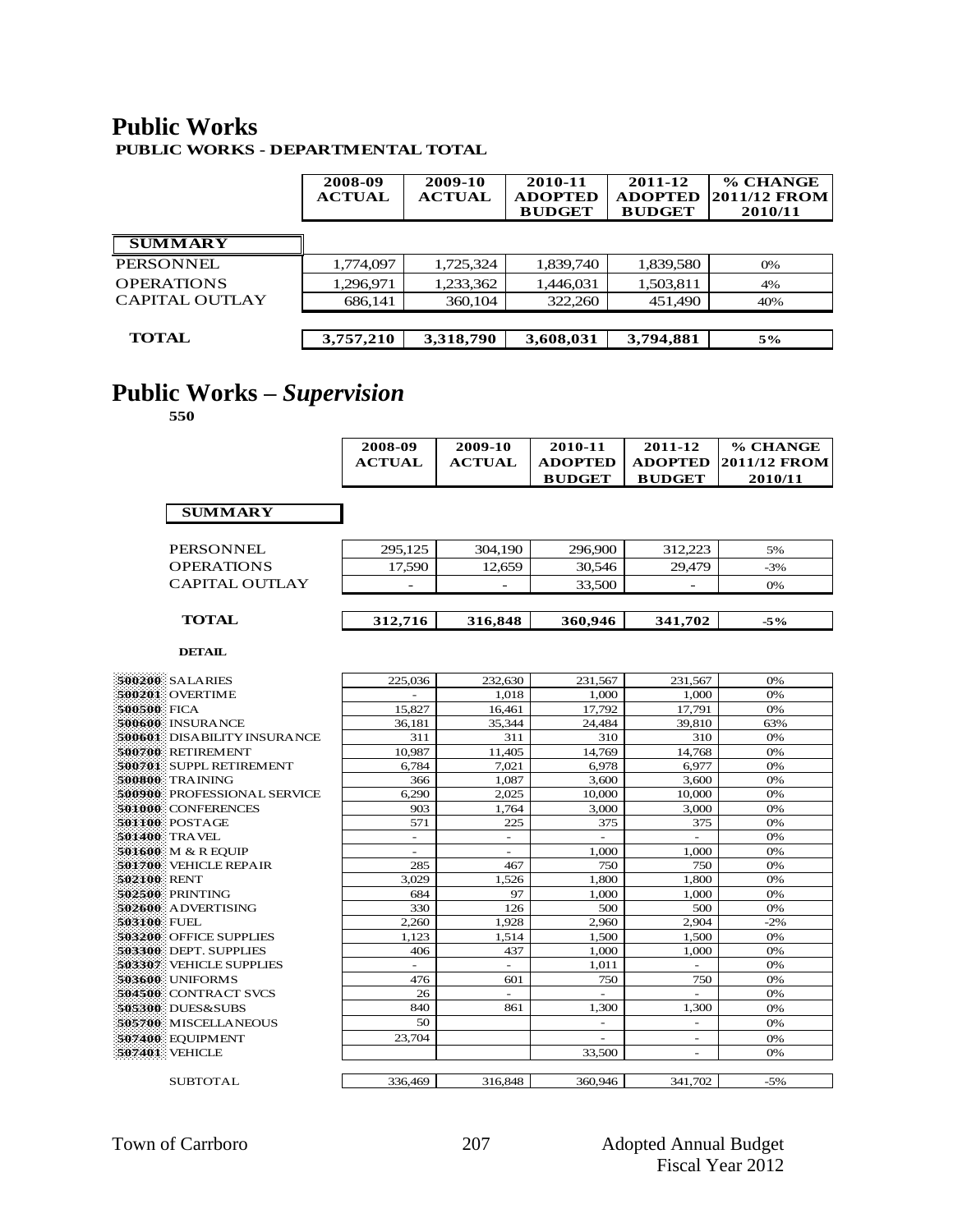### **Public Works –** *Street Maintenance*

|                                                       | 2008-09                  | 2009-10                  | 2010-11                  | 2011-12                     | % CHANGE            |
|-------------------------------------------------------|--------------------------|--------------------------|--------------------------|-----------------------------|---------------------|
|                                                       | <b>ACTUAL</b>            | <b>ACTUAL</b>            | <b>ADOPTED</b>           | <b>ADOPTED</b>              | <b>2011/12 FROM</b> |
|                                                       |                          |                          | <b>BUDGET</b>            | <b>BUDGET</b>               | 2010/11             |
|                                                       |                          |                          |                          |                             |                     |
| <b>SUMMARY</b>                                        |                          |                          |                          |                             |                     |
|                                                       |                          |                          |                          |                             |                     |
|                                                       |                          |                          |                          |                             |                     |
| <b>PERSONNEL</b>                                      | 511,508                  | 480,833                  | 539.145                  | 545.439                     | 1%                  |
| <b>OPERATIONS</b>                                     | 408,794                  | 350,785                  | 404.921                  | 400.852                     | $-1%$               |
| <b>CAPITAL OUTLAY</b>                                 | 366,221                  | 36,818                   | 87,630                   | 451,490                     | 415%                |
|                                                       |                          |                          |                          |                             |                     |
| <b>TOTAL</b>                                          | 1,286,523                | 868,436                  | 1,031,696                | 1,397,781                   | 35%                 |
|                                                       |                          |                          |                          |                             |                     |
| <b>DETAIL</b>                                         |                          |                          |                          |                             |                     |
|                                                       |                          |                          |                          |                             |                     |
| <b>\$00200 SALARIES</b>                               | 384,775                  | 355,275                  | 402,940                  | 389,167                     | $-3%$               |
| 500201 OVERTIME                                       | 1.914                    | 4.394                    | 5.000                    | 5,000                       | 0%                  |
| 500500 FICA                                           | 28,389                   | 25,941                   | 31,208                   | 30,154                      | $-3%$               |
| 500600 INSURANCE                                      | 65,291                   | 66.401                   | 61,210                   | 83,592                      | 37%                 |
| 500601 DISABILITY INSURANCE                           | 643                      | 408                      | 643                      | 672                         | 0%                  |
| 500700 RETIREMENT                                     | 18,855                   | 17,577                   | 25,905                   | 25,030                      | $-3%$               |
| 500701 SUPPL RETIREMENT                               | 11,641                   | 10,837                   | 12,239                   | 11,825                      | $-3%$               |
| 500800 TRAINING                                       | 1,140                    | 793                      | 3,000                    | 3,000                       | 0%                  |
| 500811 COMM DR LICENSE                                | 221                      | 110                      | 160                      | 200                         | 25%                 |
| 501600 M & R EQUIP                                    | 7.657                    | 13,209                   | 7,000                    | 13,500                      | 93%                 |
| 501700 VEHICLE REPAIR                                 | 15,069                   | 25,758                   | 18,000                   | 11,500                      | $-36%$              |
| 502100 RENT                                           | 2,492                    | 1,725                    | 3,500                    | 3,500                       | 0%                  |
| 503000 UTILITIES                                      | 144,275                  | 149,420                  | 141,210                  | 141,210                     | 0%                  |
| 503100 FUEL                                           | 18.543                   | 13.980                   | 24,360                   | 26,576                      | 9%                  |
| 503300 DEPTL SUPPLIES                                 | 62.643                   | 55.462                   | 81.900                   | 76,400                      | $-7%$               |
| 503304 TRAFFIC CALMING                                | $\overline{\phantom{a}}$ | 1,041                    | 9,800                    | 10,800                      | 10%                 |
| <b>503307 VEHICLE SUPPLIES</b>                        | 1,006                    | 1,029                    | 1,812                    | $\mathcal{L}^{\mathcal{A}}$ | $-100%$             |
| 503600 UNIFORMS                                       | 3,554                    | 3,069                    | 4,000                    | 4,000                       | 0%                  |
| 504500 CONTRACT SVCS                                  | 85,094                   | 84,971                   | 109,904                  | 109,866                     | 0%                  |
| 505300 DUES & SUBSCRIPTIONS<br><b>OWASA SEWER FEE</b> | 140                      | 220                      | 275                      | 300                         | 9%                  |
| 506200 REIMBURSEMENT                                  |                          |                          |                          |                             | 0%                  |
| 507300 STREET CONSTRUCTION                            | 66,961                   | $\overline{a}$           | $\overline{a}$           | $\overline{\phantom{a}}$    | 0%                  |
| 507400 EQUIPMENT                                      |                          |                          | 21,630                   | $\overline{\phantom{a}}$    | $-100%$             |
| 507401 VEHICLES                                       | 106,900                  | 36,818                   | 66,000                   |                             | $-100%$             |
| 507402 OTHER ASSETS                                   | 259,321                  | $\overline{\phantom{a}}$ | $\overline{\phantom{a}}$ | 451,490                     | 0%                  |
| 507403 CONSTRUCTION ACTIVITY                          | $\overline{\phantom{a}}$ | $\overline{a}$           | $\overline{\phantom{a}}$ | $\sim$                      | 0%                  |
|                                                       |                          |                          |                          |                             |                     |
| <b>SUBTOTAL</b>                                       | 1,286,523                | 868,436                  | 1,031,696                | 1,397,781                   | 35%                 |
|                                                       |                          |                          |                          |                             |                     |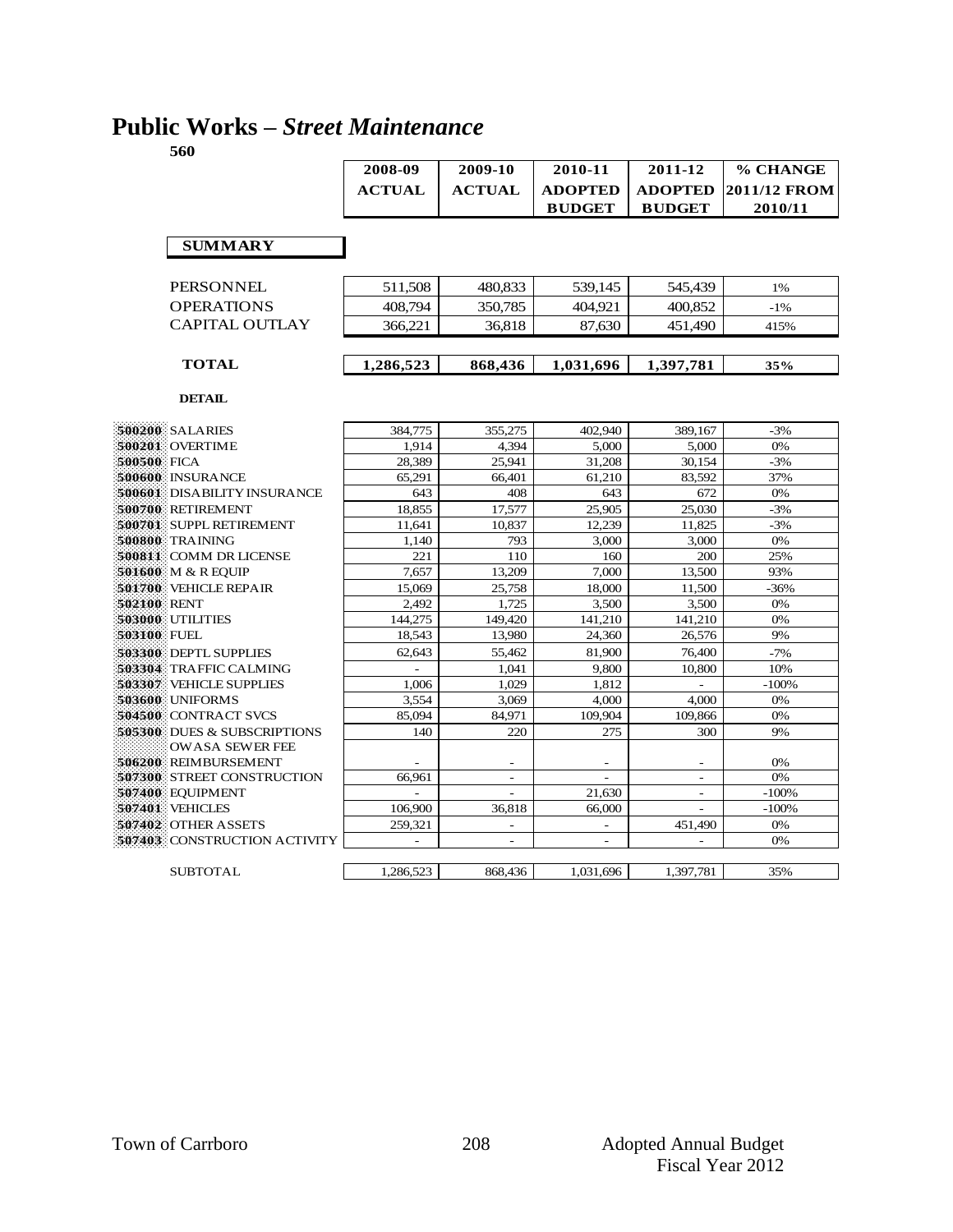## **Public Works –** *Solid Waste Management*

**580**

|                                 | 2008-09       | 2009-10       | 2010-11        | 2011-12        | % CHANGE            |
|---------------------------------|---------------|---------------|----------------|----------------|---------------------|
|                                 | <b>ACTUAL</b> | <b>ACTUAL</b> | <b>ADOPTED</b> | <b>ADOPTED</b> | <b>2011/12 FROM</b> |
|                                 |               |               | <b>BUDGET</b>  | <b>BUDGET</b>  | 2010/11             |
|                                 |               |               |                |                |                     |
| <b>SUMMARY</b>                  |               |               |                |                |                     |
|                                 |               |               |                |                |                     |
| <b>PERSONNEL</b>                | 305,348       | 314,146       | 317,549        | 335,869        | 6%                  |
| <b>OPERATIONS</b>               | 482.363       | 438.656       | 493.793        | 528,261        | 7%                  |
| <b>CAPITAL OUTLAY</b>           | 233,371       | 238.698       | 154,000        |                | $-100%$             |
|                                 |               |               |                |                |                     |
|                                 |               |               |                |                |                     |
| <b>TOTAL</b>                    | 1,021,082     | 991,499       | 965,342        | 864,130        | $-10%$              |
|                                 |               |               |                |                |                     |
| <b>DETAIL</b>                   |               |               |                |                |                     |
|                                 |               |               |                |                |                     |
| 500200 SALARIES                 | 223.691       | 226.024       | 233.983        | 236,543        | 1%                  |
| 500201 OVERTIME                 | 755           | 1.325         | 500            | 500            | 0%                  |
| 500500 FICA                     | 16,101        | 15.969        | 17.938         | 18.134         | 1%                  |
| 500600 INSURANCE                | 46,777        | 52,514        | 42,847         | 58.173         | 36%                 |
| 500601 DISABILITY INSURANCE     | 351           | 398           | 356            | 356            | 0%                  |
| 500700 RETIREMENT               | 10,928        | 11,084        | 14,890         | 15,052         | 1%                  |
| 500701 SUPPL RETIREMENT         | 6.745         | 6.832         | 7.035          | 7.111          | 1%                  |
| 500800 TRAINING                 | 170           | 35            | 1.000          | 1.000          | 0%                  |
| <b>500811: COMM DRIVERS LIC</b> |               | 176           | 150            | 150            | 0%                  |
| 501600 M & R EOUIP              |               |               | 750            | 750            | 0%                  |
| 501700 M&R VEHICLES             | 45,305        | 37,919        | 35,000         | 35,000         | 0%                  |
| 502500: PRINTING                | 4.360         | 1.275         | 2,550          | 2,770          | 9%                  |
| 503100 FUEL                     | 49,789        | 41.147        | 68,891         | 75,475         | 10%                 |
| 503300 DEPT SUPPLIES            | 6,096         | 5,587         | 7.600          | 8,380          | 10%                 |
| 503303. PUR FOR RESALE          | 16,625        |               | 4,400          | 4,400          | 0%                  |
| 503306 YARD WASTE CARTS         | 3,120         | 2,820         | 3,600          | 4,700          | 31%                 |
|                                 |               |               |                |                |                     |

 VEHICLE SUPPLIES  $\begin{array}{|c|c|c|c|c|c|c|c|c|}\n\hline\n&1,006 & 1,006 & 1,006 & 1,006 & 0\% \\
\hline\n&2,707 & 2,521 & 2,800 & 2,800 & 0\% \\
\hline\n\end{array}$  UNIFORMS 2,707 2,521 2,800 2,800 0%<br>**504500** CONTRACT SERVICES 35 2,521 2,800 2,800 0% CONTRACT SERVICES LANDFILL FEES 353,152 345,572 366,046 391,830 7% MISCELLANEOUS 197 - - - 0% VEHICLES 233,371 238,698 154,000

| <b>CI IDTOTA I</b> |  |
|--------------------|--|

|                 | -----     | .                        | .       | .       | .       |
|-----------------|-----------|--------------------------|---------|---------|---------|
| MISCELLANEOUS   | 197       | $\overline{\phantom{0}}$ | -       |         | 0%      |
| <b>VEHICLES</b> | 233.371   | 238,698                  | 154,000 |         | $-100%$ |
|                 |           |                          |         |         |         |
| SUBTOTAL        | 1.021.279 | 991.499                  | 965,342 | 864,130 | $-10%$  |
|                 |           |                          |         |         |         |
|                 |           |                          |         |         |         |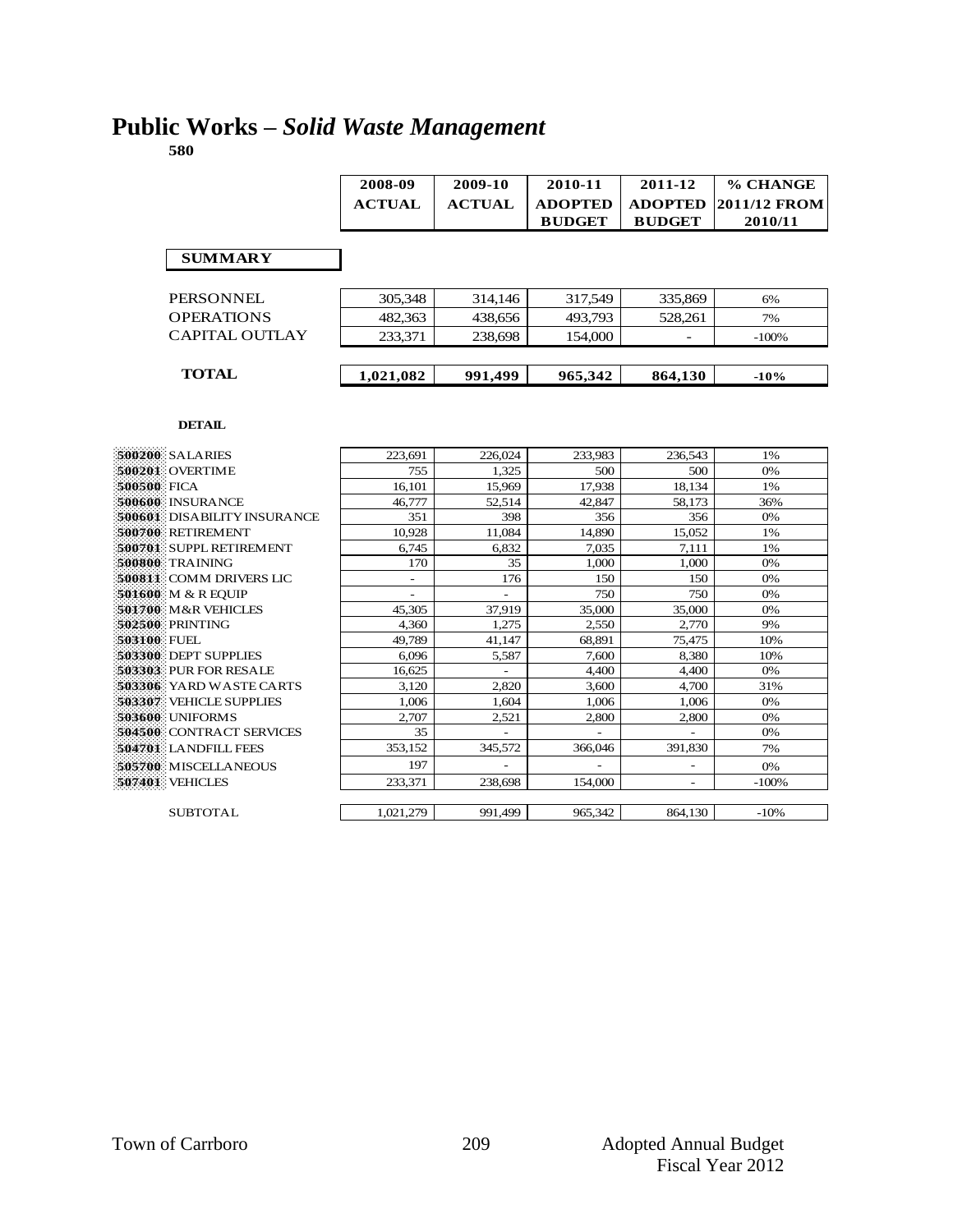# **Public Works –** *Central Services*

|                                     | 2008-09       | 2009-10        | 2010-11                  | 2011-12                  | % CHANGE     |
|-------------------------------------|---------------|----------------|--------------------------|--------------------------|--------------|
|                                     | <b>ACTUAL</b> | <b>ACTUAL</b>  | <b>ADOPTED</b>           | <b>ADOPTED</b>           | 2011/12 FROM |
|                                     |               |                |                          |                          |              |
|                                     |               |                | <b>BUDGET</b>            | <b>BUDGET</b>            | 2010/11      |
|                                     |               |                |                          |                          |              |
| <b>SUMMARY</b>                      |               |                |                          |                          |              |
|                                     |               |                |                          |                          |              |
| <b>PERSONNEL</b>                    | 150,076       | 152,428        | 156,290                  | 156,290                  | 0%           |
| <b>OPERATIONS</b>                   | 205,560       | 252.301        | 276.259                  | 297.967                  | 8%           |
| <b>CAPITAL OUTLAY</b>               | 85,949        | 60.629         |                          |                          | 0%           |
|                                     |               |                |                          |                          |              |
|                                     |               |                |                          |                          |              |
| <b>TOTAL</b>                        | 441,585       | 465,358        | 432,549                  | 454,257                  | 5%           |
|                                     |               |                |                          |                          |              |
| <b>DETAIL</b>                       |               |                |                          |                          |              |
|                                     |               |                |                          |                          |              |
| 500200 SALARIES                     | 113,917       | 116,211        | 115,516                  | 115,516                  | 0%           |
| 500201 OVERTIME                     | 1.142         | 1.057          | 2.000                    | 2.000                    | 0%           |
| 500500 FICA                         | 8.754         | 8.969          | 8.990                    | 8.990                    | 0%           |
| 500600 INSURANCE                    | 16,749        | 16,452         | 18,363                   | 18,364                   | 0%           |
| <b>500601</b> DISABILITY INSURANCE  | 435           | 435            | 432                      | 432                      | 0%           |
| 500700 RETIREMENT                   | 5,614         | 5,756          | 7,463                    | 7,462                    | 0%           |
| 500701 SUPPL RETIREMENT             | 3.465         | 3.549          | 3,526                    | 3,525                    | 0%           |
| 500800 TRAINING                     | $\sim$        | $\overline{a}$ | 500                      | 500                      | 0%           |
| 501200 TELEPHONE                    | 5.750         | 5.623          | 6.000                    | 6.000                    | 0%           |
| 501600 M & R EOUIP                  | 50            |                | 500                      |                          | $-100%$      |
| 501601 M & R BUILDINGS              | 43.736        | 62.051         | 71.350                   | 77.550                   | 9%           |
| 501700 M VEHICLE REPAIR             | 446           | 1,979          | 700                      | 700                      | 0%           |
| 502100 RENT                         |               |                | 500                      | 700                      | 40%          |
| 503000 UTILITIES                    | 80.108        | 101,134        | 119.200                  | 122,480                  | 3%           |
| 503100 FUEL                         | 2,366         | 2,690          | 3,509                    | 4,153                    | 18%          |
| 503101 FUEL SYSTEM                  | 600           | 1.020          |                          |                          | 0%           |
| <b>503300</b> DEPARTMENTAL SUPPLIES | 12,574        | 17,314         | 13,000                   | 18,510                   | 42%          |
| 503307 VEHICLE SUPPLIES             |               | 484            | 250                      |                          | $-100%$      |
| 503600 UNIFORMS                     | 1,299         | 1.272          | 1,400                    | 1,404                    | 0%           |
| 504500 CONTRACT SVCS                | 58,632        | 58.735         | 59,350                   | 65,970                   | 11%          |
| 507400 EQUIPMENT                    | 2.034         | 12             | $\overline{\phantom{a}}$ | $\overline{\phantom{a}}$ | 0%           |
| 507401 VEHICLE                      |               | 16.442         |                          |                          | 0%           |
| 507402 OTHER CAPITAL ASSETS         | 83,915        | 44.175         | $\overline{\phantom{a}}$ | $\overline{\phantom{a}}$ | 0%           |
|                                     |               |                |                          |                          |              |
| <b>SUBTOTAL</b>                     | 441,585       | 465,358        | 432.549                  | 454,257                  | 5%           |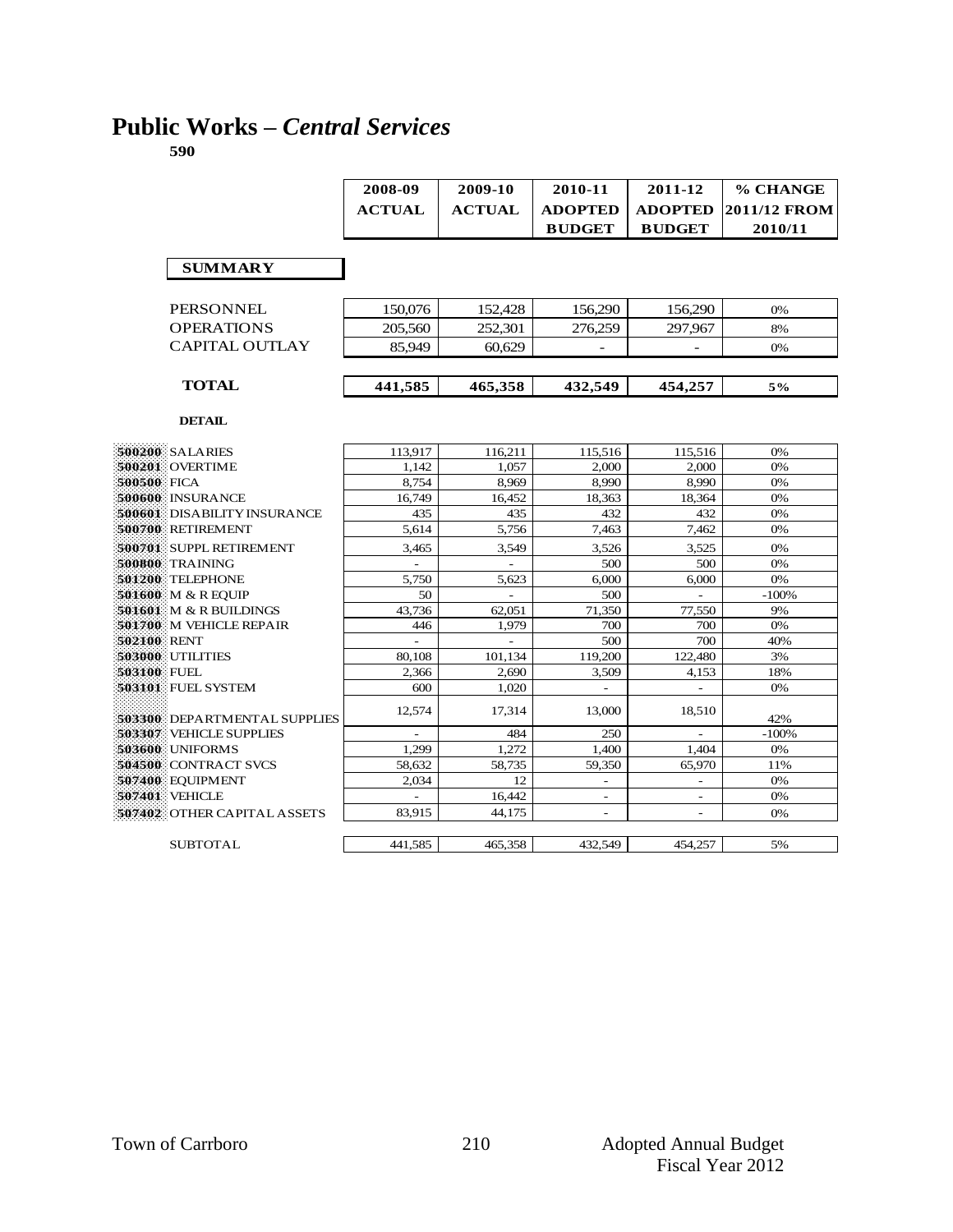# **Public Works –** *Fleet Maintenance*

 $\blacksquare$ 

**591**

|                   | 2008-09       | 2009-10       | 2010-11        | 2011-12        | % CHANGE     |
|-------------------|---------------|---------------|----------------|----------------|--------------|
|                   | <b>ACTUAL</b> | <b>ACTUAL</b> | <b>ADOPTED</b> | <b>ADOPTED</b> | 2011/12 FROM |
|                   |               |               | <b>BUDGET</b>  | <b>BUDGET</b>  | 2010/11      |
|                   |               |               |                |                |              |
| <b>SUMMARY</b>    |               |               |                |                |              |
|                   |               |               |                |                |              |
| PERSONNEL         | 155,681       | 166,210       | 168,035        | 168,061        | 0%           |
| <b>OPERATIONS</b> | 22,712        | 23,631        | 31,876         | 39,763         | 25%          |
| CAPITAL OUTLAY    |               | 23,959        |                |                | 0%           |
|                   |               |               |                |                |              |
| <b>TOTAL</b>      | 178,392       | 213,800       | 199,911        | 207,824        | 4%           |
|                   |               |               |                |                |              |

| <b>500200 SALARIES</b>         | 121,032 | 128,407 | 127,190                  | 127,190                  | 0%   |
|--------------------------------|---------|---------|--------------------------|--------------------------|------|
|                                |         |         |                          |                          |      |
| 500201 OVERTIME                | 138     | 876     | 500                      | 500                      | 0%   |
| 500500 FICA                    | 9,312   | 9.960   | 9.769                    | 9.768                    | 0%   |
| <b>500600 INSURANCE</b>        | 15,415  | 16,452  | 18,363                   | 18,391                   | 0%   |
| 500601: DISABILITY INSURANCE   | 217     | 275     | 273                      | 273                      | 0%   |
| 500700 RETIREMENT              | 5,915   | 6,335   | 8,109                    | 8,108                    | 0%   |
| <b>500701 SUPPL RETIREMENT</b> | 3,652   | 3,906   | 3,831                    | 3,831                    | 0%   |
| 500800 TRAINING                | 250     | 38      | 2,150                    | 2,150                    | 0%   |
| <b>500811 COM DRIVERS LIC</b>  | 253     | ٠       | 100                      | 165                      | 65%  |
| 501600 M & R EOUIP             | 2.024   | 1.349   | 2.000                    | 2,000                    | 0%   |
| 501700 MOTOR VEHICLE REPAIR    | 1,627   | 5,970   | 2,626                    | 2,626                    | 0%   |
| 503100 FUEL                    | 3,676   | 2,323   | 4.025                    | 4,447                    | 10%  |
| 503300 DEPT SUPPLIES           | 6,041   | 7,642   | 6.600                    | 13,400                   | 103% |
| 503307 VEHICLE SUPPLIES        |         | 725     |                          | $\overline{\phantom{a}}$ | 0%   |
| 503600 UNIFORMS                | 1,481   | 1,248   | 1,400                    | 1,400                    | 0%   |
| 504500 CONTRACT SERVICES       | 7,359   | 4,337   | 12,975                   | 13,575                   | 5%   |
| 507400 EOUIPMENT               |         | ٠       |                          | $\overline{\phantom{a}}$ | 0%   |
| 507401 VEHICLES                | -       | 23,959  | $\overline{\phantom{a}}$ | -                        | 0%   |
|                                |         |         |                          |                          |      |
| <b>SUBTOTAL</b>                | 178,392 | 213,800 | 199,911                  | 207.824                  | 4%   |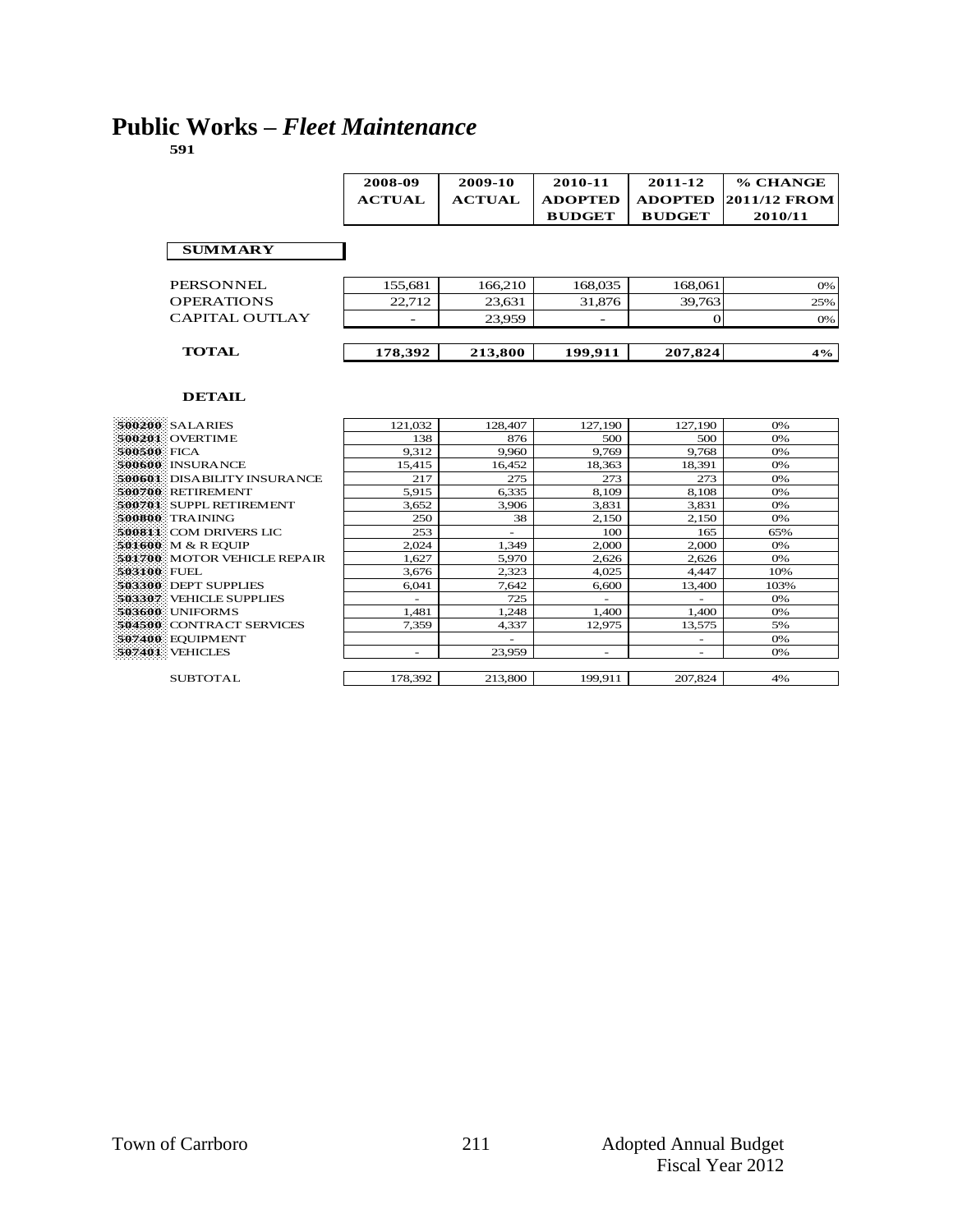### **Public Works –** *Landscaping*

|                       | 2008-09<br><b>ACTUAL</b> | 2009-10<br><b>ACTUAL</b> | 2010-11<br><b>ADOPTED</b> | 2011-12<br><b>ADOPTED</b> | % CHANGE<br>2011/12 FROM |
|-----------------------|--------------------------|--------------------------|---------------------------|---------------------------|--------------------------|
|                       |                          |                          | <b>BUDGET</b>             | <b>BUDGET</b>             | 2010/11                  |
| <b>SUMMARY</b>        |                          |                          |                           |                           |                          |
| PERSONNEL             | 356,360                  | 307,518                  | 361,821                   | 321,697                   | $-11%$                   |
| <b>OPERATIONS</b>     | 159,953                  | 155,330                  | 208,636                   | 207,489                   | $-1\%$                   |
| <b>CAPITAL OUTLAY</b> | 600                      | $\overline{\phantom{0}}$ | 47,130                    |                           | $-100%$                  |
|                       |                          |                          |                           |                           |                          |
| <b>TOTAL</b>          | 516,913                  | 462,848                  | 617,587                   | 529,186                   | $-14%$                   |
|                       |                          |                          |                           |                           |                          |

| 1.331<br>4.071<br>500201 OVERTIME<br>1.500<br>2.200<br>47%<br>500500 FICA<br>18,883<br>16,312<br>20,203<br>$-14%$<br>17,310<br>500600 INSURANCE<br>57,573<br>43.574<br>50,498<br>54,683<br>8%<br><b>500601: DISABILITY INSURANCE</b><br>296<br>239<br>274<br>246<br>$-19%$<br>500700 RETIREMENT<br>11,091<br>16,770<br>12.535<br>14,368<br>$-14%$<br>6,836<br>500701 SUPPL RETIREMENT<br>7.737<br>7,923<br>6,788<br>$-14%$<br>500702 RETIRE SETTLEMT<br>2.040<br>2.040<br>2.040<br>0%<br>2,040<br>305<br>1.500<br>1,500<br>0%<br>500800 TRAINING<br>1.692<br>221<br>500811 COM DRIVERS LICENSE<br>165<br>200<br>200<br>0%<br>7.074<br>9.000<br>9,000<br>0%<br>501600 M & R EOUIP<br>16,262<br>501602 M & R PARKS<br>2,500<br>2,500<br>0%<br>1,440<br>501603 M & R GROUNDS<br>1,500<br>$-33%$<br>1,000<br>501700 VEHICLE REPAIR<br>6.025<br>8,000<br>7,500<br>$-6%$<br>2,964<br>0%<br>502100 RENT<br>60<br>1,000<br>1,000<br>503000 UTILITIES<br>29<br>1.552<br>0%<br>÷<br>28,988<br>35,100<br>503001 UTILITIES-PARKS<br>28,573<br>35,120<br>0%<br>503100 FUEL<br>19,800<br>19,009<br>$-4%$<br>14,159<br>10,668<br>503300 DEPT SUPPLIES<br>0%<br>19,014<br>17,718<br>27,050<br>27,000<br>30.230<br>31,000<br>3%<br>503301 PARKS/SUPPLIES<br>27,773<br>16,444<br>503307 VEHICLE SUPPLIES<br>756<br>$-100%$<br>$\overline{\phantom{0}}$<br>÷,<br>503600 UNIFORMS<br>3,724<br>2,354<br>3,600<br>2.800<br>$-22%$<br>504500 CONTRACT SERVICES<br>54,869<br>2%<br>53,211<br>68,080<br>69,580<br>505300 DUES AND SUBSCRIPTIONS<br>300<br>300<br>0%<br>۰<br>۰<br>507400 EOUIPMENT<br>22,130<br>$-100%$<br>$\overline{a}$<br>٠<br>۰<br>507401 VEHICLES<br>600<br>25,000<br>$-100%$<br>$\overline{\phantom{0}}$<br>$\overline{\phantom{0}}$<br><b>SUBTOTAL</b><br>516,913<br>617,587<br>462,848<br>529,186<br>$-14%$ |                 |         |         |         |         |        |
|-----------------------------------------------------------------------------------------------------------------------------------------------------------------------------------------------------------------------------------------------------------------------------------------------------------------------------------------------------------------------------------------------------------------------------------------------------------------------------------------------------------------------------------------------------------------------------------------------------------------------------------------------------------------------------------------------------------------------------------------------------------------------------------------------------------------------------------------------------------------------------------------------------------------------------------------------------------------------------------------------------------------------------------------------------------------------------------------------------------------------------------------------------------------------------------------------------------------------------------------------------------------------------------------------------------------------------------------------------------------------------------------------------------------------------------------------------------------------------------------------------------------------------------------------------------------------------------------------------------------------------------------------------------------------------------------------------------------------------------------------------------------------------------------------------------|-----------------|---------|---------|---------|---------|--------|
|                                                                                                                                                                                                                                                                                                                                                                                                                                                                                                                                                                                                                                                                                                                                                                                                                                                                                                                                                                                                                                                                                                                                                                                                                                                                                                                                                                                                                                                                                                                                                                                                                                                                                                                                                                                                           | 500200 SALARIES | 255,986 | 223,346 | 262,591 | 224,069 | $-15%$ |
|                                                                                                                                                                                                                                                                                                                                                                                                                                                                                                                                                                                                                                                                                                                                                                                                                                                                                                                                                                                                                                                                                                                                                                                                                                                                                                                                                                                                                                                                                                                                                                                                                                                                                                                                                                                                           |                 |         |         |         |         |        |
|                                                                                                                                                                                                                                                                                                                                                                                                                                                                                                                                                                                                                                                                                                                                                                                                                                                                                                                                                                                                                                                                                                                                                                                                                                                                                                                                                                                                                                                                                                                                                                                                                                                                                                                                                                                                           |                 |         |         |         |         |        |
|                                                                                                                                                                                                                                                                                                                                                                                                                                                                                                                                                                                                                                                                                                                                                                                                                                                                                                                                                                                                                                                                                                                                                                                                                                                                                                                                                                                                                                                                                                                                                                                                                                                                                                                                                                                                           |                 |         |         |         |         |        |
|                                                                                                                                                                                                                                                                                                                                                                                                                                                                                                                                                                                                                                                                                                                                                                                                                                                                                                                                                                                                                                                                                                                                                                                                                                                                                                                                                                                                                                                                                                                                                                                                                                                                                                                                                                                                           |                 |         |         |         |         |        |
|                                                                                                                                                                                                                                                                                                                                                                                                                                                                                                                                                                                                                                                                                                                                                                                                                                                                                                                                                                                                                                                                                                                                                                                                                                                                                                                                                                                                                                                                                                                                                                                                                                                                                                                                                                                                           |                 |         |         |         |         |        |
|                                                                                                                                                                                                                                                                                                                                                                                                                                                                                                                                                                                                                                                                                                                                                                                                                                                                                                                                                                                                                                                                                                                                                                                                                                                                                                                                                                                                                                                                                                                                                                                                                                                                                                                                                                                                           |                 |         |         |         |         |        |
|                                                                                                                                                                                                                                                                                                                                                                                                                                                                                                                                                                                                                                                                                                                                                                                                                                                                                                                                                                                                                                                                                                                                                                                                                                                                                                                                                                                                                                                                                                                                                                                                                                                                                                                                                                                                           |                 |         |         |         |         |        |
|                                                                                                                                                                                                                                                                                                                                                                                                                                                                                                                                                                                                                                                                                                                                                                                                                                                                                                                                                                                                                                                                                                                                                                                                                                                                                                                                                                                                                                                                                                                                                                                                                                                                                                                                                                                                           |                 |         |         |         |         |        |
|                                                                                                                                                                                                                                                                                                                                                                                                                                                                                                                                                                                                                                                                                                                                                                                                                                                                                                                                                                                                                                                                                                                                                                                                                                                                                                                                                                                                                                                                                                                                                                                                                                                                                                                                                                                                           |                 |         |         |         |         |        |
|                                                                                                                                                                                                                                                                                                                                                                                                                                                                                                                                                                                                                                                                                                                                                                                                                                                                                                                                                                                                                                                                                                                                                                                                                                                                                                                                                                                                                                                                                                                                                                                                                                                                                                                                                                                                           |                 |         |         |         |         |        |
|                                                                                                                                                                                                                                                                                                                                                                                                                                                                                                                                                                                                                                                                                                                                                                                                                                                                                                                                                                                                                                                                                                                                                                                                                                                                                                                                                                                                                                                                                                                                                                                                                                                                                                                                                                                                           |                 |         |         |         |         |        |
|                                                                                                                                                                                                                                                                                                                                                                                                                                                                                                                                                                                                                                                                                                                                                                                                                                                                                                                                                                                                                                                                                                                                                                                                                                                                                                                                                                                                                                                                                                                                                                                                                                                                                                                                                                                                           |                 |         |         |         |         |        |
|                                                                                                                                                                                                                                                                                                                                                                                                                                                                                                                                                                                                                                                                                                                                                                                                                                                                                                                                                                                                                                                                                                                                                                                                                                                                                                                                                                                                                                                                                                                                                                                                                                                                                                                                                                                                           |                 |         |         |         |         |        |
|                                                                                                                                                                                                                                                                                                                                                                                                                                                                                                                                                                                                                                                                                                                                                                                                                                                                                                                                                                                                                                                                                                                                                                                                                                                                                                                                                                                                                                                                                                                                                                                                                                                                                                                                                                                                           |                 |         |         |         |         |        |
|                                                                                                                                                                                                                                                                                                                                                                                                                                                                                                                                                                                                                                                                                                                                                                                                                                                                                                                                                                                                                                                                                                                                                                                                                                                                                                                                                                                                                                                                                                                                                                                                                                                                                                                                                                                                           |                 |         |         |         |         |        |
|                                                                                                                                                                                                                                                                                                                                                                                                                                                                                                                                                                                                                                                                                                                                                                                                                                                                                                                                                                                                                                                                                                                                                                                                                                                                                                                                                                                                                                                                                                                                                                                                                                                                                                                                                                                                           |                 |         |         |         |         |        |
|                                                                                                                                                                                                                                                                                                                                                                                                                                                                                                                                                                                                                                                                                                                                                                                                                                                                                                                                                                                                                                                                                                                                                                                                                                                                                                                                                                                                                                                                                                                                                                                                                                                                                                                                                                                                           |                 |         |         |         |         |        |
|                                                                                                                                                                                                                                                                                                                                                                                                                                                                                                                                                                                                                                                                                                                                                                                                                                                                                                                                                                                                                                                                                                                                                                                                                                                                                                                                                                                                                                                                                                                                                                                                                                                                                                                                                                                                           |                 |         |         |         |         |        |
|                                                                                                                                                                                                                                                                                                                                                                                                                                                                                                                                                                                                                                                                                                                                                                                                                                                                                                                                                                                                                                                                                                                                                                                                                                                                                                                                                                                                                                                                                                                                                                                                                                                                                                                                                                                                           |                 |         |         |         |         |        |
|                                                                                                                                                                                                                                                                                                                                                                                                                                                                                                                                                                                                                                                                                                                                                                                                                                                                                                                                                                                                                                                                                                                                                                                                                                                                                                                                                                                                                                                                                                                                                                                                                                                                                                                                                                                                           |                 |         |         |         |         |        |
|                                                                                                                                                                                                                                                                                                                                                                                                                                                                                                                                                                                                                                                                                                                                                                                                                                                                                                                                                                                                                                                                                                                                                                                                                                                                                                                                                                                                                                                                                                                                                                                                                                                                                                                                                                                                           |                 |         |         |         |         |        |
|                                                                                                                                                                                                                                                                                                                                                                                                                                                                                                                                                                                                                                                                                                                                                                                                                                                                                                                                                                                                                                                                                                                                                                                                                                                                                                                                                                                                                                                                                                                                                                                                                                                                                                                                                                                                           |                 |         |         |         |         |        |
|                                                                                                                                                                                                                                                                                                                                                                                                                                                                                                                                                                                                                                                                                                                                                                                                                                                                                                                                                                                                                                                                                                                                                                                                                                                                                                                                                                                                                                                                                                                                                                                                                                                                                                                                                                                                           |                 |         |         |         |         |        |
|                                                                                                                                                                                                                                                                                                                                                                                                                                                                                                                                                                                                                                                                                                                                                                                                                                                                                                                                                                                                                                                                                                                                                                                                                                                                                                                                                                                                                                                                                                                                                                                                                                                                                                                                                                                                           |                 |         |         |         |         |        |
|                                                                                                                                                                                                                                                                                                                                                                                                                                                                                                                                                                                                                                                                                                                                                                                                                                                                                                                                                                                                                                                                                                                                                                                                                                                                                                                                                                                                                                                                                                                                                                                                                                                                                                                                                                                                           |                 |         |         |         |         |        |
|                                                                                                                                                                                                                                                                                                                                                                                                                                                                                                                                                                                                                                                                                                                                                                                                                                                                                                                                                                                                                                                                                                                                                                                                                                                                                                                                                                                                                                                                                                                                                                                                                                                                                                                                                                                                           |                 |         |         |         |         |        |
|                                                                                                                                                                                                                                                                                                                                                                                                                                                                                                                                                                                                                                                                                                                                                                                                                                                                                                                                                                                                                                                                                                                                                                                                                                                                                                                                                                                                                                                                                                                                                                                                                                                                                                                                                                                                           |                 |         |         |         |         |        |
|                                                                                                                                                                                                                                                                                                                                                                                                                                                                                                                                                                                                                                                                                                                                                                                                                                                                                                                                                                                                                                                                                                                                                                                                                                                                                                                                                                                                                                                                                                                                                                                                                                                                                                                                                                                                           |                 |         |         |         |         |        |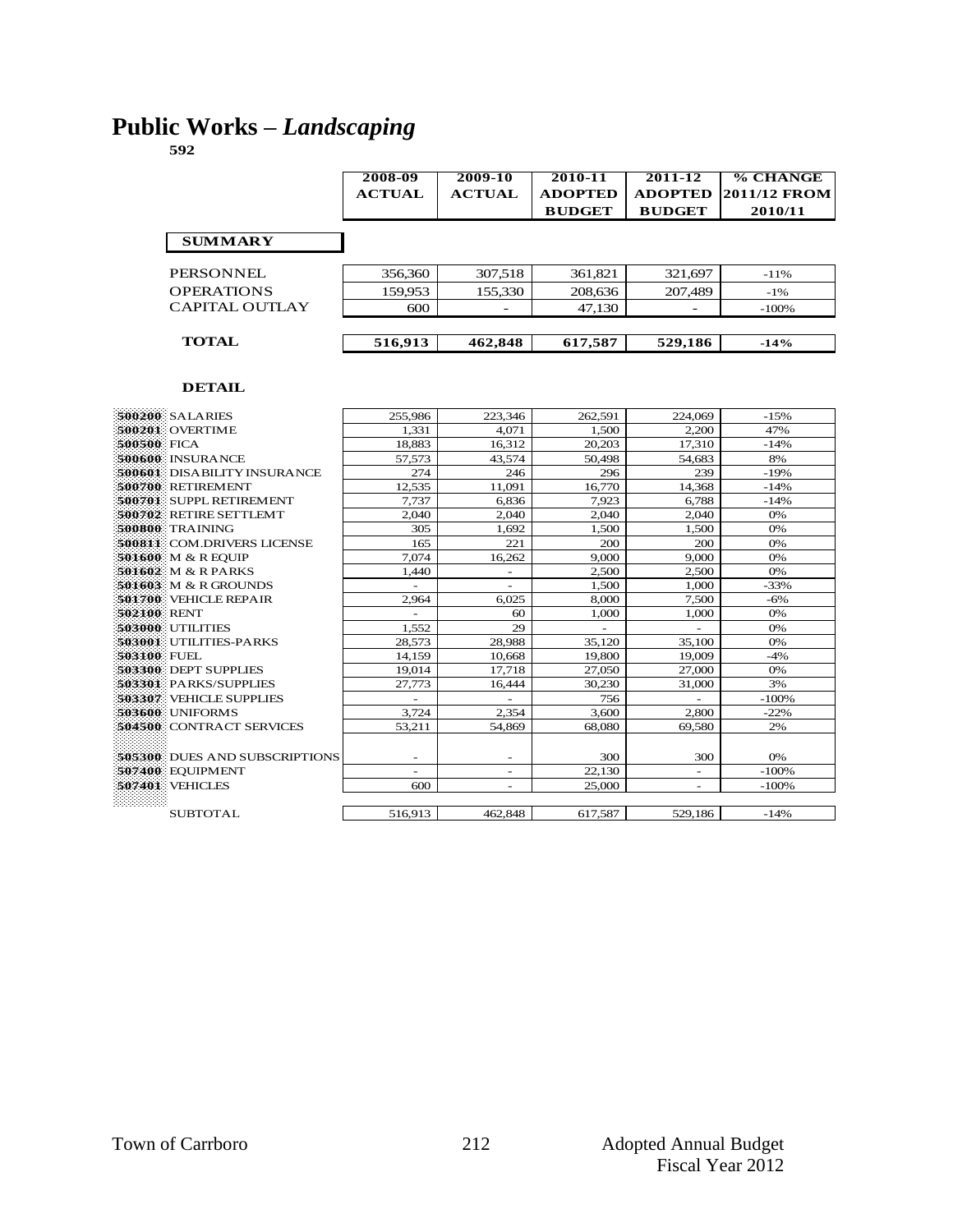### **Recreation and Parks**

#### **RECREATION AND PARKS - DEPARTMENTAL TOTAL**

| 2008-09       | 2009-10       | 2010-11       | 2011-12       | % CHANGE                           |
|---------------|---------------|---------------|---------------|------------------------------------|
| <b>ACTUAL</b> | <b>ACTUAL</b> | ADOPTED       |               | $\mid$ ADOPTED $\mid$ 2010/11 FROM |
|               |               | <b>BUDGET</b> | <b>BUDGET</b> | 2009/10                            |

#### **SUMMARY**

| PERSONNEL             | 951,195   | 968,964   | 1.026.212 | 1.049.408 | 2% |
|-----------------------|-----------|-----------|-----------|-----------|----|
| <b>OPERATIONS</b>     | 256,269   | 274,451   | 346,131   | 346,990   | 0% |
| <b>CAPITAL OUTLAY</b> | 27.555    | 39.581    |           | 31,800    | 0% |
|                       |           |           |           |           |    |
| <b>TOTAL</b>          | 1,235,019 | 1,282,996 | 1,372,343 | 1,428,198 | 4% |
|                       |           |           |           |           |    |

# **Recreation and Parks –** *Supervision*

**620**

|                   | 2008-09<br><b>ACTUAL</b> | 2009-10<br><b>ACTUAL</b> | 2010-11<br><b>ADOPTED</b><br><b>BUDGET</b> | 2011-12<br><b>ADOPTED</b><br><b>BUDGET</b> | % CHANGE<br>2011/12 FROM<br>2010/11 |
|-------------------|--------------------------|--------------------------|--------------------------------------------|--------------------------------------------|-------------------------------------|
| <b>SUMMARY</b>    |                          |                          |                                            |                                            |                                     |
| <b>PERSONNEL</b>  | 105,308                  | 107,609                  | 109,056                                    | 109,083                                    | 0%                                  |
| <b>OPERATIONS</b> | 8,983                    | 11,186                   | 18,134                                     | 18,104                                     | 0%                                  |
| CAPITAL OUTLAY    | 6,232                    |                          |                                            |                                            | 0%                                  |
| <b>TOTAL</b>      | 120,523                  | 118,795                  | 127,190                                    | 127,187                                    | $0\%$                               |

| 500200 SALARIES                    | 86,367                   | 88,352                   | 87,863                   | 87,863                   | 0%     |
|------------------------------------|--------------------------|--------------------------|--------------------------|--------------------------|--------|
| 500500 FICA                        | 6,537                    | 6,687                    | 6,730                    | 6,730                    | 0%     |
| 500600 INSURANCE                   | 5,530                    | 5,484                    | 6,121                    | 6,148                    | 0%     |
| <b>500601</b> DISABILITY INSURANCE | 76                       | 127                      | 127                      | 127                      | 0%     |
| 500700 RETIREMENT                  | 4,202                    | 4,304                    | 5,579                    | 5,579                    | 0%     |
| 500701 SUPPL RETIREMENT            | 2,595                    | 2,654                    | 2,636                    | 2,636                    | 0%     |
| 500800 TRAINING                    | 1,429                    | 472                      | 1,330                    | 1,300                    | $-2\%$ |
| 501000 CONFERENCES                 | 390                      | $\overline{\phantom{0}}$ | 500                      | 500                      | 0%     |
| 501100 POSTAGE                     | 430                      | 300                      | 550                      | 550                      | 0%     |
| 502100 RENT                        | 5,933                    | 6.052                    | 6.000                    | 6,000                    | 0%     |
| 502500 PRINTING                    | $\overline{\phantom{a}}$ |                          | 865                      | 865                      | 0%     |
| 503200 OFFICE SUPPLIES             | $\overline{a}$           | $\overline{\phantom{0}}$ | 1.700                    | 1.700                    | 0%     |
| 503300 DEPT SUPPLIES               | 511                      | 666                      | 1,989                    | 1,989                    | 0%     |
| 504500 CONTRACT SERVICES           | $\overline{\phantom{a}}$ | 3,456                    | 4,900                    | 4,900                    | 0%     |
| 505300 DUES/SUBSCRIPTIONS          | 300                      | 166                      | 300                      | 300                      | 0%     |
| <b>505600</b> CASH OVER/SHORT      | (10)                     | 75                       | $\overline{\phantom{0}}$ | $\overline{\phantom{0}}$ | 0%     |
| 507400 EQUIPMENT                   | 6,232                    | $\overline{\phantom{a}}$ | $\overline{\phantom{0}}$ | $\overline{\phantom{0}}$ | 0%     |
|                                    |                          |                          |                          |                          |        |
| <b>SUBTOTAL</b>                    | 120,523                  | 118,795                  | 127,190                  | 127,187                  | 0%     |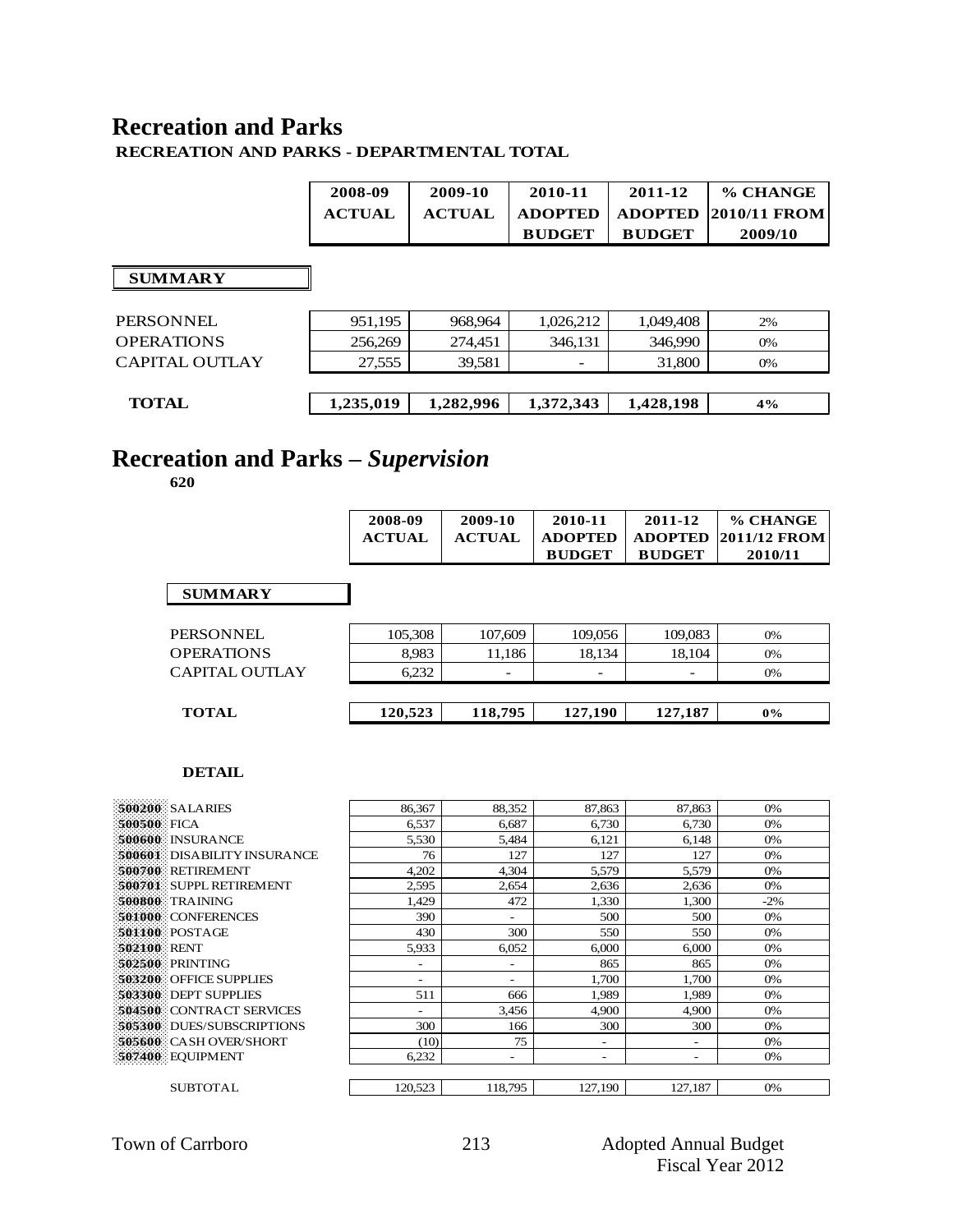## **Recreation and Parks –** *Playgrounds and Parks*

**621**

|                   | 2008-09<br><b>ACTUAL</b> | 2009-10<br><b>ACTUAL</b> | 2010-11<br><b>ADOPTED</b><br><b>BUDGET</b> | 2011-12<br><b>ADOPTED</b><br><b>BUDGET</b> | % CHANGE<br><b>2011/12 FROM</b><br>2010/11 |
|-------------------|--------------------------|--------------------------|--------------------------------------------|--------------------------------------------|--------------------------------------------|
| <b>SUMMARY</b>    |                          |                          |                                            |                                            |                                            |
| PERSONNEL         | -                        | ۰                        | -                                          | ۰                                          | 0%                                         |
| <b>OPERATIONS</b> | 4,502                    | 4,504                    | 16,390                                     | 16,390                                     | 0%                                         |
| CAPITAL OUTLAY    | 21.323                   | 39,581                   |                                            |                                            | 0%                                         |
| <b>TOTAL</b>      | 25,825                   | 44,085                   | 16,390                                     | 16,390                                     | $0\%$                                      |

| $500800$ TRAINING           | ۰      | -                        | -      |        | 0% |
|-----------------------------|--------|--------------------------|--------|--------|----|
| 500900 PROF SERVICES        | -      | $\overline{\phantom{0}}$ | 7.000  | 7.000  | 0% |
| 501200 PHONE                | 1.400  | 1.114                    | 1.050  | 1.050  | 0% |
| 501602 M & R PARKS          | 796    | 1,077                    | 2.870  | 2,870  | 0% |
| 502100 RENT                 | 1,855  | 1.814                    | 2.870  | 2,870  | 0% |
| 502600 ADVERTISING          | 13     | $\overline{\phantom{a}}$ | 500    | 500    | 0% |
| 503300 DEPT SUPPLIES        | 438    | 499                      | 2.100  | 2,100  | 0% |
| 507402 OTHER CAPITAL ASSETS | 21,323 | 39,581                   | -      |        | 0% |
|                             |        |                          |        |        |    |
| <b>SUBTOTAL</b>             | 25,825 | 44,085                   | 16,390 | 16,390 | 0% |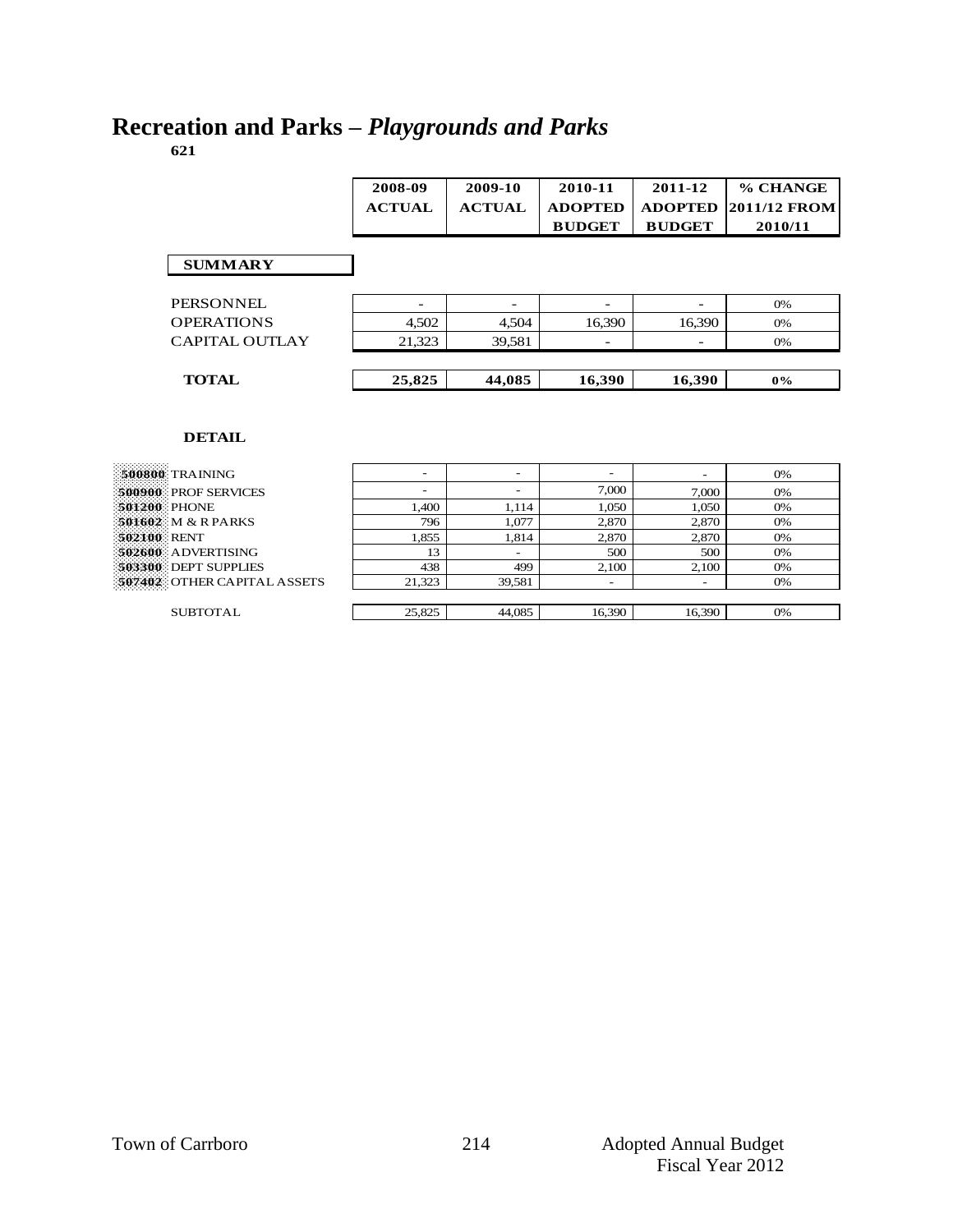# **Recreation and Parks –** *Athletics*

|                   | 2008-09<br><b>ACTUAL</b> | 2009-10<br><b>ACTUAL</b> | 2010-11<br><b>ADOPTED</b> | 2011-12<br><b>ADOPTED</b> | % CHANGE<br><b>2011/12 FROM</b> |
|-------------------|--------------------------|--------------------------|---------------------------|---------------------------|---------------------------------|
|                   |                          |                          | <b>BUDGET</b>             | <b>BUDGET</b>             | 2010/11                         |
| <b>SUMMARY</b>    |                          |                          |                           |                           |                                 |
| PERSONNEL         | 282.251                  | 287,716                  | 313,040                   | 313.052                   | 0%                              |
| <b>OPERATIONS</b> | 76,950                   | 90,278                   | 98.843                    | 99.346                    | 1%                              |
| CAPITAL OUTLAY    |                          |                          |                           | 15,800                    | 0%                              |
| <b>TOTAL</b>      | 359,201                  | 377,993                  | 411,883                   | 428,198                   | 4%                              |

 **DETAIL**

|               | 500200 SALARIES                |
|---------------|--------------------------------|
|               | 500400 TEMPORARY SALARIES      |
| -500500 FICA  |                                |
|               | <b>S00600 INSURANCE</b>        |
|               | 500601 DISABILITY INSURANCE    |
|               | $-500700$ RETIREMENT           |
|               | <b>500701 SUPPL RETIREMENT</b> |
|               | <b>S00800</b> TRAINING         |
|               | $501100$ POSTAGE               |
|               | $-501200$ : TELEPHONE          |
|               | 501600 M & R EQUIP             |
|               | $301700$ MOTOR VEH REPAIR      |
| $502100$ RENT |                                |
|               | <b>502500 PRINTING</b>         |
|               | 502600 ADVERTISING             |
| - 503100 FUEL |                                |
|               | <b>503200 OFFICE SUPPLIES</b>  |
|               | <b>503300 DEPT SUPPLIES</b>    |
|               | <b>503307 VEHICLE SUPPLIES</b> |
|               | <b>503600 UNIFORMS</b>         |
|               | $504500$ CONTRACTS             |
|               | 505300 DUES/SUBSCRIPTIONS      |
|               | 307401 : VEHICLES              |

|             | 500200 SALARIES                  | 165.323                  | 167.381                  | 165.355 | 165.355 | 0%        |
|-------------|----------------------------------|--------------------------|--------------------------|---------|---------|-----------|
|             | 500400 TEMPORARY SALARIES        | 69.190                   | 72,192                   | 93,830  | 93,830  | 0%        |
| 500500 FICA |                                  | 17.942                   | 18.309                   | 19.828  | 19.838  | O%        |
|             | 500600 INSURANCE                 | 16,591                   | 16,452                   | 18,363  | 18,364  | <b>O%</b> |
|             | 500601 DISABILITY INSURANCE      | 204                      | 204                      | 203     | 204     | 0%        |
|             | 500700 RETIREMENT                | 8.037                    | 8,151                    | 10,500  | 10,500  | O%        |
|             | 500701 SUPPL RETIREMENT          | 4.963                    | 5,026                    | 4,961   | 4,961   | O%        |
|             | 500800 TRAINING                  | 239                      | $\overline{\phantom{a}}$ | 900     | 900     | 0%        |
|             | 501100 POSTAGE                   | 1.541                    | 446                      | 2,290   | 2,290   | O%        |
|             | 501200 TELEPHONE                 | 458                      | 242                      | 360     | 320     | $-11%$    |
|             | 501600 M & R EOUIP               |                          |                          | 150     | 150     | 0%        |
|             | <b>501700 MOTOR VEH REPAIR</b>   | 43                       | 113                      | 500     | 500     | O%        |
| 502100 RENT |                                  | 19.183                   | 29.832                   | 26,805  | 26,805  | O%        |
|             | 502500 PRINTING                  | 5.223                    | 590                      | 2,300   | 2,300   | O%        |
|             | 502600 ADVERTISING               | $\overline{\phantom{a}}$ | 568                      | 200     | 200     | 0%        |
| 503100 FUEL |                                  | 445                      | 378                      | 550     | 687     | 25%       |
|             | 503200 OFFICE SUPPLIES           | 115                      | 382                      | 700     | 700     | O%        |
|             | 503300 DEPT SUPPLIES             | 18,474                   | 21,441                   | 23,456  | 23,382  | O%        |
|             | 503307 VEHICLE SUPPLIES          |                          |                          |         | 480     | 0%        |
|             | 503600 UNIFORMS                  | 18.084                   | 21.866                   | 22,922  | 22,922  | O%        |
|             | 504500 CONTRACTS                 | 12.646                   | 13,857                   | 16.940  | 16.940  | O%        |
|             | <b>505300</b> DUES/SUBSCRIPTIONS | 499                      | 561                      | 770     | 770     | 0%        |
|             | 507401 VEHICLES                  | $\overline{\phantom{0}}$ | $\overline{\phantom{a}}$ |         | 15,800  | 0%        |
|             |                                  |                          |                          |         |         |           |
|             | SUBTOTAL                         | 359,201                  | 377,993                  | 411.883 | 428,198 | 4%        |
|             |                                  |                          |                          |         |         |           |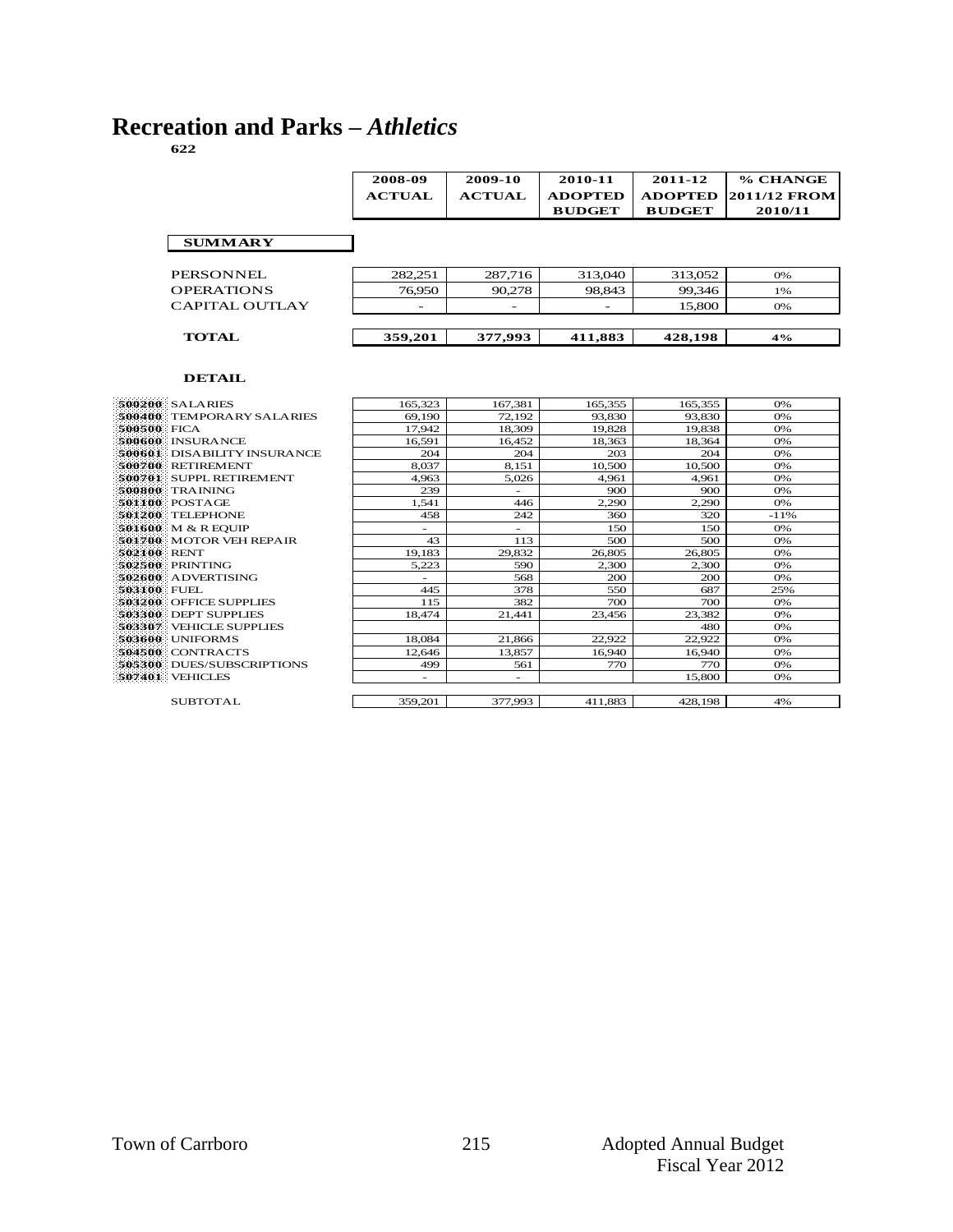# **Recreation and Parks –** *General Programs*

|                       | 2008-09<br><b>ACTUAL</b> | 2009-10<br><b>ACTUAL</b> | 2010-11<br><b>ADOPTED</b><br><b>BUDGET</b> | 2011-12<br><b>ADOPTED</b><br><b>BUDGET</b> | % CHANGE<br><b>2011/12 FROM</b><br>2010/11 |
|-----------------------|--------------------------|--------------------------|--------------------------------------------|--------------------------------------------|--------------------------------------------|
| <b>SUMMARY</b>        |                          |                          |                                            |                                            |                                            |
| PERSONNEL             | 260,408                  | 264,067                  | 277,387                                    | 284.581                                    | 3%                                         |
| <b>OPERATIONS</b>     | 161,284                  | 160,617                  | 197,231                                    | 197,617                                    | 0%                                         |
| <b>CAPITAL OUTLAY</b> |                          |                          |                                            | 16,000                                     | 0%                                         |
|                       |                          |                          |                                            |                                            |                                            |
| <b>TOTAL</b>          | 421,692                  | 424,684                  | 474,618                                    | 498,198                                    | 5%                                         |

|             | 500200 SALARIES                | 134,001        | 137,025                  | 136,216 | 136,216                      | 0%      |
|-------------|--------------------------------|----------------|--------------------------|---------|------------------------------|---------|
|             | 500300 PARTTIME SALARIES       | 407            | $\overline{\phantom{0}}$ |         | $\qquad \qquad \blacksquare$ | 0%      |
|             | 500400 TEMPORARY SALARIES      | 77,958         | 76.959                   | 92.430  | 91.347                       | $-1%$   |
| 500500 FICA |                                | 15,642         | 15,219                   | 17,492  | 17,423                       | 0%      |
|             | 500600 INSURANCE               | 21,745         | 23,920                   | 18,363  | 26,709                       | 45%     |
|             | 500601 DISABILITY INSURANCE    | 107            | 151                      | 150     | 150                          | 0%      |
|             | 500700 RETIREMEMT              | 6,522          | 6,677                    | 8,650   | 8,650                        | 0%      |
|             | 500701 SUPPL RETIREMENT        | 4.026          | 4.117                    | 4.086   | 4.086                        | 0%      |
|             | 500800 TRAINING                | 1,013          | 1,083                    | 1,600   | 1,600                        | 0%      |
|             | <b>501100</b> POSTAGE          | 2,959          | 4,674                    | 4,200   | 4,200                        | 0%      |
|             | 501200 TELEPHONE               | 371            | 355                      | 360     | 360                          | 0%      |
|             | 501400 TRAVEL                  |                | $\overline{\phantom{a}}$ |         |                              | 0%      |
|             | 501600 M & R EOUIP             | -              | $\overline{\phantom{a}}$ | 150     | 150                          | 0%      |
|             | <b>501700</b> VEHICLE REPAIR   | 88             | 141                      | 550     | 550                          | 0%      |
| 502100 RENT |                                | 3,853          | 6,060                    | 5,527   | 5,527                        | 0%      |
|             | 502500 PRINTING                | 8,832          | 13,561                   | 19,700  | 19,700                       | 0%      |
|             | <b>502600</b> ADVERTISING      | 1,603          | 2,631                    | 2,000   | 2,000                        | 0%      |
| 503100 FUEL |                                | 884            | 654                      | 1,132   | 1,059                        | $-6%$   |
|             | <b>503200</b> OFFICE SUPPLIES  | 975            | 301                      | 700     | 700                          | 0%      |
|             | <b>503300 DEPT SUPPLIES</b>    | 19.980         | 20.088                   | 20.750  | 20.723                       | 0%      |
|             | <b>503307</b> VEHICLE SUPPLIES |                |                          |         | 486                          | 0%      |
|             | 503600 UNIFORMS                | 2,180          | 209                      | 2,400   | 2,400                        | 0%      |
|             | 504500 CONTRACT SERVICES       | 60,122         | 56,062                   | 75,844  | 75,844                       | 0%      |
|             | 504702 SPECIAL CLASSES         |                |                          |         | $\overline{a}$               | 0%      |
|             | 504703 COMMUNITY EVENTS        | 57.795         | 54.302                   | 61,400  | $\overline{\phantom{a}}$     | $-100%$ |
|             | 54100 Carrboro Day             |                |                          |         | 5,700                        | 0%      |
|             | 54200 Music Festival           |                |                          |         | 25,500                       | 0%      |
|             | 54300 Poetry Alive             |                |                          |         | 3,250                        | 0%      |
|             | 54400 July 4th                 |                |                          |         | 19,200                       | 0%      |
|             | 54600 Film Festival            |                |                          |         | 7,750                        | 0%      |
|             | 505300 DUES/SUBSCRIPTIONS      | 630            | 495                      | 918     | 918                          | 0%      |
|             | <b>507401 VEHICLES</b>         | $\overline{a}$ | $\overline{a}$           |         | 16,000                       | 0%      |
|             |                                |                |                          |         |                              |         |
|             | <b>SUBTOTAL</b>                | 421.692        | 424,684                  | 474,618 | 498,198                      | 5%      |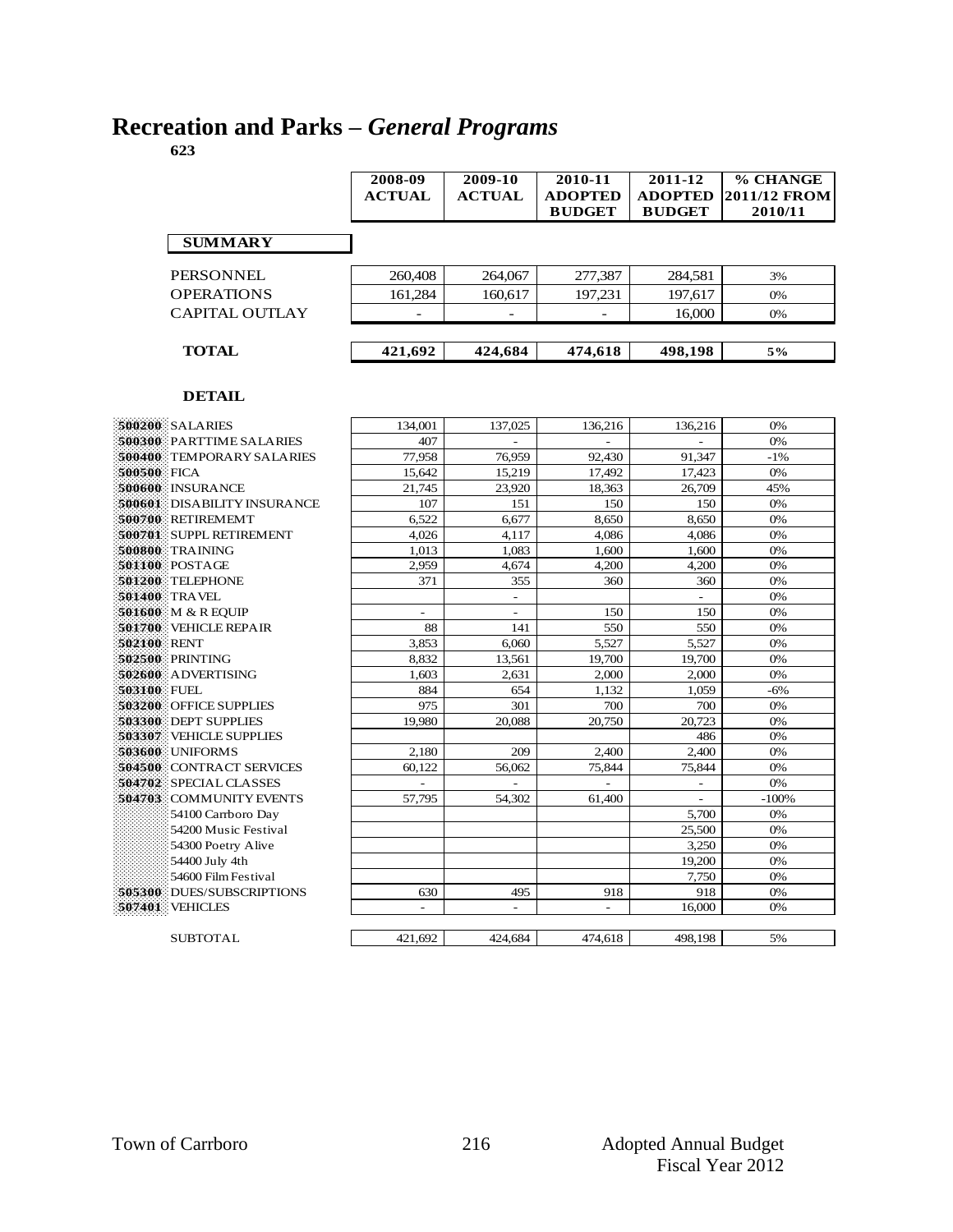# **Recreation and Parks –** *Recreation Facilities*

|                                  | 2008-09        | 2009-10       | 2010-11        | 2011-12        | % CHANGE     |
|----------------------------------|----------------|---------------|----------------|----------------|--------------|
|                                  | <b>ACTUAL</b>  | <b>ACTUAL</b> | <b>ADOPTED</b> | <b>ADOPTED</b> | 2011/12 FROM |
|                                  |                |               | <b>BUDGET</b>  | <b>BUDGET</b>  | 2010/11      |
|                                  |                |               |                |                |              |
|                                  |                |               |                |                |              |
| <b>SUMMARY</b>                   |                |               |                |                |              |
|                                  |                |               |                |                |              |
| <b>PERSONNEL</b>                 | 303,228        | 309.572       | 326,729        | 342.692        | 5%           |
| <b>OPERATIONS</b>                | 4,550          | 7,867         | 15,533         | 15,533         | 0%           |
| CAPITAL OUTLAY                   |                |               |                |                | 0%           |
|                                  |                |               |                |                |              |
|                                  |                |               |                |                |              |
| <b>TOTAL</b>                     | 307,778        | 317,439       | 342,262        | 358,225        | 5%           |
|                                  |                |               |                |                |              |
| <b>DETAIL</b>                    |                |               |                |                |              |
|                                  |                |               |                |                |              |
|                                  |                |               |                |                |              |
|                                  |                |               |                |                |              |
| 500200 SALARIES                  | 144,326        | 149.189       | 151.668        | 157,735        | 4%           |
| 500300 PARTTIME SALARIES         | 74,292         | 76.251        | 76.054         | 77,503         | 2%           |
| <b>500400</b> TEMPORARY SERVICES | 29.262         | 27.388        | 35.532         | 35.532         | 0%           |
| 500500 FICA                      | 18.785         | 19.148        | 20.139         | 20,250         | 1%           |
| 500600 : INSURANCE               | 21,436         | 21,935        | 24,484         | 29,890         | 22%          |
| 500601 DISABILITY INSURANCE      | 156            | 196           | 204            | 248            | 22%          |
| 500700 RETIREMENT                | 10,637         | 10,984        | 14,119         | 14,625         | 4%           |
| 500701 SUPPL RETIREMENT          | 4,334          | 4,481         | 4.529          | 6.909          | 53%          |
| 500800 : TRAINING                |                | 535           | 1,500          | 1,500          | 0%           |
| <b>501000 CONFERENCES</b>        | 390            | 195           | 400            | 400            | 0%           |
| 501100 POSTAGE                   | 107            | 198           | 700            | 700            | 0%           |
| 501200 TELEPHONE                 | 204            | 304           | 510            | 510            | 0%           |
| 501400 TRAVEL                    | 771            | 381           | 800            | 800            | 0%           |
| <b>501600</b> M & R EQUIP        | 190            | 681           | 1.490          | 1.490          | 0%           |
| 501601 M & R BUILDINGS           | 200            |               | 1,200          | 1,200          | 0%           |
| 502500 PRINTING                  | $\mathbf{0}$   | ÷.            | 800            | 800            | 0%           |
| 502600 ADVERTISING               | 130            | 469           | 800            | 800            | 0%           |
| <b>503200</b> OFFICE SUPPLIES    | 339            | 282           | 1.000          | 1.000          | 0%           |
| 503300: DEPT SUPPLIES            | 455            | 2,971         | 3.796          | 3,796          | 0%           |
| 504500 CONTRACTUAL SVCS          | $\blacksquare$ | ÷.            | 600            | 600            | 0%           |
| 505300 DUES/SUBSCRIPTIONS        | 1.765          | 1.851         | 1.937          | 1.937          | 0%           |

SUBTOTAL 307,778 317,439 342,262 358,225 5%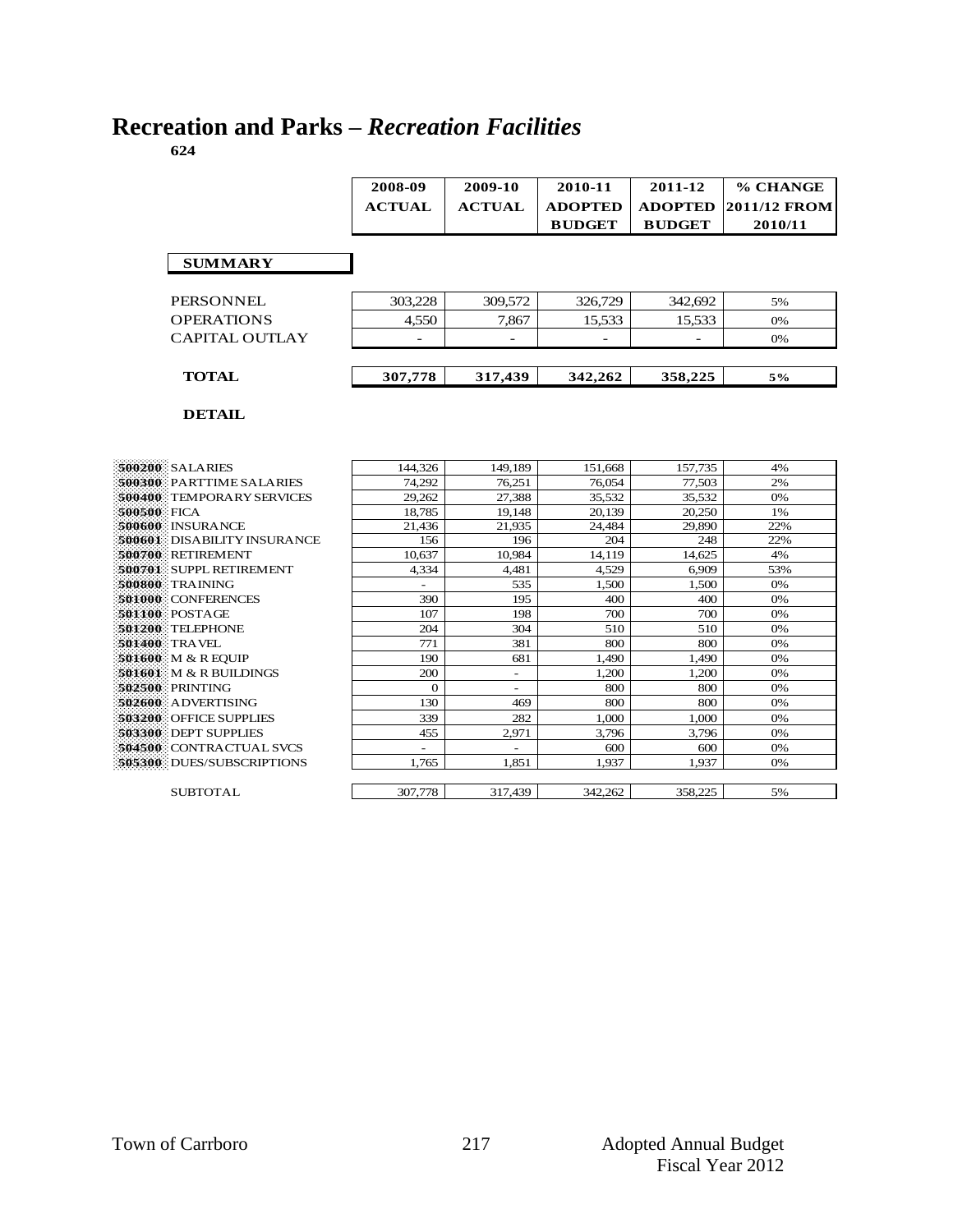### **Nondepartmental**

**NONDEPARTMENTAL - TOTAL**

|                       | 2008-09<br><b>ACTUAL</b> | 2009-10<br><b>ACTUAL</b> | 2010-11<br><b>ADOPTED</b><br><b>BUDGET</b> | 2011-12<br><b>ADOPTED</b><br><b>BUDGET</b> | % CHANGE<br><b>2012 FROM</b><br>2011 |
|-----------------------|--------------------------|--------------------------|--------------------------------------------|--------------------------------------------|--------------------------------------|
| <b>SUMMARY</b>        |                          |                          |                                            |                                            |                                      |
| <b>PERSONNEL</b>      |                          |                          | 441,248                                    | 459,638                                    | 4%                                   |
| <b>OPERATIONS</b>     | 1,551,099                | 404,562                  | 247,000                                    | 47,000                                     | $-81%$                               |
| <b>CAPITAL OUTLAY</b> |                          |                          |                                            |                                            | 0%                                   |
|                       |                          |                          |                                            |                                            |                                      |
| <b>TOTAL</b>          | 1,551,099                | 404,562                  | 688,248                                    | 506,638                                    | $-26%$                               |

# **Nondepartmental –** *General Nondepartmental*

**660**

|                             | 2008-09<br><b>ACTUAL</b> | 2009-10<br><b>ACTUAL</b> | 2010-11<br><b>ADOPTED</b><br><b>BUDGET</b> | 2011-12<br><b>ADOPTED</b><br><b>BUDGET</b> | % CHANGE<br><b>2012 FROM</b><br>2011 |
|-----------------------------|--------------------------|--------------------------|--------------------------------------------|--------------------------------------------|--------------------------------------|
| <b>SUMMARY</b>              |                          |                          |                                            |                                            |                                      |
| PERSONNEL                   |                          |                          | 441,248                                    | 459,638                                    | 4%                                   |
| <b>OPERATIONS</b>           |                          |                          | 35,000                                     | 35,000                                     | $O\%$                                |
| CAPITAL OUTLAY              |                          |                          |                                            |                                            | 0%                                   |
|                             |                          |                          |                                            |                                            |                                      |
| <b>TOTAL</b>                | ۰                        | $\overline{\phantom{0}}$ | 476,248                                    | 494,638                                    | 4%                                   |
| <b>DETAIL</b>               |                          |                          |                                            |                                            |                                      |
| 500202 SERVICE BENEFIT      |                          | $\overline{\phantom{a}}$ | 51,000                                     | 51,000                                     | O%                                   |
| 500203: PAYPLAN ADJUSTMENTS | -                        | $\overline{\phantom{a}}$ | 119,400                                    | 196.319                                    | 64%                                  |
| 500601: DISABILITY INS      |                          | $\overline{\phantom{a}}$ | $\overline{\phantom{a}}$                   |                                            | 0%                                   |
| 500603: HEALTH INSURANCE    | ۰                        | $\overline{\phantom{a}}$ | 270,848                                    | 159.971                                    | $-41%$                               |
| 505700: MISCELLANEOUS       | $\overline{\phantom{a}}$ | $\overline{\phantom{a}}$ |                                            | 52,348                                     | 0%                                   |
| 580000 CONTINGENCY          |                          |                          | 15,000                                     | 15,000                                     | 0%                                   |

**581008** FUEL CONTINGENCY - - 20,000 20,000 0%

SUBTOTAL - - 476,248 494,638 4%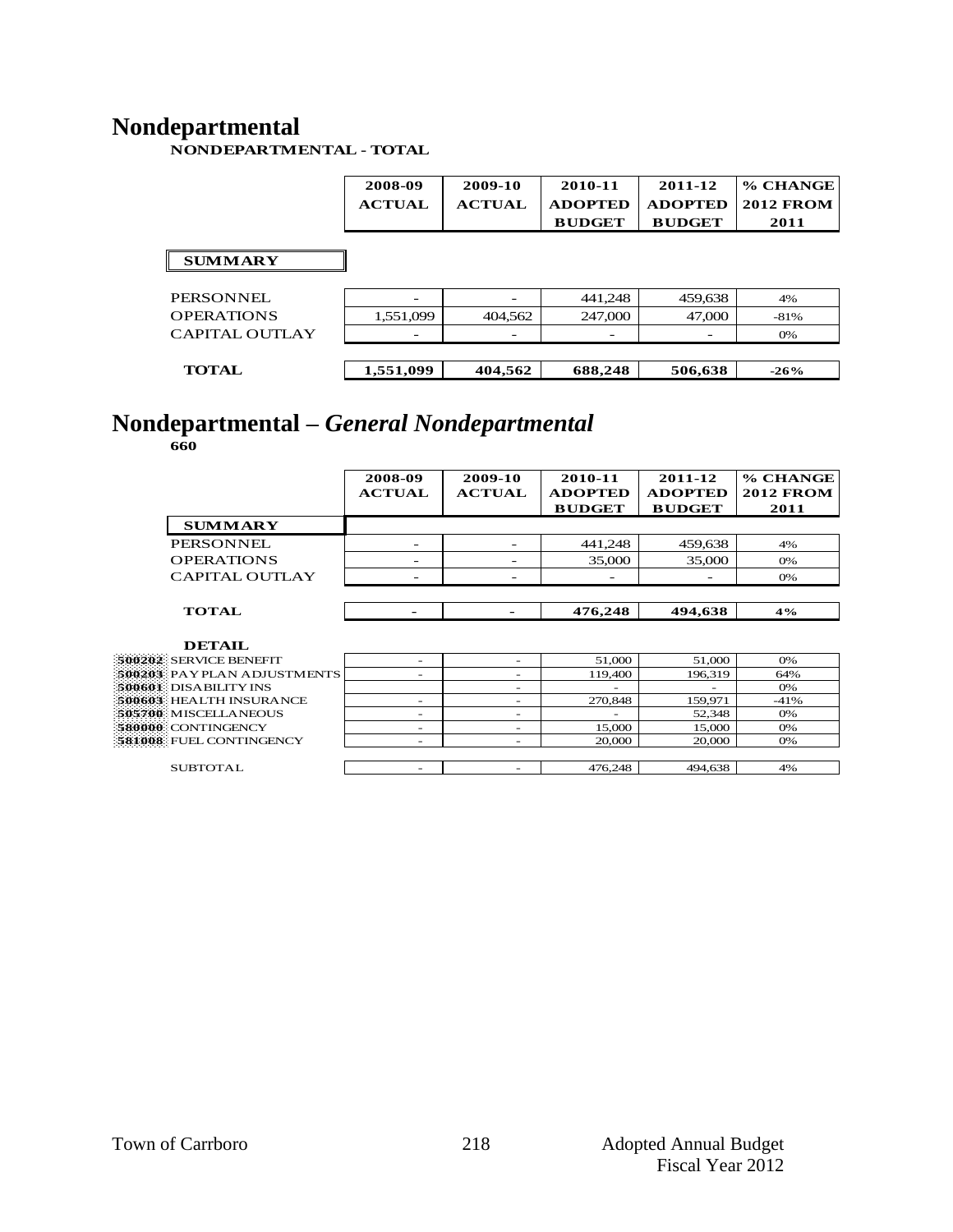### **Nondepartmental –** *Transfers*

Ē

**661**

|                       | 2008-09       | 2009-10       | 2010-11        | 2011-12        | % CHANGE         |
|-----------------------|---------------|---------------|----------------|----------------|------------------|
|                       | <b>ACTUAL</b> | <b>ACTUAL</b> | <b>ADOPTED</b> | <b>ADOPTED</b> | <b>2012 FROM</b> |
|                       |               |               | <b>BUDGET</b>  | <b>BUDGET</b>  | 2011             |
|                       |               |               |                |                |                  |
| <b>SUMMARY</b>        |               |               |                |                |                  |
|                       |               |               |                |                |                  |
| PERSONNEL             |               |               |                |                | 0%               |
| <b>OPERATIONS</b>     | 1,551,099     | 404,562       | 212,000        | 12,000         | $-94%$           |
| <b>CAPITAL OUTLAY</b> |               |               |                |                | 0%               |
|                       |               |               |                |                |                  |
| <b>TOTAL</b>          | 1,551,099     | 404,562       | 212,000        | 12,000         | $-94%$           |
|                       |               |               |                |                |                  |
|                       |               |               |                |                |                  |

| TRANSFER TO REVOLVING     |           |         |                          |        |        |
|---------------------------|-----------|---------|--------------------------|--------|--------|
|                           |           |         |                          |        |        |
| 595007 LOAN FUND          |           |         |                          |        | 0%     |
| TRANSFER TO CAPITAL       |           |         |                          |        |        |
|                           |           |         |                          |        |        |
| 592007 RESERVE            | 1.121.099 | 252,679 | 212,000                  | 12,000 | $-94%$ |
| TRANSFER TO CAPITAL       |           |         |                          |        |        |
| :593007: PROJ FUND        | 430,000   | 151.883 | $\overline{\phantom{0}}$ |        | 0%     |
| TRANSFER TO BOND          |           |         |                          |        |        |
| 594009 FUND               | 1.000     |         |                          |        | 0%     |
| <b>TRANSFER TO</b>        |           |         |                          |        |        |
| 597009 AFFORDABLE HOUSING | 48,000    |         |                          |        | 0%     |
|                           |           |         |                          |        |        |
| <b>SUBTOTAL</b>           | 1.551.099 | 404.562 | 212,000                  | 12,000 | $-94%$ |
|                           |           |         |                          |        |        |